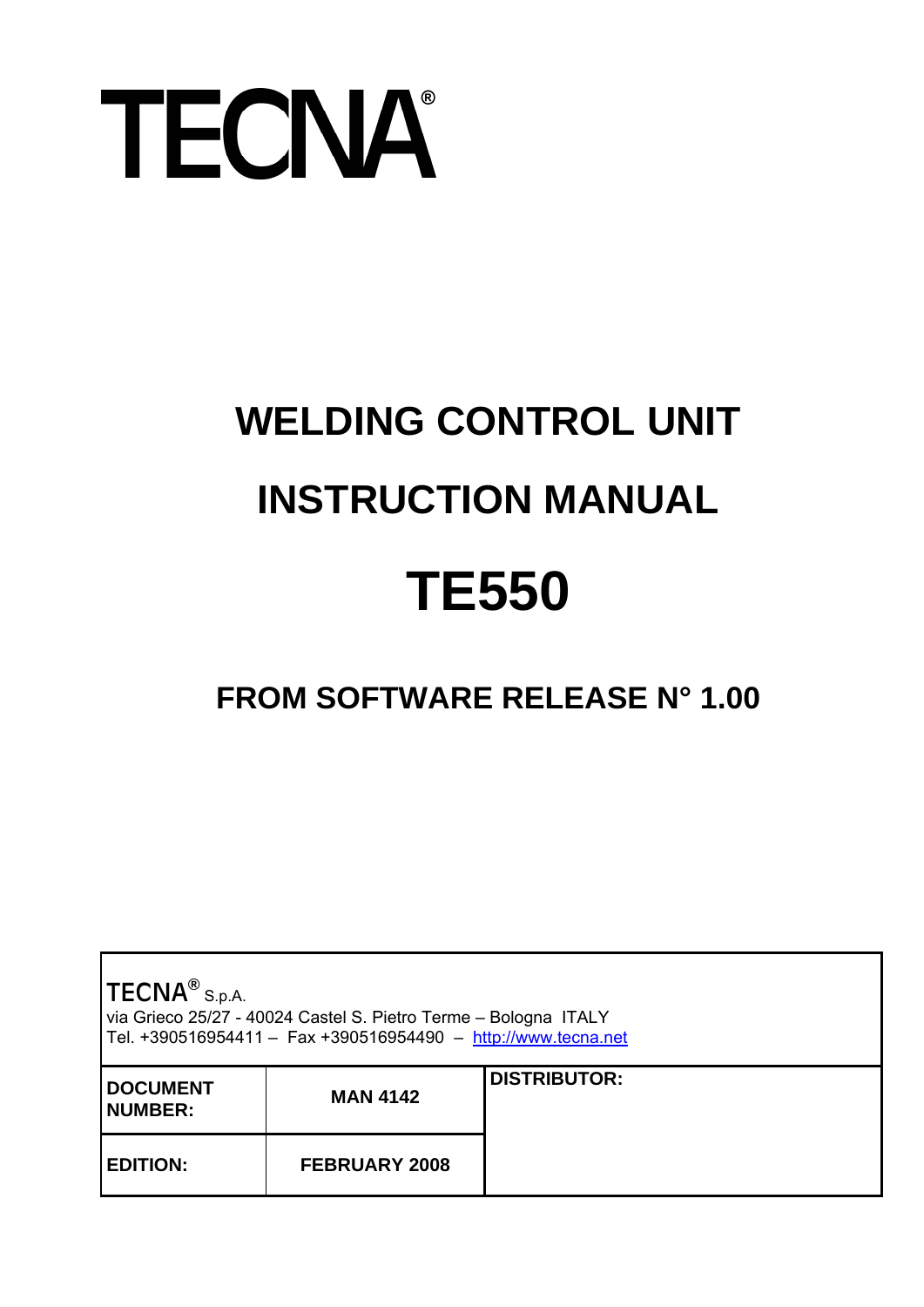This page intentionally left blank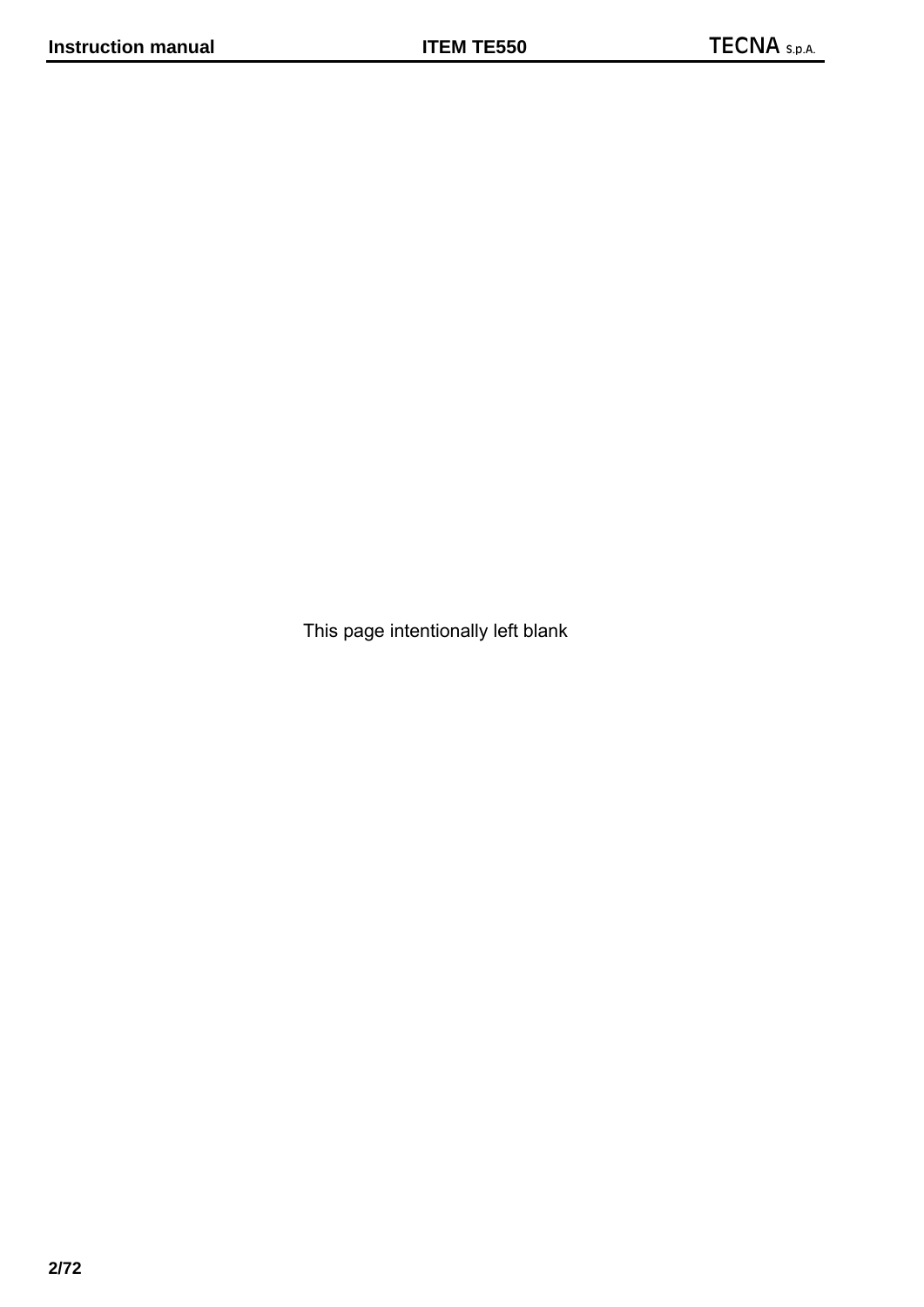### **TABLE OF CONTENTS**

| <b>CHAPTER 1-TE550 WELDING CONTROL UNIT DESCRIPTION</b> | Pag. 6  |
|---------------------------------------------------------|---------|
| 1.1 - MAIN TECHNICAL FEATURES                           | Pag. 6  |
| 1.2 - COMMANDS ON THE PANEL                             | Pag. 7  |
| 1.3 - PANEL LEDs                                        | Pag. 8  |
| 1.4 - DESCRIPTION OF THE DISPLAYED INFORMATION          | Pag. 9  |
| 1.5 - CONTROL UNIT SWITCH-ON                            | Pag. 13 |
| <b>CHAPTER 2 - CONTROL UNIT PROGRAMMING</b>             | Pag. 14 |
| 2.1 - PROGRAM DATA                                      | Pag. 15 |
| 2.2 - PERCENTAGE ADJUSTMENT OPERATING MODE              | Pag. 16 |
| 2.3 - CONSTANT CURRENT OPERATING MODE                   | Pag. 18 |
| 2.4 - CONSTANT ENERGY OPERATING MODE                    | Pag. 20 |
| 2.5 – WORKING PROGRAM PARAMETERS DESCRIPTION            | Pag. 22 |
| $2.6 - SETUP$ MENU                                      | Pag. 27 |
| 2.7 - STEPPER MENU                                      | Pag. 29 |
| 2.8 - CURRENT STEPPER FUNCTION                          | Pag. 31 |
| 2.9 - FEATURES MENU                                     | Pag. 36 |
| 2.10 - PROGRAM COPY                                     | Pag. 39 |
| $2.11 -$ CHECK INPUT                                    | Pag. 40 |
| 2.12 - PROG. SEQUENCE                                   | Pag. 41 |
| 2.13 - TIP-DRESSING                                     | Pag. 44 |
| 2.14 - ADJUSTING THE FIRST INSERT DELAY                 | Pag. 48 |
| <b>CHAPTER 3 - SEAM WELD MODE</b>                       | Pag. 49 |
| <b>CHAPTER 4 - CASCADE WORK MODE</b>                    | Pag. 51 |
| <b>CHAPTER 5 - THE WORK CYCLE</b>                       | Pag. 52 |
| <b>CHAPTER 6 - STOP BAD SPOTS</b>                       | Pag. 53 |
| <b>CHAPTER 7 - WELDS COUNTER FUNCTION</b>               | Pag. 55 |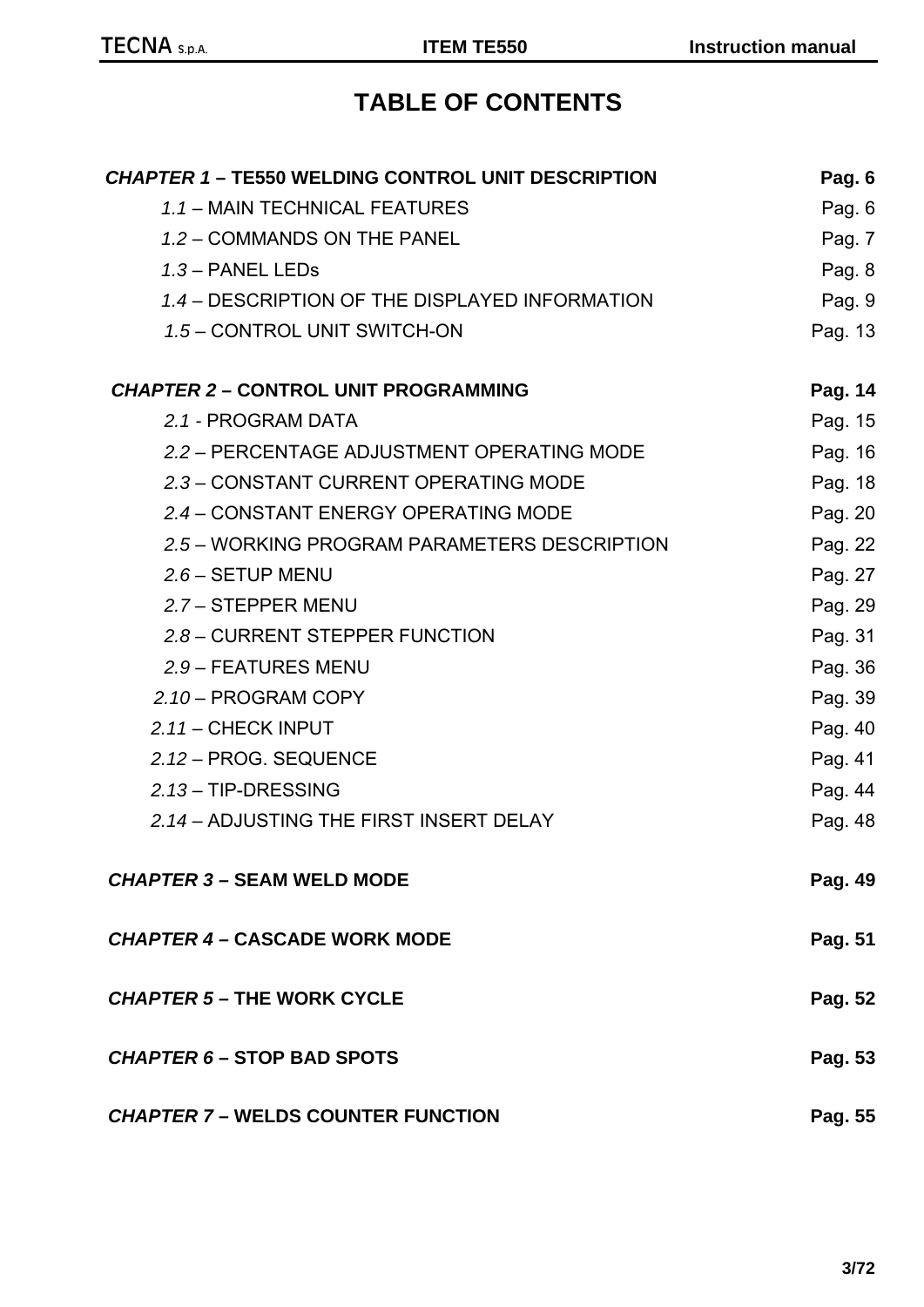| <b>CHAPTER 8 - DESCRIPTION OF THE INTERFACE OUTPUTS</b>                          | Pag. 56 |
|----------------------------------------------------------------------------------|---------|
| 8.1 – WELD ERROR (WRONG)                                                         | Pag. 56 |
| $8.2$ – END CYCLE                                                                | Pag. 57 |
| $8.3 -$ LOCK                                                                     | Pag. 57 |
| <b>CHAPTER 9 - SELECTING THE WORK PROGRAM THROUGH</b><br><b>EXTERNAL RECALLS</b> | Pag. 58 |
| <b>CHAPTER 10 - DOUBLE STROKE FUNCTION</b>                                       | Pag. 59 |
| <b>CHAPTER 11 - OPTIONS</b>                                                      | Pag. 60 |
| 11.1 - RS-232 SERIAL INTERFACE                                                   | Pag. 60 |
| 11.2 - RS-485 SERIAL INTERFACE                                                   | Pag. 62 |
| 11.3 - INTERFACE FOR PROPORTIONAL VALVE                                          | Pag. 63 |
| <b>CHAPTER 12 - DESCRIPTION OF THE SIGNALS ON THE TERMINAL BOARD</b>             | Pag. 64 |
| <b>CHAPTER 13 - LIST OF TE550 MESSAGES</b>                                       | Pag. 67 |
| 13.1 - SYSTEM ERRORS                                                             | Pag. 67 |
| 13.2 – WORK ERRORS                                                               | Pag. 68 |
| 13.3 - PROGRAMMING ERRORS                                                        | Pag. 70 |
| <b>CHAPTER 14 - TECHNICAL SPECIFICATIONS</b>                                     | Pag. 71 |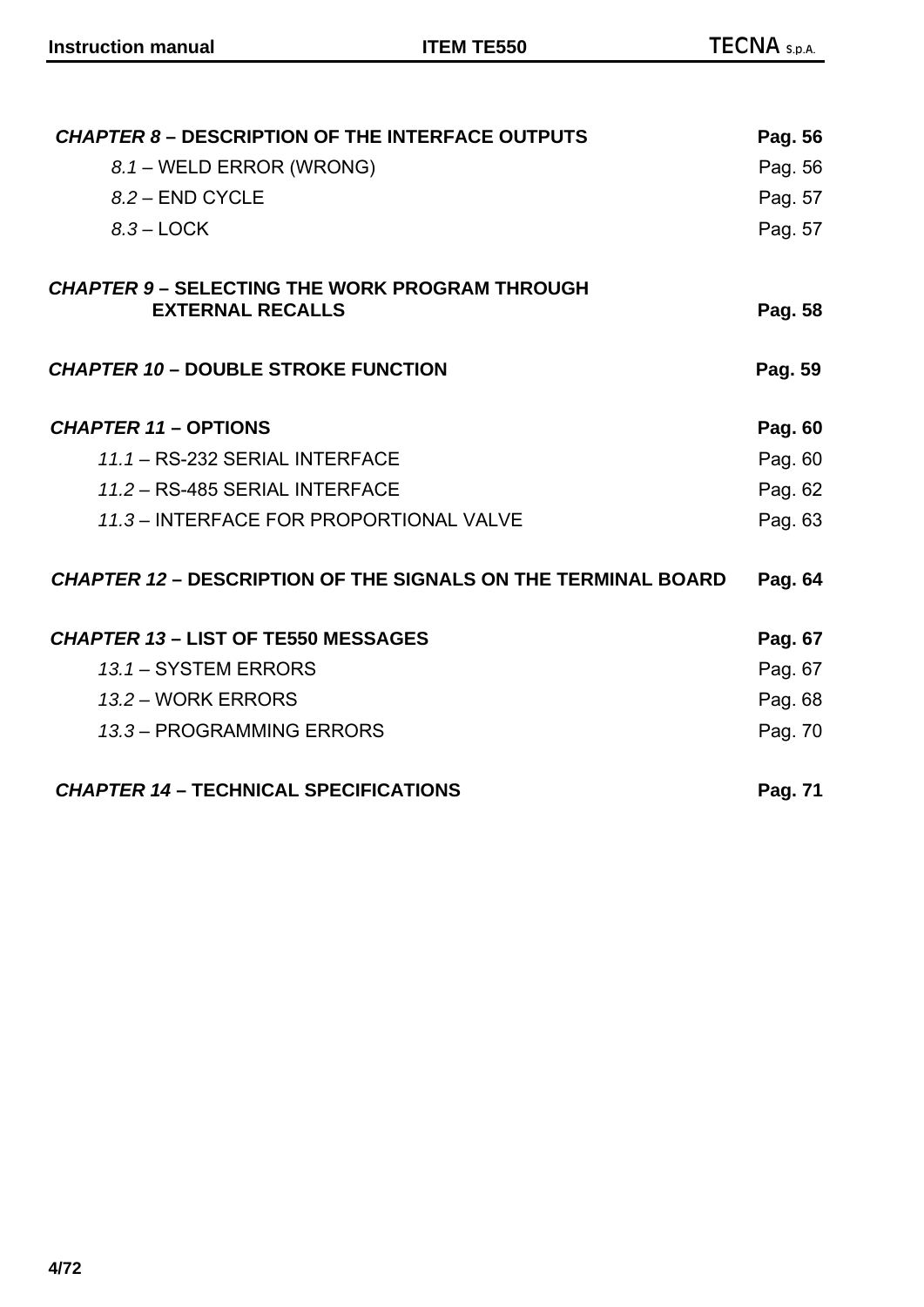This page intentionally left blank

The information contained in this document is subject to modification without notice.

No part of this document can be either reproduced or transferred in whatever format neither by electronic nor by mechanic means for whatever purpose, without TECNA's written permission. TECNA is a registered brand.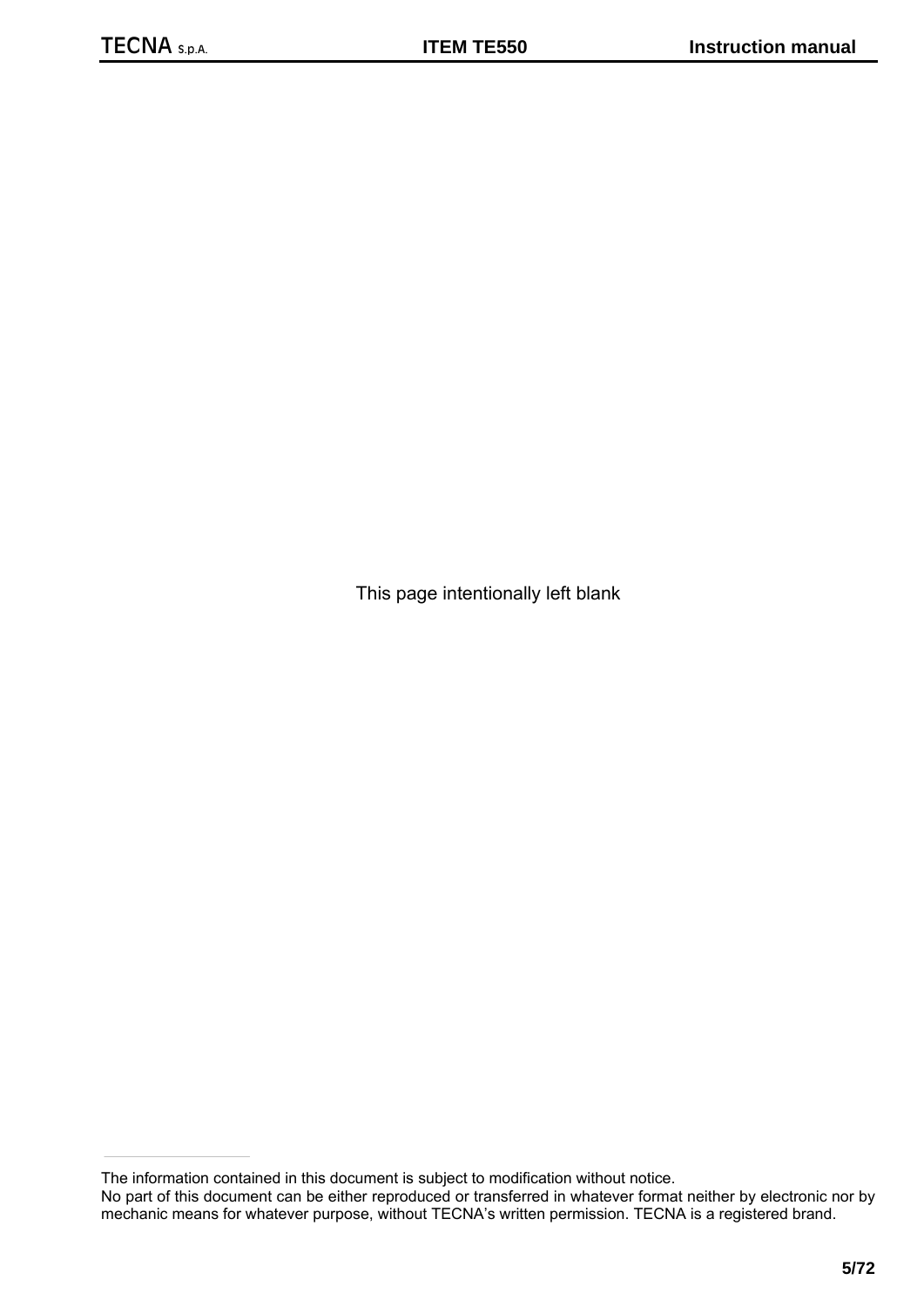#### *CHAPTER 1* **– TE550 WELDING CONTROL UNIT DESCRIPTION**

The TE550 is a microprocessor-based welding control unit for resistance welders. The task of the welding control unit is to manage the welder components, in particular the controlled diodes that carry out the welding current adjustment.

The TE550 is a particularly versatile welding control unit as it may be adjusted to different types of welders; it may be installed not only on spot and projection welders but on seam welders too. It may work with power adjustment: both in constant current and in constant energy (optional). The number of inputs and outputs may be increased so to better adjust the welding control unit to automatic machines.

It is possible to store up to 250 different welding programs, 31 of which are recalled directly from an external device. Each program comprises several programmable parameters that describe the work cycle. In addition to the plain 4-stage welding cycle, the control unit allows the running of welding processes with pre-welding current, post-welding current, slope and pulses.



#### *1.1* **– MAIN TECHNICAL FEATURES**

- Simplified programming via 6 keys and a backlit alphanumeric LCD.
- Synchronous control with controlled diodes, phase control current adjustment.
- Storage of 250 welding programs, 31 recallable from an external drive.
- Up to 25 programmable parameters for each program.
- Slope, pulses, pre-weld, post-weld functions and adjustment of the welding times in half-cycles.
- Display of the RMS welding current measurement in kA and relative angle of conduction.
- 3 operating modes: standard, constant current and constant energy.
- Welding current or angle of conduction limits.
- Double stroke function.
- Stepper function to compensate the electrodes wear with programmable curve.
- Single and automatic cycle. WELD and NO-WELD function.
- Adjustment of first insertion delay.
- Control of 5 solenoid valves 24 VDC max. 5 W with self-protected output.
- Self-adjustment at mains frequency 50/60 Hz.
- Serial data transmission by means of optional insulated RS232 or RS485 ports.
- Output for proportional solenoid valve.
- Key for selecting foot control or two-hand control.
- Selectable languages: Italian, English, French, German, Spanish, Hungarian, Swedish or Portuguese.
- Possibility of upgrading control unit Firmware via appropriate software.
- Activation and control of the electrodes dressing (optional)

#### *1.2* **– COMMANDS ON THE PANEL**

**6/72**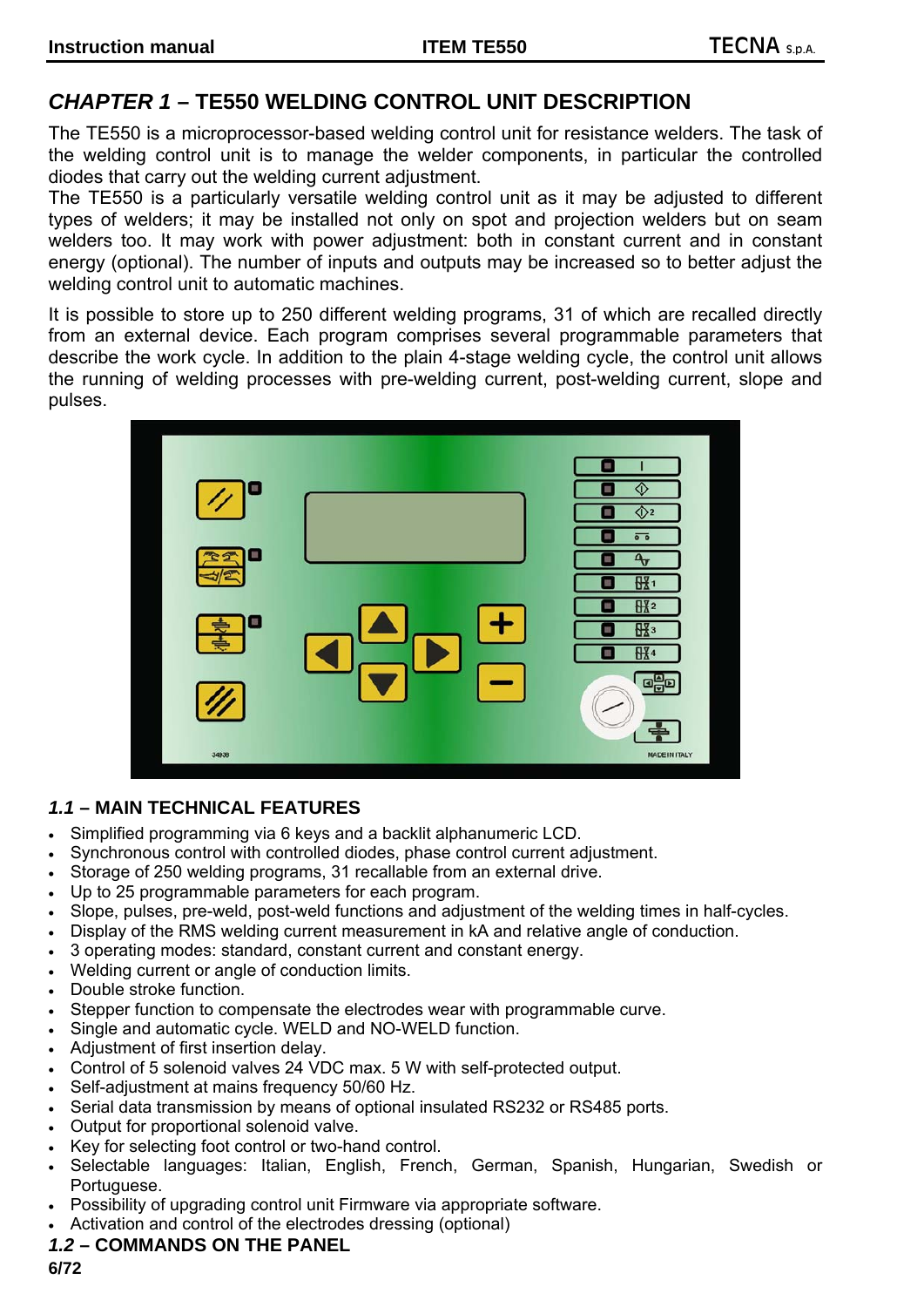|        | Left-hand direction key used for exiting from the programming<br>menus.                                                                                                                                                                                                                                                                                                                                                                 |
|--------|-----------------------------------------------------------------------------------------------------------------------------------------------------------------------------------------------------------------------------------------------------------------------------------------------------------------------------------------------------------------------------------------------------------------------------------------|
|        | Right-hand direction key used for entering the programming<br>menus.                                                                                                                                                                                                                                                                                                                                                                    |
|        | Upward direction key used for moving the cursor inside the<br>upper parameter.                                                                                                                                                                                                                                                                                                                                                          |
|        | Downward direction key used for moving the cursor inside the<br>lower parameter.                                                                                                                                                                                                                                                                                                                                                        |
|        | This key is used for increasing the value of a numeric<br>parameter or for changing the status of a parameter.                                                                                                                                                                                                                                                                                                                          |
|        | This key is used for decreasing the value of a numeric<br>parameter or for changing the status of a parameter.                                                                                                                                                                                                                                                                                                                          |
|        | RESTART key. It enables the commands and the<br>control unit's outputs. It must be pressed every time<br>the control unit is powered. When this key is<br>pressed, all the devices connected to VAUX are<br>powered. Before pressing the key it is important to<br>check that it will not cause damage to people or<br>equipment.                                                                                                       |
|        | Key for selecting the start cycle device: PEDAL or TWO<br>HANDS-CONTROL. When the nearby LED is switched off, the<br>start cycle command is carried out by the PEDAL whereas if the<br>LED is switched on, the command is carried out by the two-<br>hand push buttons (TWO HANDS-CONTROL). In order to work<br>properly, the two push buttons must be pressed at the same<br>time or in sequence within a maximum time of 0.5 seconds. |
| $\Box$ | WELD-NO WELD Key.<br>In WELD position (LED switched on) the control unit runs the<br>programmed welding cycle. In NO-WELD position (LED<br>switched off), the control unit runs the programmed cycle<br>without welding current circulation keeping all the time                                                                                                                                                                        |
|        | parameters unchanged.                                                                                                                                                                                                                                                                                                                                                                                                                   |
|        | CLEAR Key. It is used to clear the error conditions and to set to<br>zero the weld counter.                                                                                                                                                                                                                                                                                                                                             |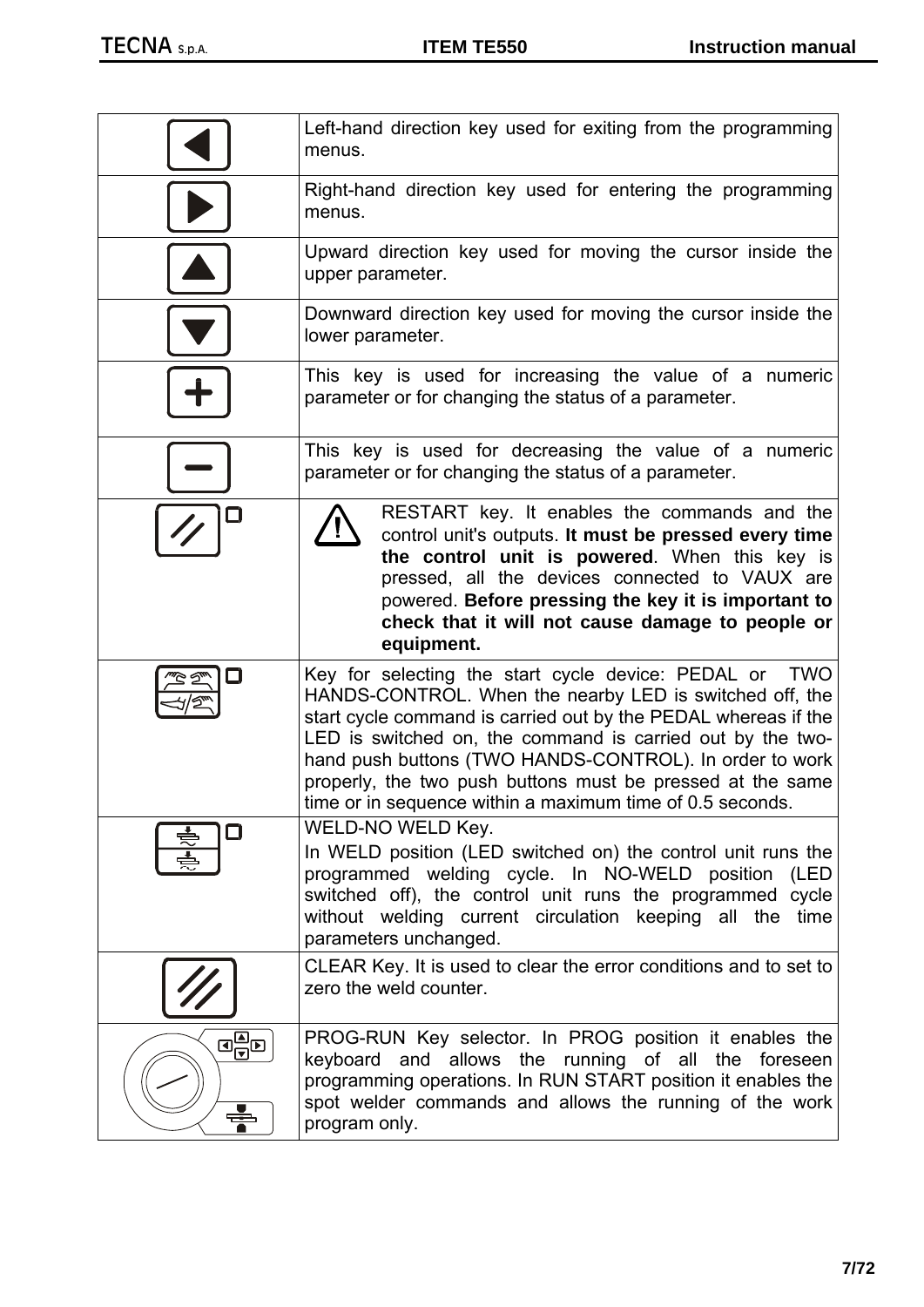#### *1.3* **– PANEL LEDs**

| $\Box$ 1              | The turning on of this LED indicates that the welder control unit is<br>powered.                                                   |
|-----------------------|------------------------------------------------------------------------------------------------------------------------------------|
| $\square \, \lozenge$ | If this LED is switched on it indicates that start cycle 1 command is<br>activated.                                                |
| $\square \otimes$ 2   | If this LED is switched on it indicates that start cycle 2 command is<br>activated.                                                |
| $\overline{\circ}$    | The turning on of this LED indicates that the pressure-only stopping<br>command by means of the AUX1 and AUX2 inlets is activated. |
| ⅂ᡧ                    | The turning on of this LED indicates that the control unit is producing the<br>command impulses for the SCR.                       |
| □ ਲਿ1                 | It indicates that the solenoid valve, which carries out the main cycle, is<br>activated.                                           |
| $\Box$ X2             | It indicates that the solenoid valve, which controls the back pressure, is<br>activated.                                           |
| □ ਲਿ 3                | It indicates that the solenoid valve, which enables the forging, is<br>activated.                                                  |
|                       | It indicates that the solenoid valve, which controls the double stroke, is<br>activated.                                           |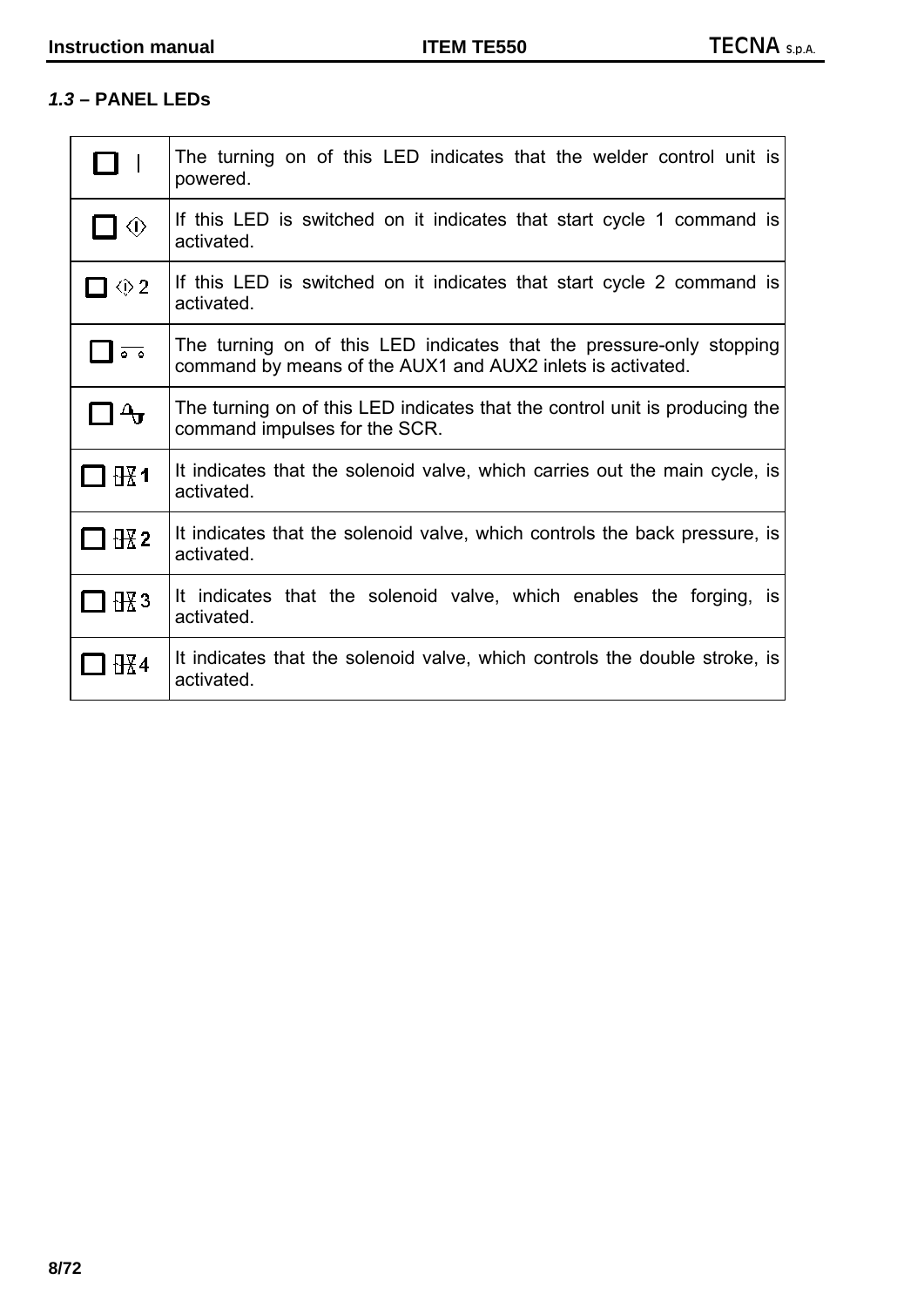#### *1.4* **– DESCRIPTION OF THE DISPLAYED INFORMATION**

Some pieces of information are displayed on the main frame following each weld sequence; this is done both for the cycles carried out in WELD mode and for the ones in NO-WELD mode. **The values displayed in the following description are representative only.** 

PROG. 001 SPOT 12340 WELD TIME  $10.0 \sim$ CURRENT RMS 43.26 kA CONDUCTION DEG 142°

In WORK configuration, the displayed descriptions are always in English regardless of the selected language in the **SETUP MENU**.

#### *PROG. 001*

It indicates the program used for the last weld sequence; it may be a number between 001 and 250. It is displayed both in WELD and in NO WELD mode.

#### *SPOT 12340*

It stands for the welded spots counter; it may be a number between 00000 and 65000. It is updated in WELD mode only and it may be cleared by means of the CLEAR key.

#### *WELD TIME 10.0 ~*

It indicates the welding time used for the last weld sequence. Its value is included between 00.5 and 99.5. The same value is displayed both in WELD and in NO WELD mode.

#### *CURRENT RMS 43.26 kA*

It indicates the current value used for the last weld sequence. In WELD mode it may have a value between 00.00 kA and 90.00 kA. In NO WELD mode its value is 00.00 kA. It represents the average of the RMS values measured for each welding time half-cycle. The value shown always refers to the WELD current parameter. In case of pulse weldings, the current value would always be the average value of all the pulses.

#### *CONDUCTION DEG 142°*

It indicates the current conduction angle of the last weld. In WELD mode, it may have a value between 000° and 180°. In NO WELD mode, the displayed value is 000°. The conduction angle represents the current flowing time along the half-cycle. The displayed value represents the average of the measured values for each half-cycle of the welding time.

The showed value always refers to the main adjustment, basically to the WELD parameter one. In no instance is the conduction angle of the current measured during the slope time. In the case of pulse weldings, the angle value would refer to the last pulse.

Examples of currents with different conduction angles:

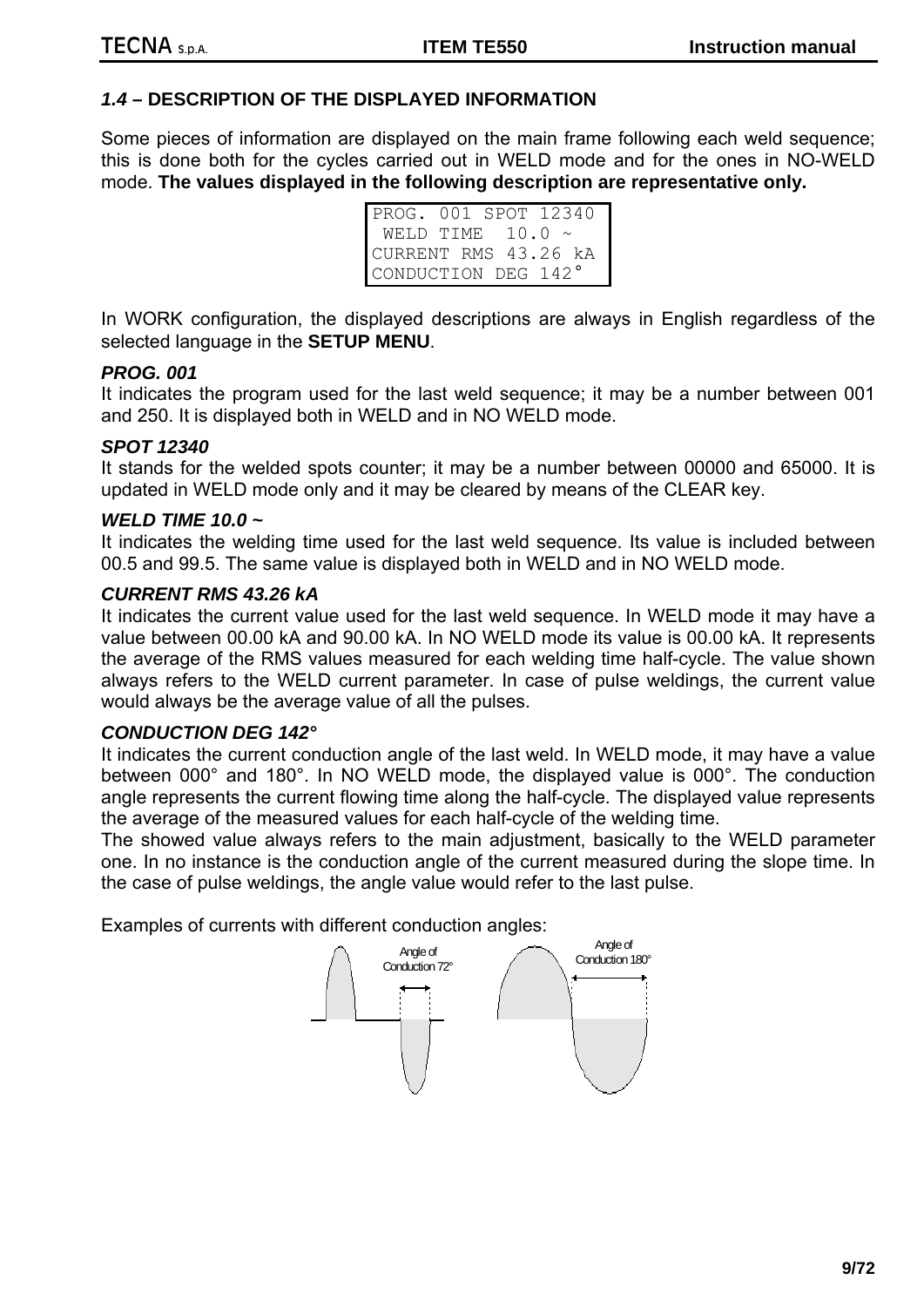When the control unit is equipped with the supplementary expansion board item 50200, the displayed working frame is as follows:

> PROG. 001 SPOT 12340 WELD TIME  $10.0 \sim$ RMS 43.26kA DEG 000° ENERGY 01351 joule

Where, to the above described information, is added:

#### *ENERGY 01351 joule*

It indicates the total energy value used for the last weld sequence.



**Before switching on the TE550 control unit with the supplementary expansion board item 50220, check that the inlet CLEAR ELECTRODES LIFE (Pin 52) is not activated.** 

**Otherwise, the 50200 board is not recognized by the control unit.**

**From the main displayed working frame** 

PROG. 001 SPOT 12340 WELD TIME  $10.0 \sim$ CURRENT RMS 43.26 kA CONDUCTION DEG 142°

It is possible to have other information displayed: for instance, about the carried out weldings, the stepper function status and the last 20 displayed errors.

In order to enter the welding analysis function of the different carried out half-cycles, it is necessary to press the key  $\mathbb D$  once.

|               |                     |  | PRG 001 SPOT 12340 |
|---------------|---------------------|--|--------------------|
|               | WEID TIME $01 \sim$ |  |                    |
| POS+ 43.26 kA |                     |  | 142°               |
| NEG- 43.26 kA |                     |  | $142^\circ$        |

#### *PRG 001*

It indicates the program number used for carrying the last weld sequence.

#### *SPOT 12340*

It indicates the welded spot number being analysed. It always stands for the last weld sequence.

#### *WELD TIME 01 ~*

It indicates the cycle of the whole welding time relevant to the welding being analyzed.

#### *POS+ 43.26 kA 142°*

It indicates the current value, expressed in kA, relevant to the welding cycle positive halfperiod and the relevant conduction angle, expressed in degrees, of the cycle taken into consideration.

#### *POS- 43.26 kA 142°*

It indicates the current value, expressed in kA, relevant to the welding cycle negative halfperiod and the relevant conduction angle, expressed in degrees, of the cycle taken into consideration.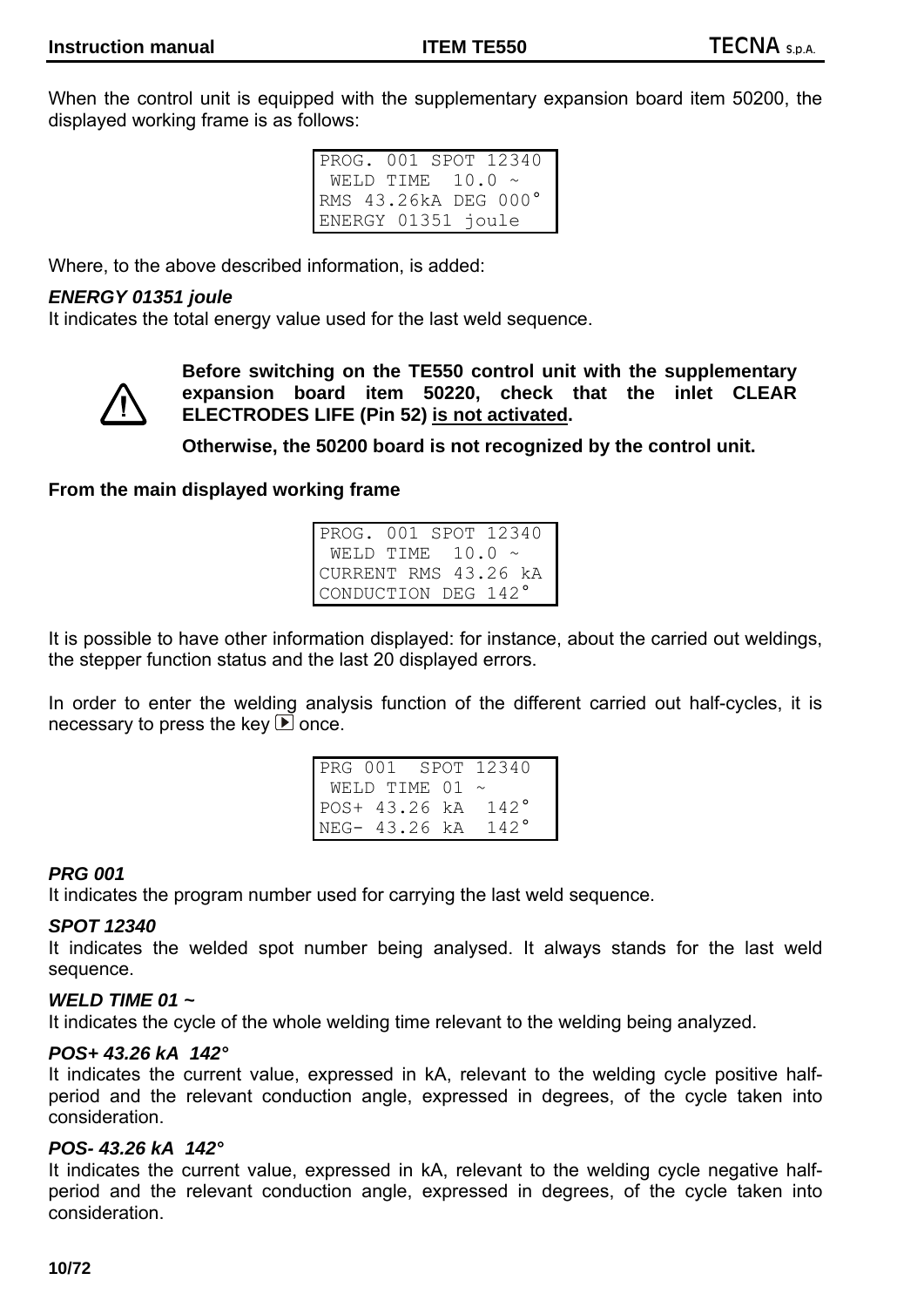By means of the keys  $\pm$  and  $\pm$ , it is possible to check the other cycles of the analysed welding.



PRG 001 SPOT 12340 WELD TIME  $02 \sim$ <br> $0.05 + 43.26$  kA  $142^\circ$ POS+ 43.26 kA 142°<br>NEG- 43.26 kA 142° NEG- 43.26 kA

| PRG 001 SPOT 12340 |                     |  |             |
|--------------------|---------------------|--|-------------|
|                    | WEID TIME 10 $\sim$ |  |             |
| POS+ 43.26 kA      |                     |  | $142^\circ$ |
| NEG- 43.26 kA      |                     |  | $142^\circ$ |

By further pressing the key  $\mathbb{D}$ , it is possible to check the **stepper function** status.

SPOT MAX 12340 SPOTS 00000 INCREMENT 00% OF 00% STEP NUM. 00 OF 00

#### *SPOT MAX 12340*

It indicates the maximum spots number programmed in the stepper function.

#### *SPOTS 00000*

It indicates the number of the already welded spots.

#### *INCREMENT 00% OF 00%*

It indicates both the carried out stepper value and the value to be reached, both expressed in percentage.

#### *STEP NUM. 00 OF 00*

It indicates the carried out segment spot and the spot to be reached.

By pressing the key  $\bigtriangledown$  again, it is possible to carry a further welding analysis out in ENERGY working mode.

This frame may be displayed by means of the supplementary expansion board item 50200 only.

|             |  | PRG 001 SPOT 12340   |
|-------------|--|----------------------|
|             |  | CYC 01 ENERGY 00000J |
|             |  | V+ 00.00 E+ 00000J   |
| $V - 00.00$ |  | E+ 00000J            |

#### *PRG 001*

It indicates the program number used for the last weld sequence.

#### *SPOT 12340*

It indicates the welded spot number being analysed. It always stands for the last carried out welding.

#### *CYC*

It indicates the cycle of the whole welding time relevant to the welding being analysed.

#### *ENERGY*

It indicates the total energy value of the welding being analysed.

#### *V+ 00.00 E+00000J*

It indicates the voltage value, expressed in volts, of the welding cycle positive half-period and the relevant energy value, expressed in joule, of the cycle taken into consideration.

#### *V- 00.00 E+00000J*

It indicates the voltage value, expressed in volts, of the welding cycle negative half-period and the relevant energy value, expressed in joule, of the cycle taken into consideration.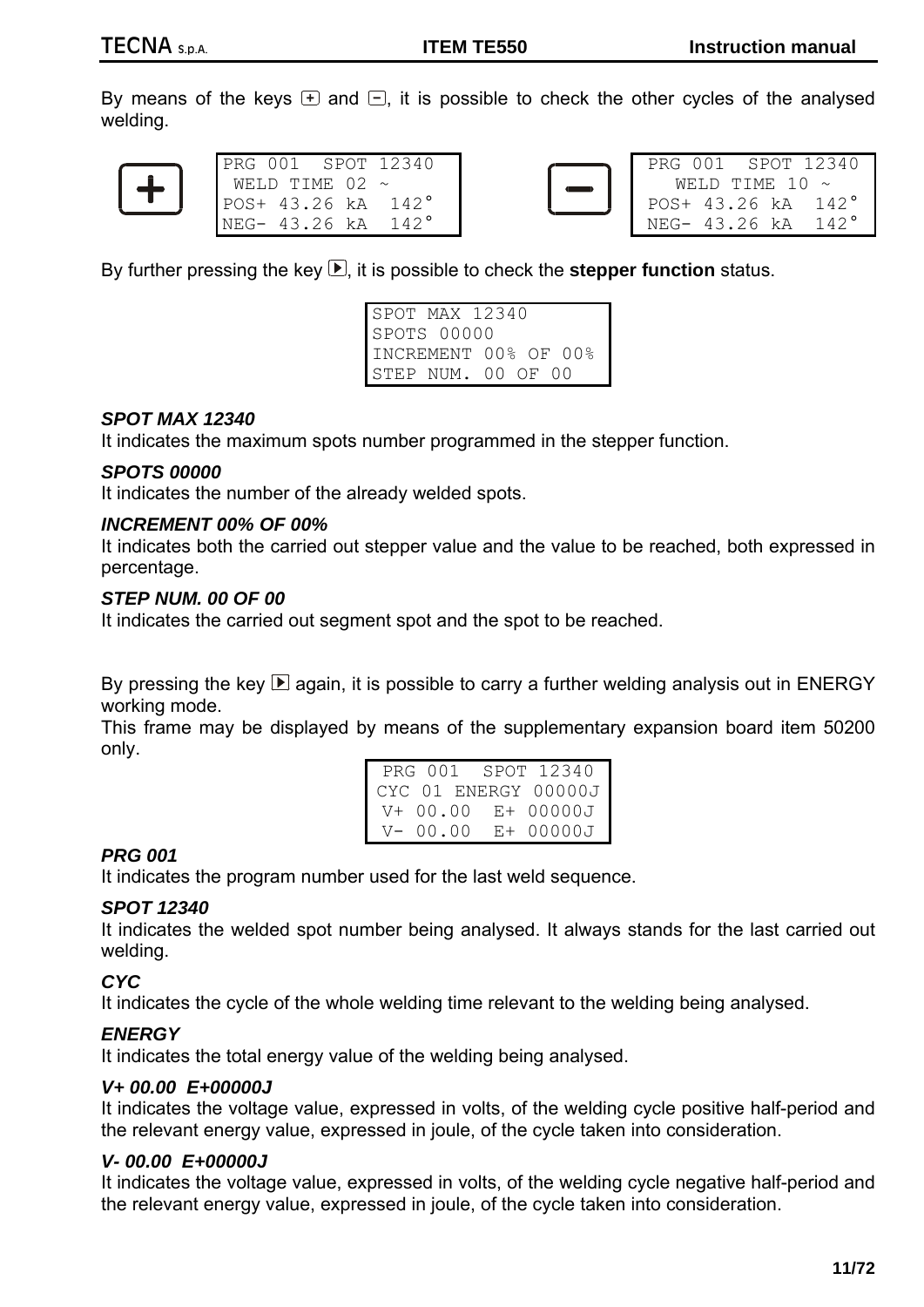By means of the keys  $\pm$  and  $\pm$ , it is possible to check the other cycles of the analysed welding.



PRG 001 SPOT 12340 CYC 02 ENERGY 00000J<br>V+ 00.00 E+ 00000J E+ 00000J V- 00.00 E+ 00000J

|  | PRG 001 SPOT 12340<br>CYC 10 ENERGY 00000J<br>V+ 00.00 E+ 00000J<br>V- 00.00 E+ 00000J |
|--|----------------------------------------------------------------------------------------|

By pressing the key  $\blacktriangleright$  again, it is possible to check the displayed errors list.



#### *ERRLOG 01*

It indicates which error it is being displayed in chronological order. The last chronologically displayed error is expressed through number 01: the other errors are then stored through an increasing number. A maximum of 20 errors can be stored; by exceeding this quantity, the oldest errors are cancelled to be replaced with the most recent ones.

#### *SPOT 00000*

It indicates which welding spot the error is experienced at. The number is relevant to the counted welded spots, therefore it may happen that the spots number of several consequent errors is not shown in increasing numerical order as, in the meantime, the counter might have been cleared.

#### *ERR 0101*

It indicates the error recognition number.

#### *NO EMERGENCY ERROR OR RELE RESTART ERR*

It indicates the message displayed together with the error recognition number. The displayed message is simplified: for further information, the complete errors list together with the relevant error explanations and their possible solutions are listed in the manual's relevant paragraph.

By means of the keys  $\pm$  and  $\pm$ , it is possible to check the other errors previously displayed on the control unit.





By means of the key  $\Box$ , it is possible to go back to the previous frames.

By means of the key  $\mathbb{D}$ , one may go back to the main welding frame.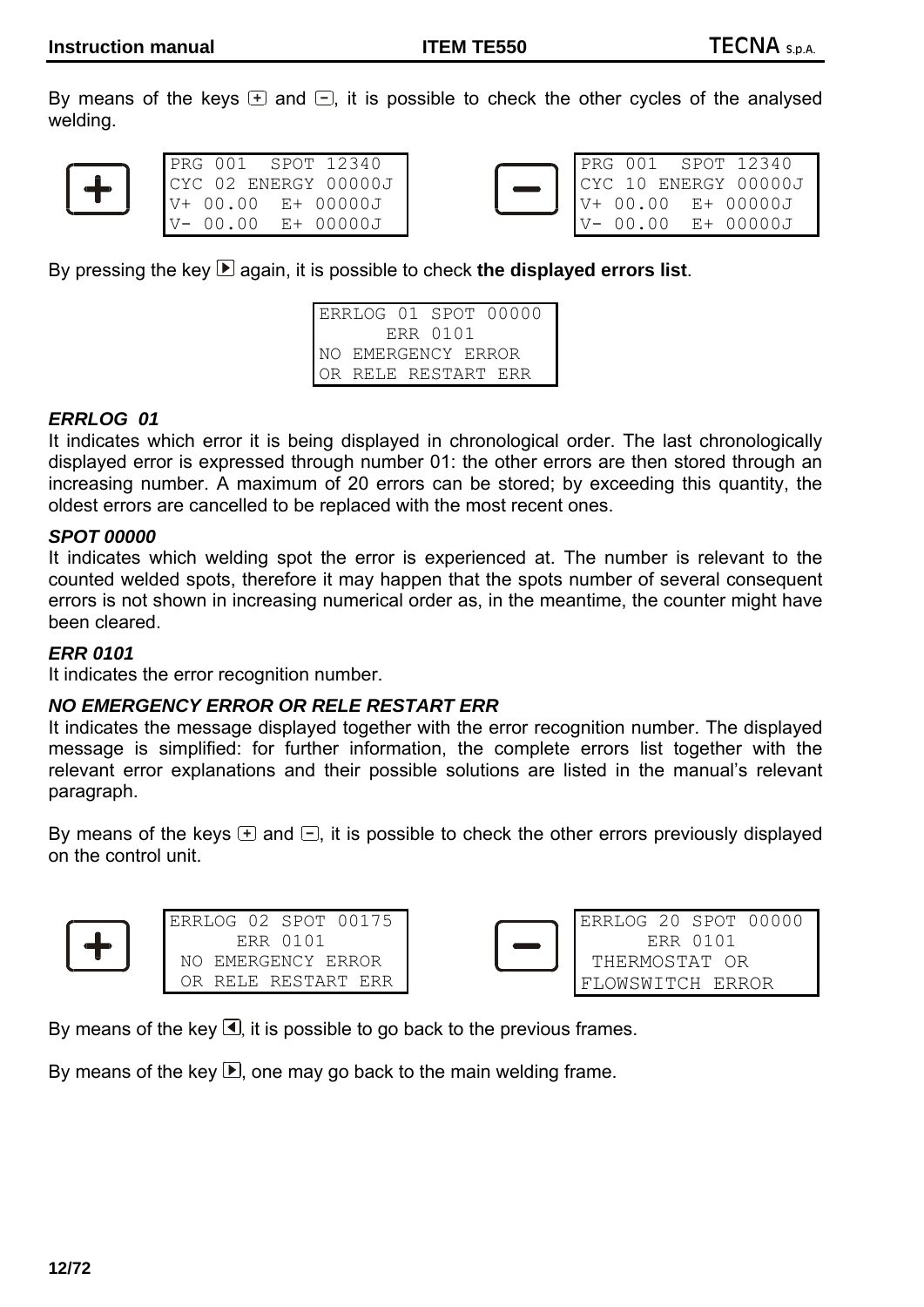#### *1.5* **– CONTROL UNIT SWITCH-ON**

As soon as the welding control unit is turned on, the display shows the measured mains frequency and the software version of the program.

| SUPPLY FREQUENCY<br>50 Hz             |
|---------------------------------------|
| TECNA TE550 1.00<br>WELD CONTROL UNIT |
|                                       |

After a few seconds, the TE550 displays the following frame and is set to a waiting condition until the Restart key is pressed



The RESTART command may be activated by pressing the proper key placed on the control unit (also a non-manual activation is available).

This key enables the control unit's commands and outputs. **It must be pressed every time the control unit is powered.** 

When the RESTART command is activated, all the devices connected to the VAUX outlet are powered.



#### **Before activating the RESTART command, it is important to check that it will not cause damage to people or equipment.**

Before starting any welding operations, first program the welding data and set some general operating parameters of the welder.



**For safety reasons, the microprocessor does not activate the welding cycle if the cycle start signal is already activated at the moment when the welder is switched on; it is sufficient to remove the command and activate it again. Micro-interruptions or excessive voltage drops, instead of affecting the operating mode, do stop the control unit. In order to restore its operating mode, it is sufficient to switch off and switch on the welder again.**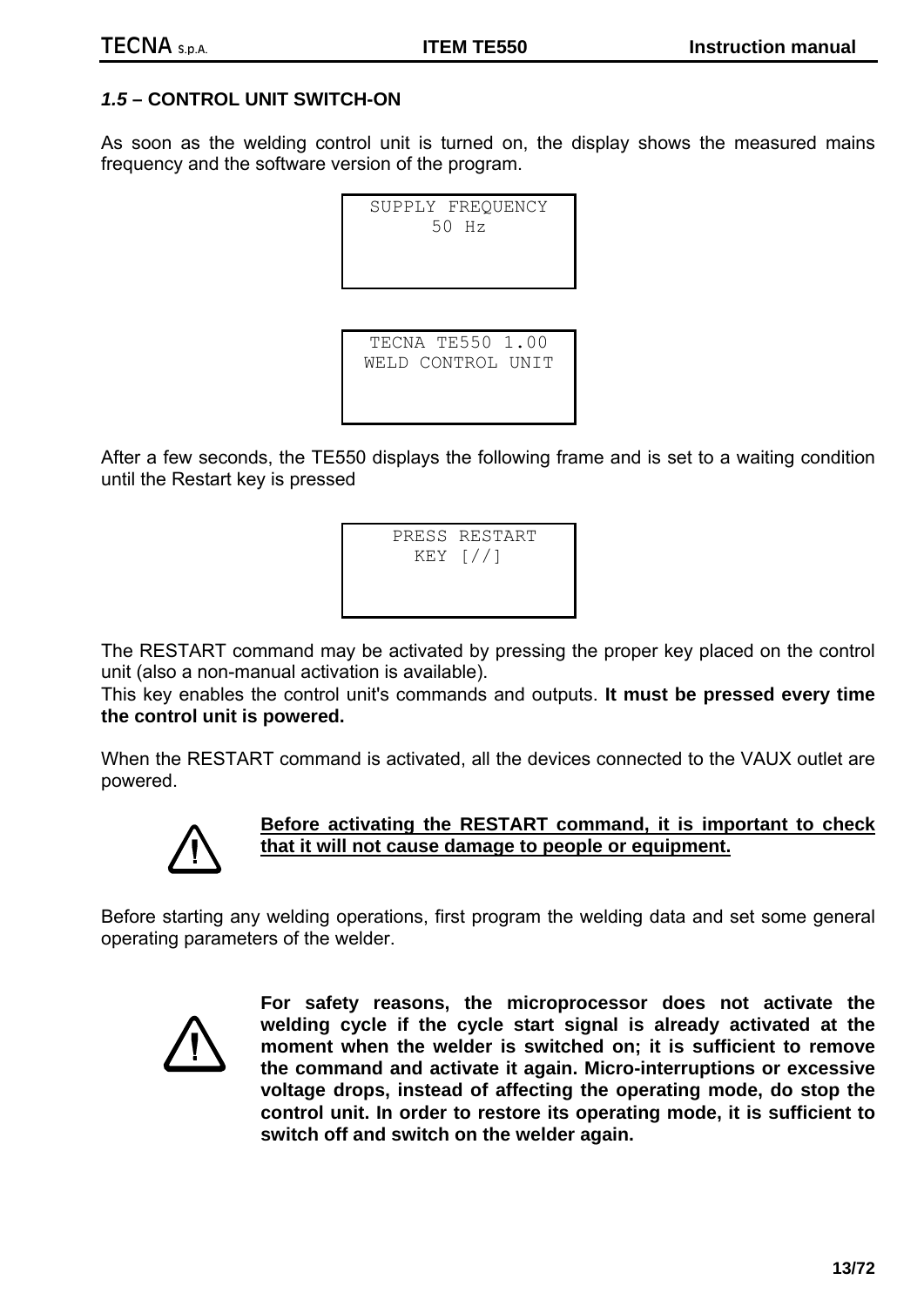#### *CHAPTER 2* **– CONTROL UNIT PROGRAMMING**

By placing the key in PROGRAM DATA position the following frame is displayed:

-TE550 VER. 1.00 -->PROGRAM DATA SETUP MENU STEPPER MENU

The first row reports the control unit type and the software version. Then the display lists all the menus allowing accessing the various control unit functions.

**The following list includes all the menus available in the control unit. However, it is possible that not all of these menus are displayed by the control unit being used as some of them depends either on the options actually inserted in the control unit or on the welder type the control unit is installed onto.**

- **\_ PROGRAM DATA**
- **\_ SETUP MENU**
- **\_ STEPPER MENU**
- **\_ FEATURES MENU**
- **\_ PROGRAM COPY**
- **\_ CHECK INPUT**
- **\_ PROG. SEQUENCE** *(It may be activated)*
- **\_ TIP-DRESSING** *(It may be activated)*

-TE550 VER. 1.00 -- PROGRAM DATA >SETUP MENU STEPPER MENU

The arrow ">" on the left-hand side of the display indicates the cursor's position which vertically shifted by means of the keys  $\triangleq$  and  $\overline{\blacktriangledown}$ .

The keys  $\Box$  and  $\Box$  enable entering and quitting the menu selected by the cursor.

By means of the keys  $\pm$  and  $\pm$  it is possible to modify the parameter indicated by the cursor.

| PROGRAM DATA |     |
|--------------|-----|
| CONTROL MODE | CUR |
| >SQUEEZE 1   | 25  |
| SLOPE UP     | ΩO  |
|              |     |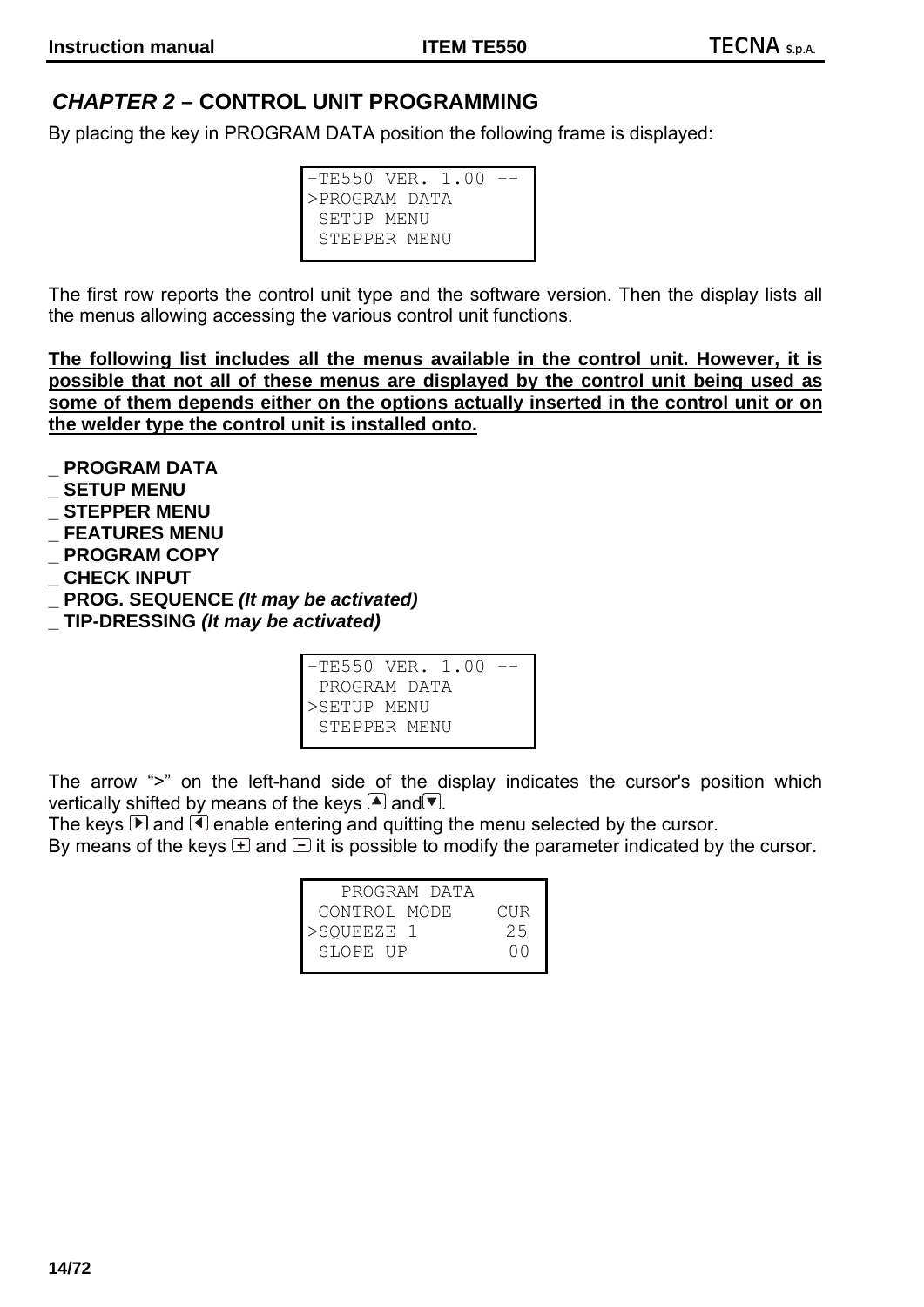#### *2.1 -* **PROGRAM DATA**

-TE550 VER.1.00 -- >PROGRAM DATA SETUP MENU STEPPER MENU

The **PROGRAM DATA** menu contains all the parameters associated with the welding cycle, the times and the currents by means of which to carry out the welding process.

|              | PROGRAM DATA |     |
|--------------|--------------|-----|
| >PROGRAM N.  |              | 001 |
| WORKING MODE |              | ΤK  |
| CONTROL MODE |              | CUR |
|              |              |     |

The first choice to make is the number of the program to be used. Choose among the 250 storable programs using the  $\pm$  and  $\pm$  keys.

Then proceed with the next parameters moving with the  $\blacksquare$  and  $\blacksquare$  keys, adjusting the desired value always using the  $\boxplus$  and  $\boxminus$  keys.

As such all the parameters will be set to the desired value for carrying out the welding process.

Please, beware that the data is saved only and exclusively if the program is exited or if the key is turned in RUN position.

Here as follows, the three working modes are described and the three possible programming frames are displayed according to the selected parameter in WORKING MODE. The frames are complete with all the programmable parameters.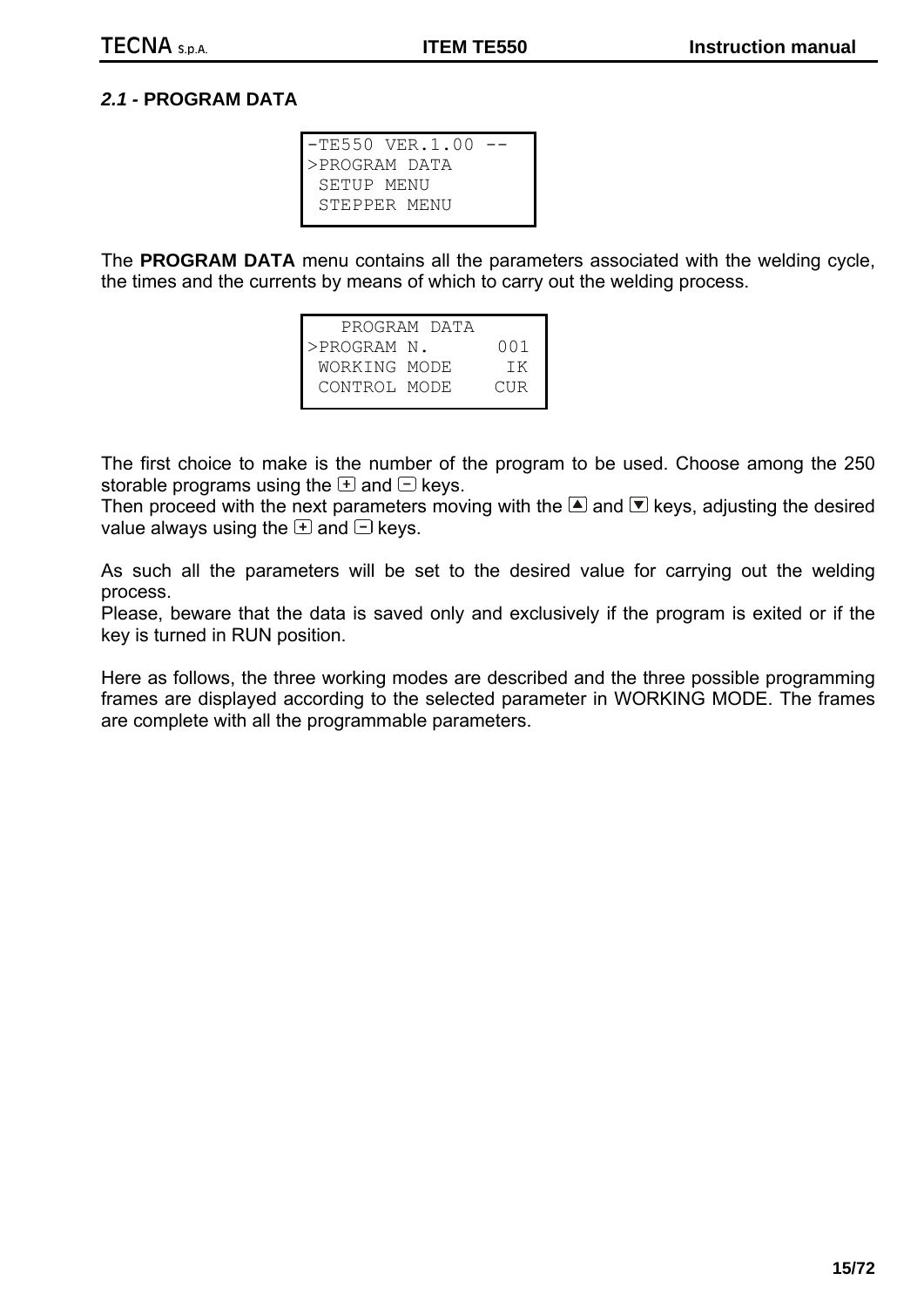#### *2.2* **– PERCENTAGE ADJUSTMENT OPERATING MODE**

WORKING MODE parameter selected in FIX, the working frame is the following one:

|                     |                        | PROG. 001 SPOT 12340 |
|---------------------|------------------------|----------------------|
|                     | WEID CYCLE $01.0 \sim$ |                      |
|                     |                        | CURRENT RMS 43.26 kA |
| CONDUCTION DEG 142° |                        |                      |

In the FIX percentage adjustment operating mode, it is possible to set the percentage value one wants to carry the welding process out with. In this mode, the control unit measures the true efficacious welding current RMS value and, at the end of the welding process, it displays the current value.

The percentage adjustment operating mode does not foresee any secondary coil feedback during the welding process; for this reason, it is suitable for being used especially when one operates in difficult working conditions, beyond the welding tables, as for instance when using a very short welding time where it would be critical to use one of the more complex working modes foreseen in this control unit.

The correlation map between the set percentage and the controlled diodes (SCR) closing time is set in TECNA and might not be perfectly linear; in order to improve the scale linearity, it has been inserted a parameter in the FEATURES MENU allowing to delay the welding process start time. For further information check the relevant parameter.

#### *TABLE PERCENTAGE OPERATING MODE PARAMETERS*

| PROGRAM DATA |            |
|--------------|------------|
| >PROGRAM N.  | 001        |
| WORKING MODE | FTX        |
| CONTROL MODE | <b>CUR</b> |
|              |            |

| <b>PARAMETER</b>      | <b>VALUE RANGE</b> |
|-----------------------|--------------------|
| PROGRAM N.            | $001 - 250$        |
| <b>WORKING MODE</b>   | <b>FIX</b>         |
| <b>CONTROL MODE *</b> | <b>NO</b>          |
| SQUEEZE 1             | 01 - 99 cycles     |
| <b>SQUEEZE</b>        | 00 - 99 cycles     |
| <b>PRESSURE</b>       | $00.5 - 10.0$ bar  |
| <b>FORGE DELAY</b>    | 00 - 99 cycles     |
| FORG.PRESS.           | 00.5 - 10.0 bar    |
| PRE-WELD              | 00.0 - 99.5 cycles |
| PRE-POWER             | 05 - 99 %          |
| COLD <sub>1</sub>     | 00 - 50 cycles     |
| <b>SLOPE UP</b>       | 00 - 25 cycles     |
| <b>WELD</b>           | 00.5 - 99.5 cycles |
| <b>POWER</b>          | 05 - 99 %          |
| <b>IMPULSE N.</b>     | $01 - 09$          |
| COLD <sub>2</sub>     | 00 - 50 cycles     |
| <b>SLOPE DOWN</b>     | 00 - 25 cycles     |
| COLD <sub>3</sub>     | 00 - 50 cycles     |
| POST-WELD.            | 00.0 - 99.5 cycles |
| POST-POWER            | 05 - 99 %          |
| <b>HOLD TIME</b>      | 01 - 99 cycles     |
| <b>OFF TIME</b>       | 00 - 99 cycles     |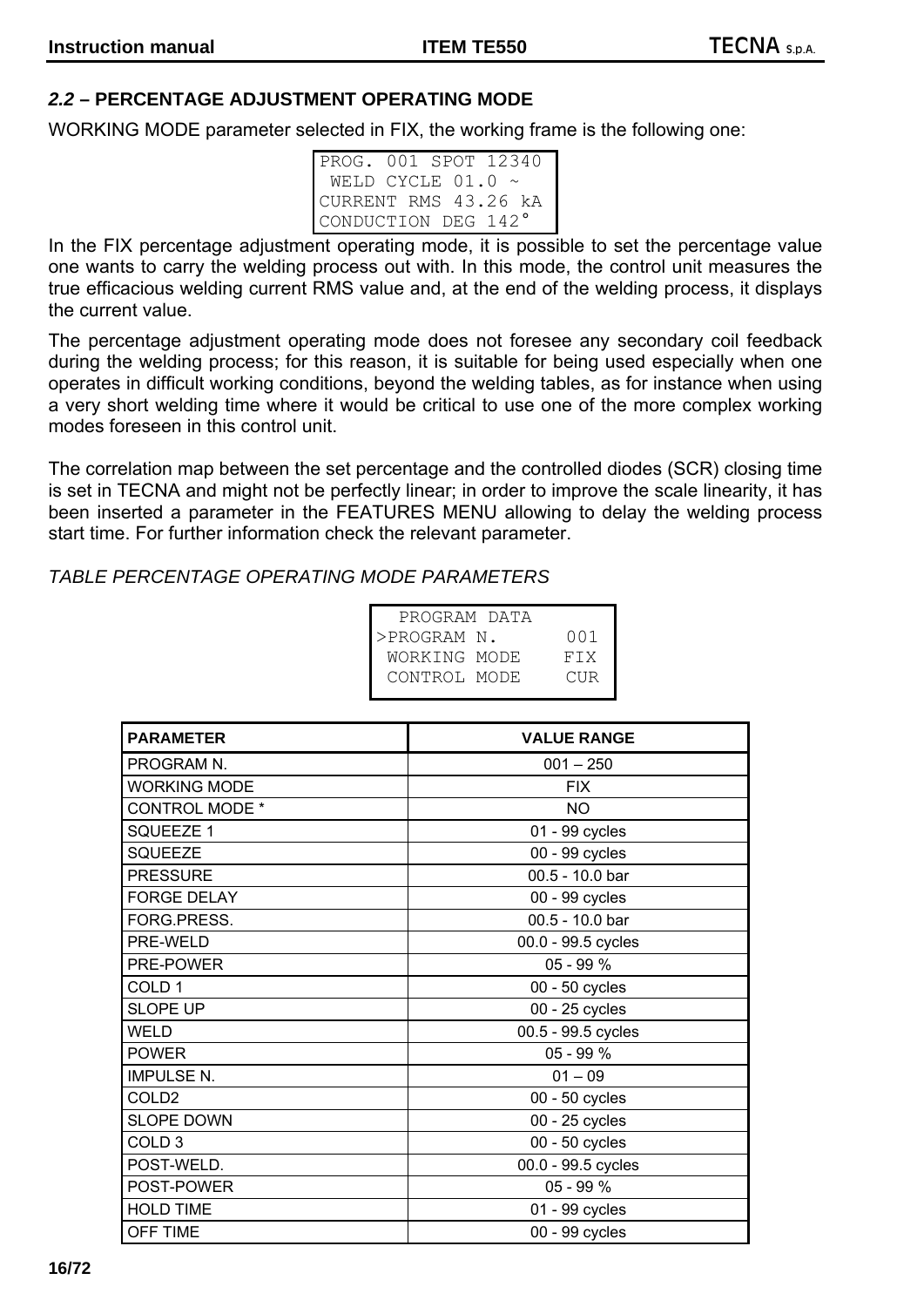| CONTROL MODE * | <b>CURR</b>     |
|----------------|-----------------|
| CURR. MIN      | 0.5 - 90.0 kA   |
| CURR. MAX      | $0.5 - 90.0$ kA |

| CONTROL MODE *   | DEG                           |
|------------------|-------------------------------|
| <b>ANGLE MIN</b> | $005^{\circ}$ -180 $^{\circ}$ |
| <b>ANGLE MAX</b> | $005^{\circ}$ -180 $^{\circ}$ |

Existing particular conditions:

- If the OFF TIME is set to 0, the control unit will work in single cycle.
- By setting the PRE-WELD parameter to zero, the pre-welding process will not be carried out.
- By setting the POST-WELD parameter to zero, the post-welding process will not be carried out.
- By setting the same value for both CURR. MIN and CORR MAX, the limits are disabled.
- By setting the same value for both ANGLE MIN and ANGLE MAX, the limits are disabled.

It is advisable to activate the CONTROL MODE in CUR and to check, before proceeding with production, the limit use conditions. For instance, if the use is meant with 2 sheets the limit conditions would be those with either 1 or 3 sheets. The welding current is adjusted by the TE550 control unit.

However, it is necessary to check the welding current value with one sheet so to be set as minimum limit and to check it with 3 sheets so to be set as maximum limit.

**However, it is not possible to undoubtlessly assure that the piece has been effectively welded, as all the conditions and parameters involved in the welding process execution should be checked.**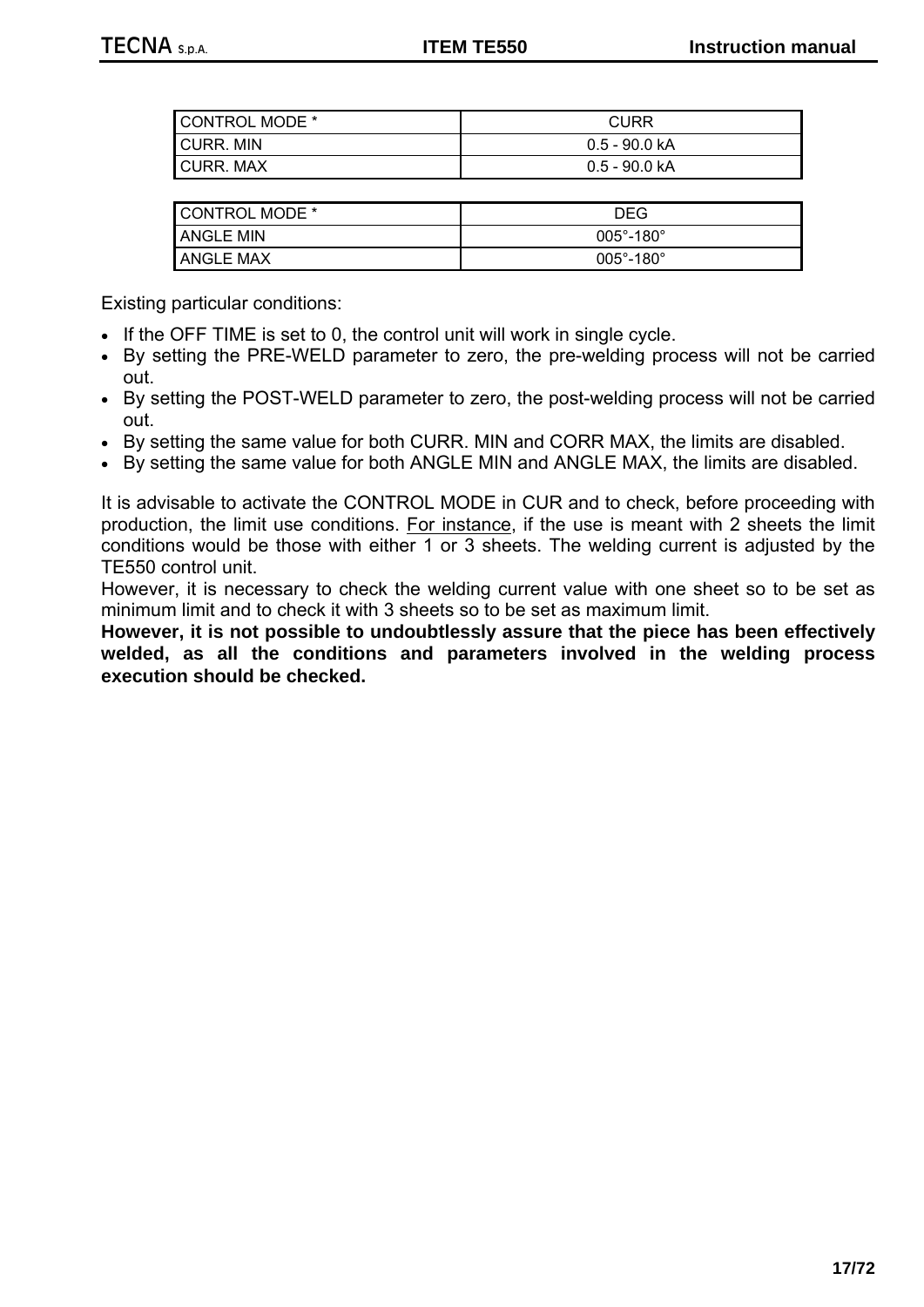#### *2.3* **– CONSTANT CURRENT OPERATING MODE**

WORKING MODE parameter selected in IK: the working frame is the following one:

```
PROG. 001 SPOT 12340 
WELD CYCLE 01.0 \simCURRENT RMS 43.26 kA 
CONDUCTION DEG 142°
```
When the control unit works in constant current, it is possible to directly set the welding current value one wants to carry the welding process out with. During the welding process the control unit measures, for each half-cycle, the true efficacious welding current RMS value and, based on a correcting mathematical algorithm, keeps the set current.

In addition to simplifying the programming operations, this operating mode also permits to keep the desired welding current even if some factors change such as: mains voltage, welding circuit dimensions and impedance, conditions of the welding tools or surface condition of the materials being processed.

#### *CONSTANT CURRENT BEHAVIOUR READINGS*





*Welding current changes (I) according to the mains Welding current changes (I) according to the mains voltage (V) variation in standard operating mode voltage (V) in constant current operating mode.* 

It is advisable to activate the CONTROL MODE in DEG and to check, before proceeding with production, the limit use conditions. For instance, if the use is meant with 2 sheets the limit conditions would be those with either 1 or 3 sheets. The welding constant current is adjusted by the TE550 control unit (if the conduction degrees are not close to the value of 180°). However, still the conduction degrees value has to be checked with one sheet so to be set as minimum limit and to be checked with 3 sheets so to be set as maximum limit.

**However, it is not possible to undoubtlessly assure that the piece has been effectively welded, as all the conditions and parameters involved in the welding process execution should be checked.**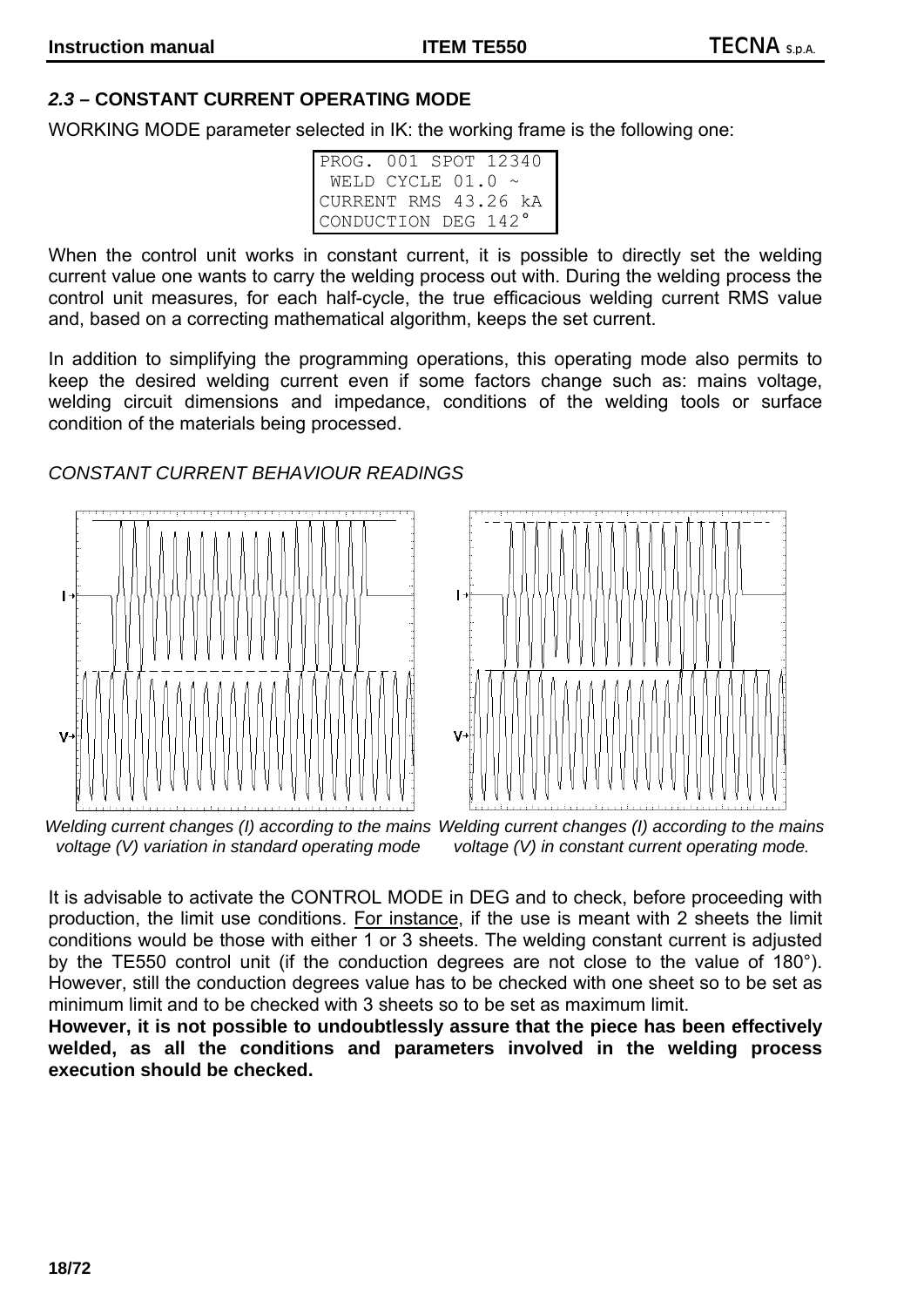#### *TABLE CONSTANT CURRENT OPERATING MODE PARAMETERS*

|              | PROGRAM DATA |     |
|--------------|--------------|-----|
| >PROGRAM N.  |              | 001 |
| WORKING MODE |              | ΤK  |
| CONTROL MODE |              | DEG |
|              |              |     |

| <b>PARAMETER</b>      | <b>VALUE RANGE</b>   |
|-----------------------|----------------------|
| PROGRAM N.            | $001 - 250$          |
| <b>WORKING MODE</b>   | IK                   |
| <b>CONTROL MODE *</b> | <b>NO</b>            |
| SQUEEZE 1             | 01 - 99 cycles       |
| <b>SQUEEZE</b>        | 00 - 99 cycles       |
| <b>PRESSURE</b>       | 00,5 - 10,0 bar      |
| <b>FORGE DELAY</b>    | 00 - 99 cycles       |
| FORG.PRESS.           | 00,5 - 10,0 bar      |
| PRE-WELD              | 00.0 - 99.5 cycles   |
| PRE-POWER             | 05 - 99 %            |
| COLD <sub>1</sub>     | 00 - 50 cycles       |
| <b>SLOPE UP</b>       | 00 - 25 cycles       |
| <b>WELD</b>           | 00.5 - 99.5 cycles   |
| <b>CURRENT</b>        | 00.5 - 90.0 kA       |
| <b>IMPULSE N.</b>     | $00 - 50$ cycles     |
| COLD <sub>2</sub>     | $00 - 09$            |
| <b>SLOPE DOWN</b>     | $00 - 25$ cycles     |
| COLD <sub>3</sub>     | $00 - 50$ cycles     |
| POST-WELD.            | $00.0 - 99.5$ cycles |
| POST-POWER            | $05 - 99 %$          |
| <b>HOLD TIME</b>      | $01 - 99$ cycles     |
| OFF TIME              | $00 - 99$ cycles     |

| CONTROL MODE *   | <b>CURR</b>     |
|------------------|-----------------|
| CURR. MIN        | $0.5 - 90.0$ kA |
| <b>CURR. MAX</b> | $0.5 - 90.0$ kA |

| CONTROL MODE *   | DEG                           |
|------------------|-------------------------------|
| <b>ANGLE MIN</b> | $005^{\circ}$ -180 $^{\circ}$ |
| <b>ANGLE MAX</b> | $005^{\circ}$ -180 $^{\circ}$ |

Existing particular conditions:

- If the OFF TIME is set to 0, the control unit will work in single cycle.
- By setting the PRE-WELD parameter to zero, the pre-welding process will not be carried out.
- By setting the POST-WELD parameter to zero, the post-welding process will not be carried out.
- By setting the same value for both CURR. MIN and CORR MAX, the limits are disabled.
- By setting the same value for both ANGLE MIN and ANGLE MAX, the limits are disabled.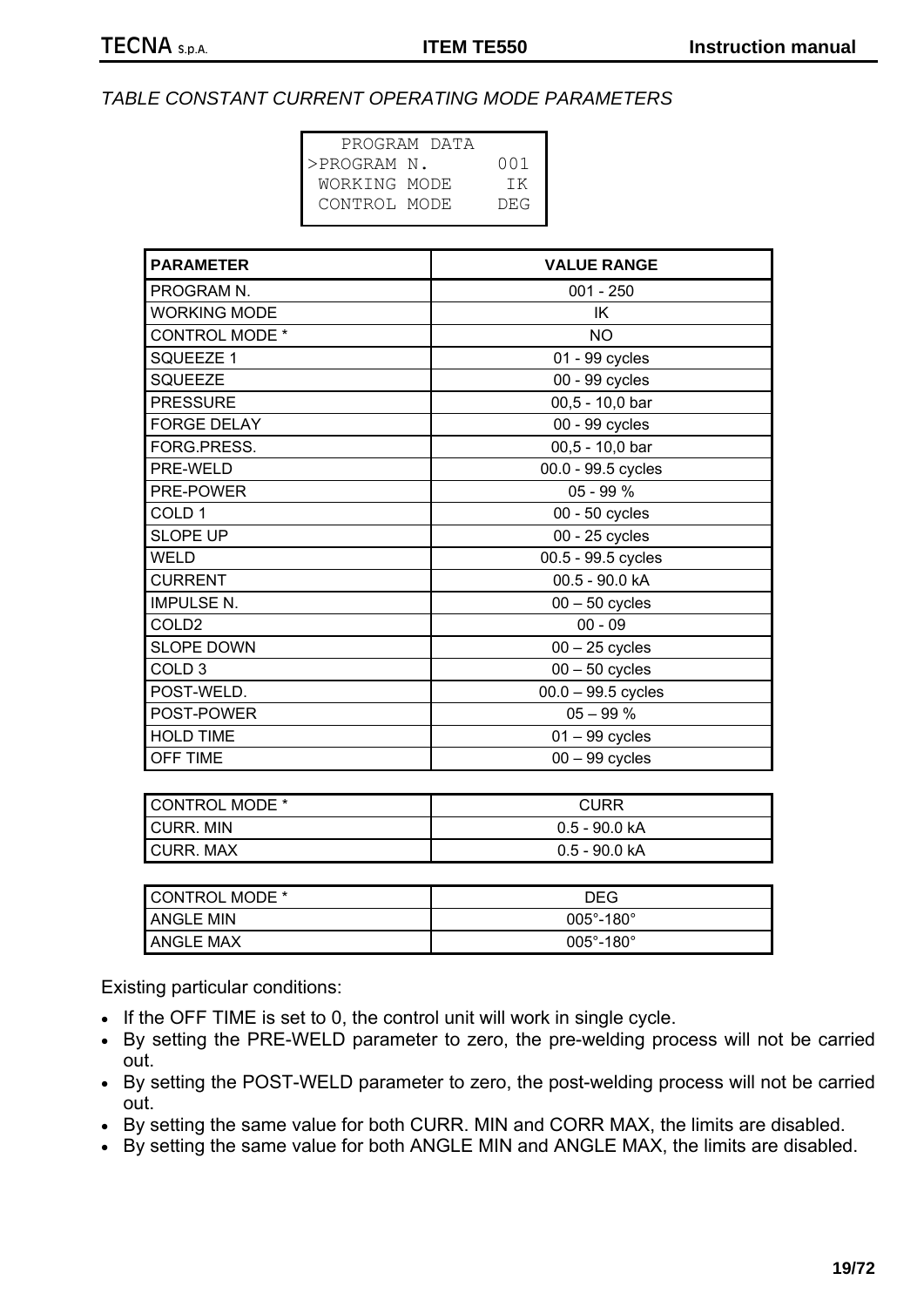#### *2.4* **– CONSTANT ENERGY OPERATING MODE**

WORKING MODE parameter selected in ENE, the working frame is the following one:

```
PROG. 001 SPOT 12340 
 WELD CYCLE 01.0 \simRMS 43.26kA DEG 000° 
ENERGY 01351 joule
```
With a constant energy control unit, all the settings are made as for conventional control units except for the ENERGY parameter and the welding time parameter, where a set rating is not required but minimum and maximum ratings are set.

During welding, the control unit reads the true efficacious welding current RMS, the noninductive component of the voltage at the electrodes in volts (V x cos $\varphi$ ) and the welding duration in cycles. The product of  $\vert x \vee x \cos \varphi x \vert$  time gives the thermal energy produced during welding, expressed in joules (W x sec).

Since the energy subtracted by conduction and that dissipated between the external sheets and the electrodes, reduce the precision of the energy measured, it is advisable to weld with short timings and high electrode force. Therefore it is important, for good execution of the spot quality control, that the welding machine it is applied to has adequate specifications relating to power, electrode force and welding current for the execution of high A and B class spots.

To ensure correct use of the control unit in this operating mode, we recommend following the procedure below step by step:

- 1. adjust the welding pressure, the welding current and the diameter of the electrodes according to the traditional tables for the execution of the required welding.
- 2. disable the stepper function or the dressing function if activated.
- 3. adjust the minimum welding time to the same as the maximum welding time (WELD MIN = WELD MAX) with the cycles value indicated in the traditional welding tables.
- 4. carry one spot weld out and verify that it is satisfactory
- 5. read the value of the total developed energy and set it in the ENERGY parameter of the working program
- 6. adjust the minimum time (WELD MIN) to the number of periods necessary for carrying the spot out with the new electrodes
- 7. adjust the maximum time (WELD MAX) to a number of periods that does not spoil the piece

*ENERGY TREND READINGS DURING WELDING* 

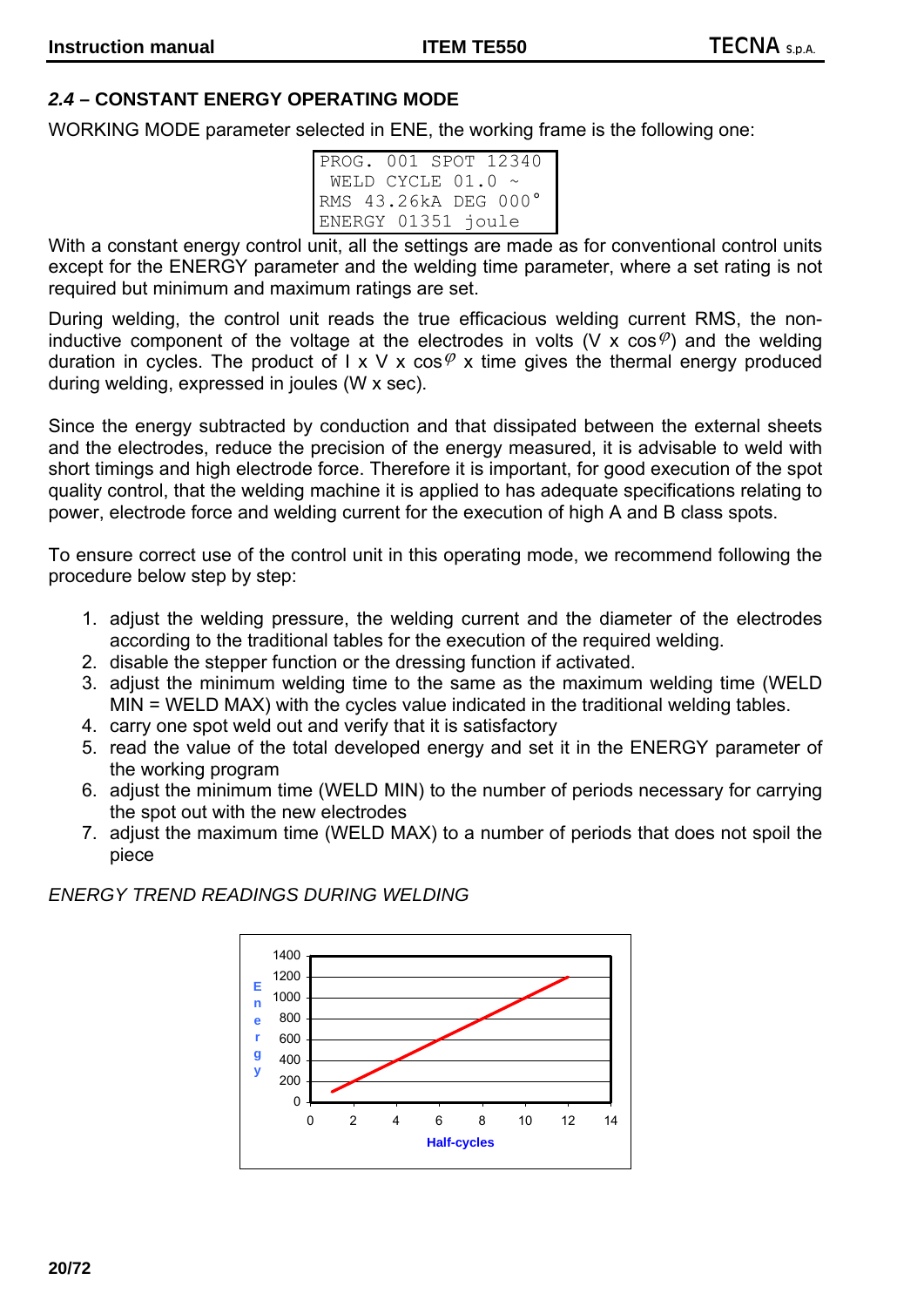*TABLE CONSTANT ENERGY OPERATING MODE PARAMETERS* 

| PROGRAM DATA    |  |      |
|-----------------|--|------|
| >PROGRAM N. 001 |  |      |
| WORKING MODE    |  | ENE. |
| CONTROL MODE    |  | CUR  |
|                 |  |      |

| <b>PARAMETER</b>      | <b>VALUE RANGE</b>   |  |
|-----------------------|----------------------|--|
| PROGRAM N.            | $001 - 250$          |  |
| <b>WORKING MODE</b>   | <b>ENE</b>           |  |
| <b>CONTROL MODE *</b> | <b>NO</b>            |  |
| SQUEEZE 1             | 01 - 99 cycles       |  |
| <b>SQUEEZE</b>        | 00 - 99 cycles       |  |
| <b>PRESSURE</b>       | 00,5 - 10,0 bar      |  |
| <b>FORGE DELAY</b>    | 00 - 99 cycles       |  |
| FORG.PRESS.           | 00,5 - 10,0 bar      |  |
| <b>SLOPE UP</b>       | $00 - 25$ cycles     |  |
| <b>WELD MIN</b>       | 00.5 - 99.5 cycles   |  |
| <b>WELD MAX</b>       | 00.5 - 99.5 cycles   |  |
| <b>POWER</b>          | 05 - 99 %            |  |
| <b>ENERGY</b>         | 00060-60000 joule    |  |
| COLD <sub>3</sub>     | $00 - 50$ cycles     |  |
| POST-WELD.            | $00.0 - 99.5$ cycles |  |
| POST-POWER            | $05 - 99%$           |  |
| <b>HOLD TIME</b>      | $01 - 99$ cycles     |  |
| OFF TIME              | $00 - 99$ cycles     |  |
|                       |                      |  |
| CONTROL MODE *        | <b>CURR</b>          |  |
| <b>CURR. MIN</b>      | 1.0 - 90.0 kA        |  |
| <b>CURR. MAX</b>      | 1.0 - 90.0 kA        |  |
|                       |                      |  |
| CONTROL MODE *        | <b>DEG</b>           |  |
| <b>ANGLE MIN</b>      | 005°-180°            |  |
| <b>ANGLE MAX</b>      | 005°-180°            |  |

Existing particular conditions:

- If the OFF TIME is set to 0, the control unit will work in single cycle.
- By setting the PRE-WELD parameter to zero, the pre-welding process will not be carried out.
- By setting the POST-WELD parameter to zero, the post-welding process will not be carried out.
- By setting the same value for both CURR. MIN and CORR MAX, the limits are disabled.
- By setting the same value for both ANGLE MIN and ANGLE MAX, the limits are disabled.

It is advisable to activate the CONTROL MODE in CUR and to check, before proceeding with production, the limit use conditions. For instance, if the use is meant with 2 sheets the limit conditions would be those with either 1 or 3 sheets. The constant energy is adjusted by the TE550 control unit.

However, it is necessary to check the welding current value with one sheet so to be set as minimum limit and to check it with 3 sheets so to be set as maximum limit.

**However, it is not possible to undoubtlessly assure that the piece has been effectively welded, as all the conditions and parameters involved in the welding process execution should be checked.**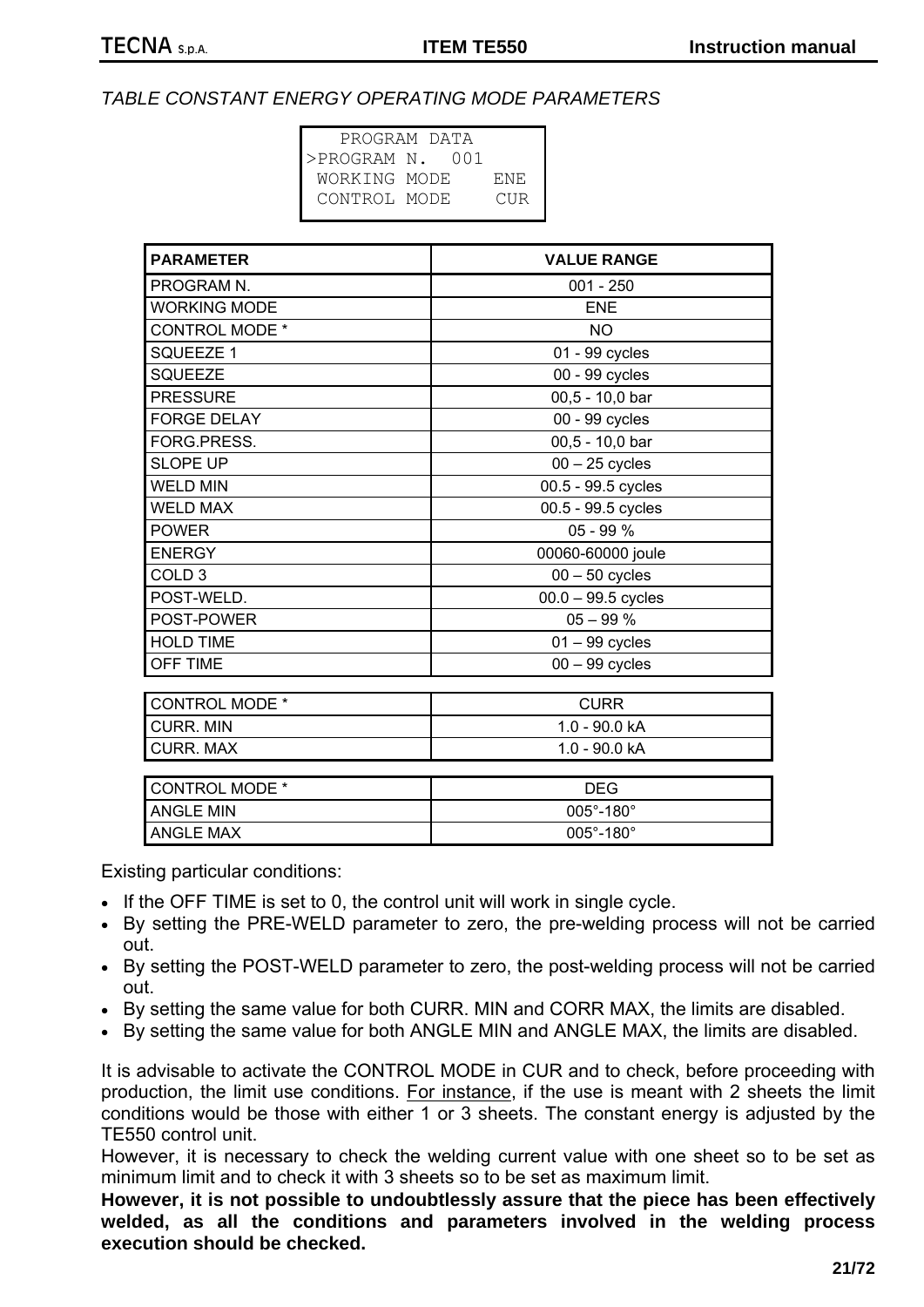#### *2.5* **– WORKING PROGRAM PARAMETERS DESCRIPTION**

All the following parameters indicating times are expressed in periods, also called mains cycles. The mains frequency defines the duration of a period:

Mains frequency of 50 Hz 1 period = 20 ms

Mains frequency of 60 Hz 1 period = 16.6 ms

#### *WORKING MODE*

The WORKING MODE parameter defines the mode for adjusting the welding current of the program: power percent (**FIX**), constant current (**lK**) or constant energy (**ENE**).

Welding time WELD 1 is carried out according to the adjustment mode set in this parameter. This parameter affects the welding time (WELD) only. The welding process will be carried out according to the adjustment mode defined in this parameter.

PRE-WELD and POST-WELD times are always run with the power percentage adjustment.

#### *CONTROL MODE*

The CONTROL MODE parameter permits to select the control mode of the desired welding current.

- **NO** *No control is performed on the supplied welding current*.
- **CUR** *TE550 permits to set the welding current min. and max. limits.*
- **DEG** *TE550 permits to set the min. and max. limits of the welding current conduction angle.*

#### *SQUEEZE 1*

The SQUEEZE 1 time determines the time needed by the electrode to move down.

If a simple pneumatic circuit is present, such time represents the interval of time that elapses from the beginning of the head descent to the welding process beginning. The set value must be long enough to allow the electrodes to achieve the proper clamping force, before the welding process begins.

In a pneumatic circuit with low-pressure squeeze, the SQUEEZE 1 time is combined with the SQUEEZE time where the SQUEEZE 1 time is the one determining the duration of the interval of time that elapses from the beginning of the head descent to the application of the welding pressure. The set value must be long enough to allow the electrodes to reach the work piece to be welded. During the SQUEEZE 1 time, it is possible to end the cycle by disabling the start cycle signal.

#### *SQUEEZE*

The SQUEEZE time is a wait time like that of the 1<sup>st</sup> SQUEEZE. It is necessary for welding machines with low-pressure squeeze functions. In this case, such time determines the interval from the application of the welding force onto the electrodes (energizing of the EV2 valve) to the beginning of the welding. It should be long enough to allow the electrodes to achieve the proper clamping force before the welding begins. An inadequate adjustment of such time produces sparks among the electrodes and the sheet when the welding begins, causing quality inconsistencies. The squeeze time may be activated by means of the LOW FORCE SQ parameter in the FEATURES MENU. It is advisable to activate this parameter only if the welding machine is programmed for a low-pressure squeeze employing a suitable pneumatic circuit. The SQUEEZE time is added to the SQUEEZE 1 time. If the start cycle signal is deactivated during the squeeze time, the sequence is interrupted.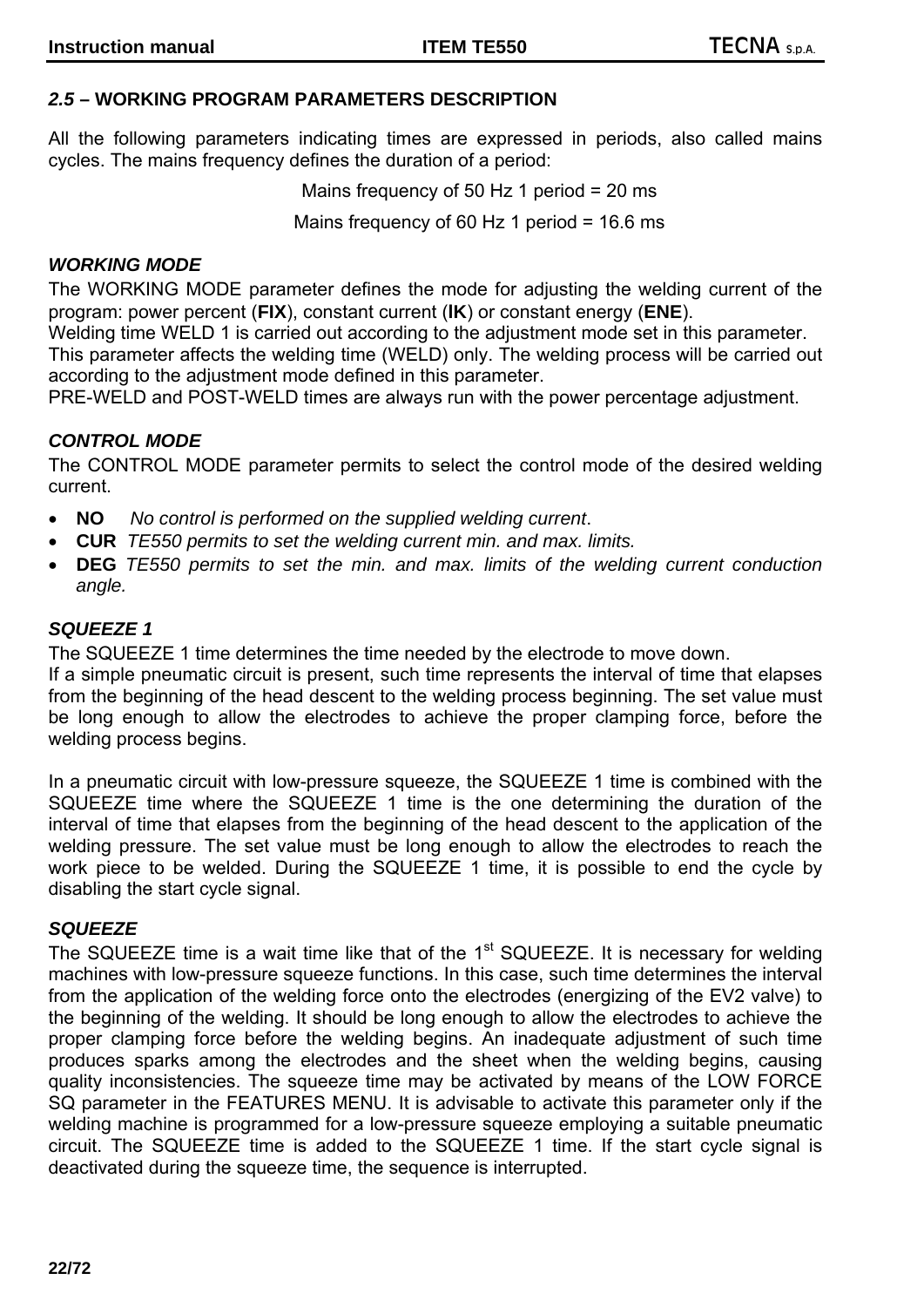#### *PRESSURE*

This parameter, expressed in bar, expresses the welding pressure value. It is used only if in the pneumatic circuit a proportional valve is present. The set value must be such that it guarantees a proper clamping force during the welding cycle. An inadequate adjustment of such value produces sparks between electrodes and sheet when the welding begins. This parameter may be activated through the PROP. VALVE function in the **FEATURES MENU**.

#### *FORGE DELAY*

The FORGE DELAY parameter expresses the delay time elapsing from the welding process beginning and the application of the forging force. It is used exclusively with pneumatic circuits that contemplate the forging function. Such function activates the solenoid valve EV3 which permits to increase the electrode force during the welding cycle.

If the value is set to zero the FORGE DELAY function is disabled. However, the valve EV3 would be anyway activated at the same time of either the SQUEEZE 1 time or the SQUEEZE time, if the relevant function has been activated. This parameter may be activated through the relevant function in the **FEATURES MENU**.

#### *FORG.PRESS.*

This parameter, expressed in bar, describes the forging pressure value; It is used only if in the pneumatic circuit a proportional valve is present. The set value must be such that it guarantees a proper clamping force during the forging. An inadequate adjustment of such value produces sparks between electrodes and sheet during the welding process. This parameter may be activated through the FORGE DELAY and PROP. VALVE parameters in the **FEATURES MENU**.

#### *PRE-WELD*

The PRE-WELD parameter indicates the duration of a current flow that can be carried out before the welding process. This parameter is expressed by three digits since it can be set with half-cycle precision. If this parameter is set to 0, the pre-weld will not be carried out. Preweld is carried out with a current adjustment equivalent to that indicated in the PRE-POWER parameter. This parameter may be activated through the relevant function in the **SETUP MENU**.

#### *PRE-POWER*

The value expressed in this parameter indicates the power used for carrying the PRE-WELD out. This parameter may be activated through the relevant function in the **SETUP MENU**.

#### *COLD 1*

The COLD 1 parameter indicates the time that elapses from the pre-weld to the weld.

If the pre-weld is deactivated (that is, when PRE-WELD time = 0), this cooling time is not carried out. This parameter may be activated through the relevant function in the **SETUP MENU**.

#### *SLOPE UP*

The SLOPE UP parameter describes the time for attaining the programmed welding current value. The starting value of this slope always corresponds to the minimum current, whereas the final value corresponds to the current value set at parameter POWER. The slope up inclination is automatically calculated by the microprocessor according to the set values. The SLOPE UP time is added to the welding time.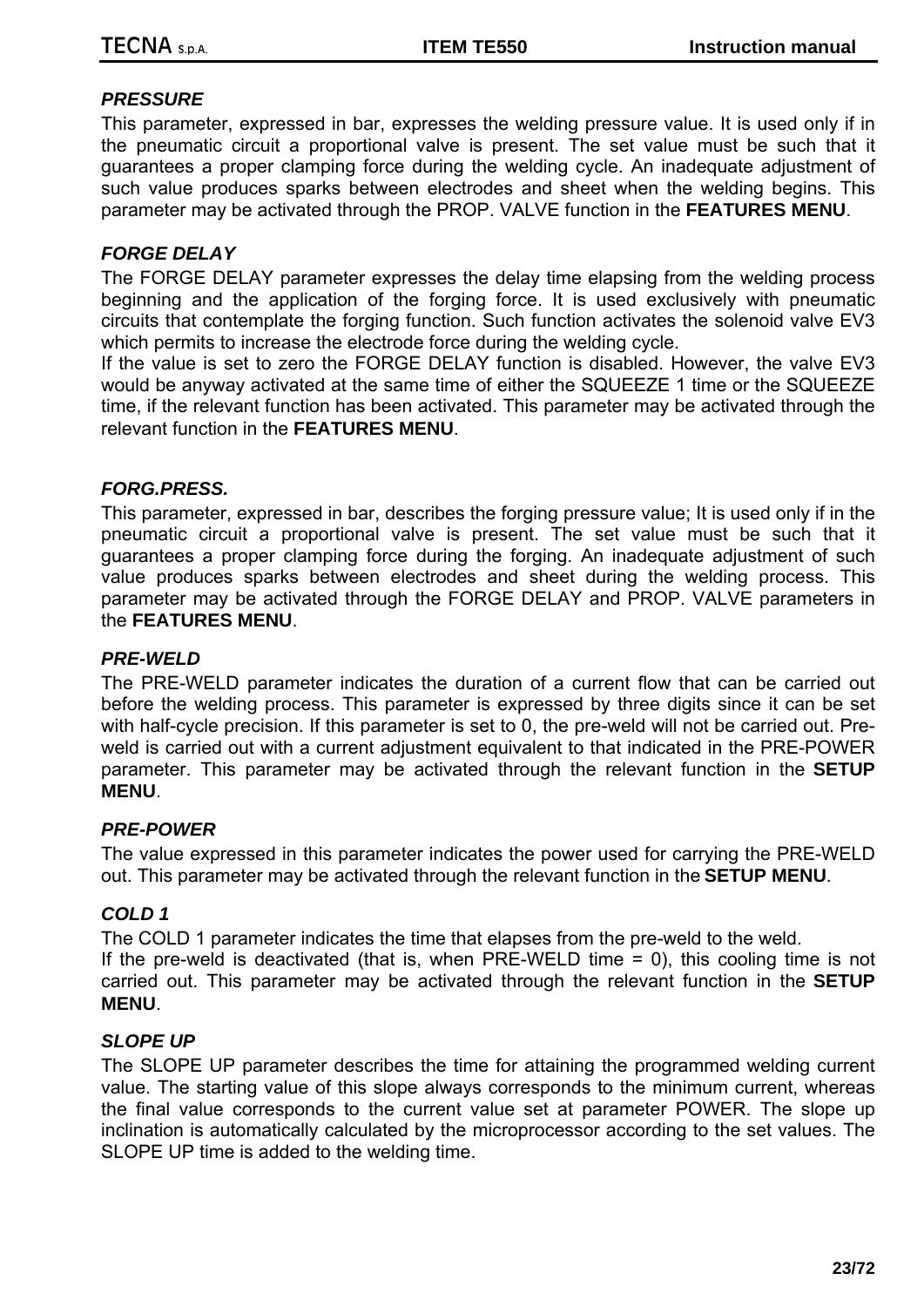#### *WELD*

The WELD time parameter indicates the welding current flow duration. It is carried out with the same power value set at parameter POWER.

When the pulse operating mode is activated, this parameter indicates the duration of each pulse. This parameter is expressed by three digits since it can be adjusted with half-cycle precision.

#### *WELD MIN*

The minimum weld time parameter (WELD MIN) is expressed in cycles and represents the welding duration minimum time. It is carried out with the same power value set at parameter POWER. Welding will stop if the energy measured at the end of this period of time is above or equal to the programmed rating. This parameter is only displayed when ENE (Constant Energy operating mode) is selected.

#### *WELD MAX*

The maximum weld time parameter (WELD MAX) is expressed in cycles and represents the welding duration maximum time. It is carried out with the same power value set at parameter POWER. Welding will stop also if the energy measured at the end of this period of time is below the programmed rating. This parameter is only displayed when ENE (Constant Energy operating mode) is selected.

#### *POWER*

The value expressed in the POWER parameter indicates the power adjustment the welding process is carried out with. This parameter is only displayed when either FIX (Power operating mode) or ENE (Constant Energy operating mode) are selected.

#### *CURRENT*

The value indicated in the CURRENT parameter shows the current adjustment used for carrying out the welding process. This parameter is only displayed when IK (Constant Current operating mode) is selected.

#### *ENERGY*

This parameter indicates the energy value, expressed in joules, which must be developed during welding. This rating must be reached in a number of cycles between the minimum time and the maximum time.

This parameter is only displayed when ENE (Constant Energy operating mode) is selected.

#### *IMPULSE N.*

The IMPULSE N. parameter indicates the number of impulses used for carrying out the welding process. The duration of each impulse corresponds to the time set in weld parameter (WELD).

#### *COLD 2*

The COLD 2 parameter is used in the pulse operating mode; it indicates the time that elapses from a welding impulse to the next one. When the impulse number is set to zero, the cold time 2, even if programmed, is not carried out.

#### *SLOPE DOWN*

The SLOPE DOWN parameter is a welding time that is added at the end of the welding process: it enables to decrease the welding current from the value set at POWER or at CURRENT down to the minimum value. The slope down inclination is automatically calculated by the microprocessor according to the set values. The SLOPE DOWN time is always added to the welding time.

This parameter may be activated through the relevant function in the **SETUP MENU**.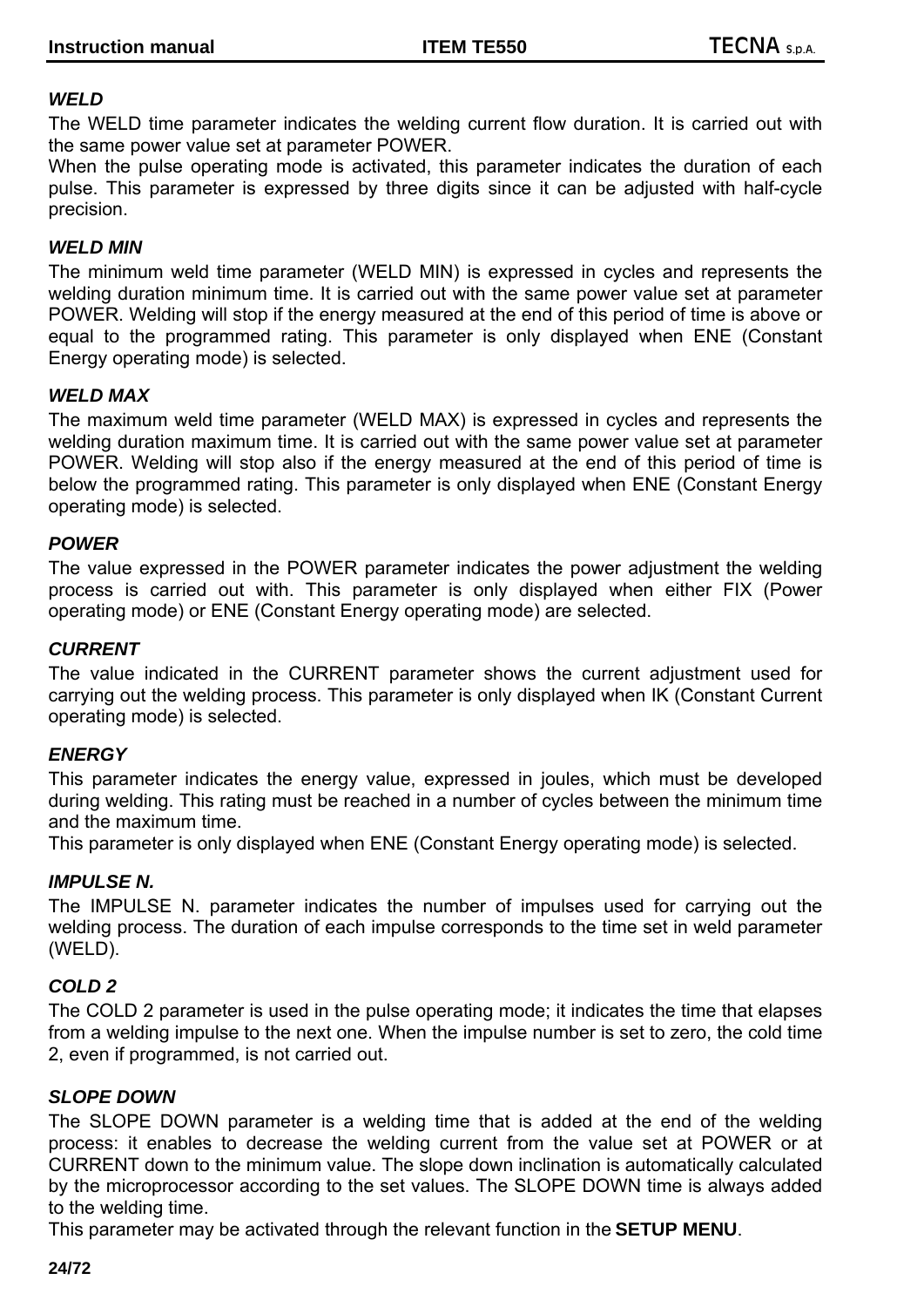#### *COLD 3*

The COLD 3 parameter indicates the time that elapses from the WELD time to the POST-WELD time.

This parameter may be activated through the relevant function in the **SETUP MENU**.

#### *POST-WELD*

The POST-WELD parameter indicates the duration of a current flow that can be carried out after the welding time in. This parameter is expressed by three digits since it can be adjusted with half-cycle precision. If this parameter is set to 0 the post-weld is not carried out. The post-weld is carried out with the current adjustment set in the POST-POWER parameter. This parameter may be activated through the relevant function in the **SETUP MENU**.

#### *POST-POWER*

The value expressed in this parameter indicates the post-welding power. This parameter may be activated through the relevant function in the **SETUP MENU**.

#### *POWER 3*

The value expressed in this parameter indicates the second power which can be recalled by means of the proper input in seam operating mode.

This parameter is only displayed when SEAM WELD MODE on ON is selected.

#### *CURRENT 3*

The value expressed in this parameter indicates the second current which can be recalled by means of the proper input in seam operating mode.

This parameter is only displayed when SEAM WELD MODE on ON is selected.

#### *HOLD TIME*

The HOLD TIME parameter indicates the time that elapses from the end of the welding process to the opening of the electrodes. It allows a quicker cooling of the welding spot and prevents the spot from being stimulated before being properly cooled.

#### *OFF TIME*

The OFF TIME parameter indicates a welder wait time, namely the one that elapses from one welder cycle to the next one when the welder is working in automatic cycle. When this value is set to zero, the welder always works in single cycle; if it is set to another value, the welder will work in the automatic cycle. When the welder works in single cycle, the control unit carries out a single welding cycle each time it receives a start cycle signal. When the welder works in automatic cycle, the welder goes on executing welding cycles until the start cycle signal is released.

#### *CURR. MIN*

This parameter fixes a minimum current limit value. For each weld, the control unit monitors that the welding current supplied by the welder is higher than the value set at this parameter; if it is lower, an error message will be displayed (see the relevant paragraph).

This parameter may be activated by setting the CONTROL MODE in CUR. If the CONTROL MODE parameter is set to NO (no control on the welding current), the parameter is not displayed during the programming phase.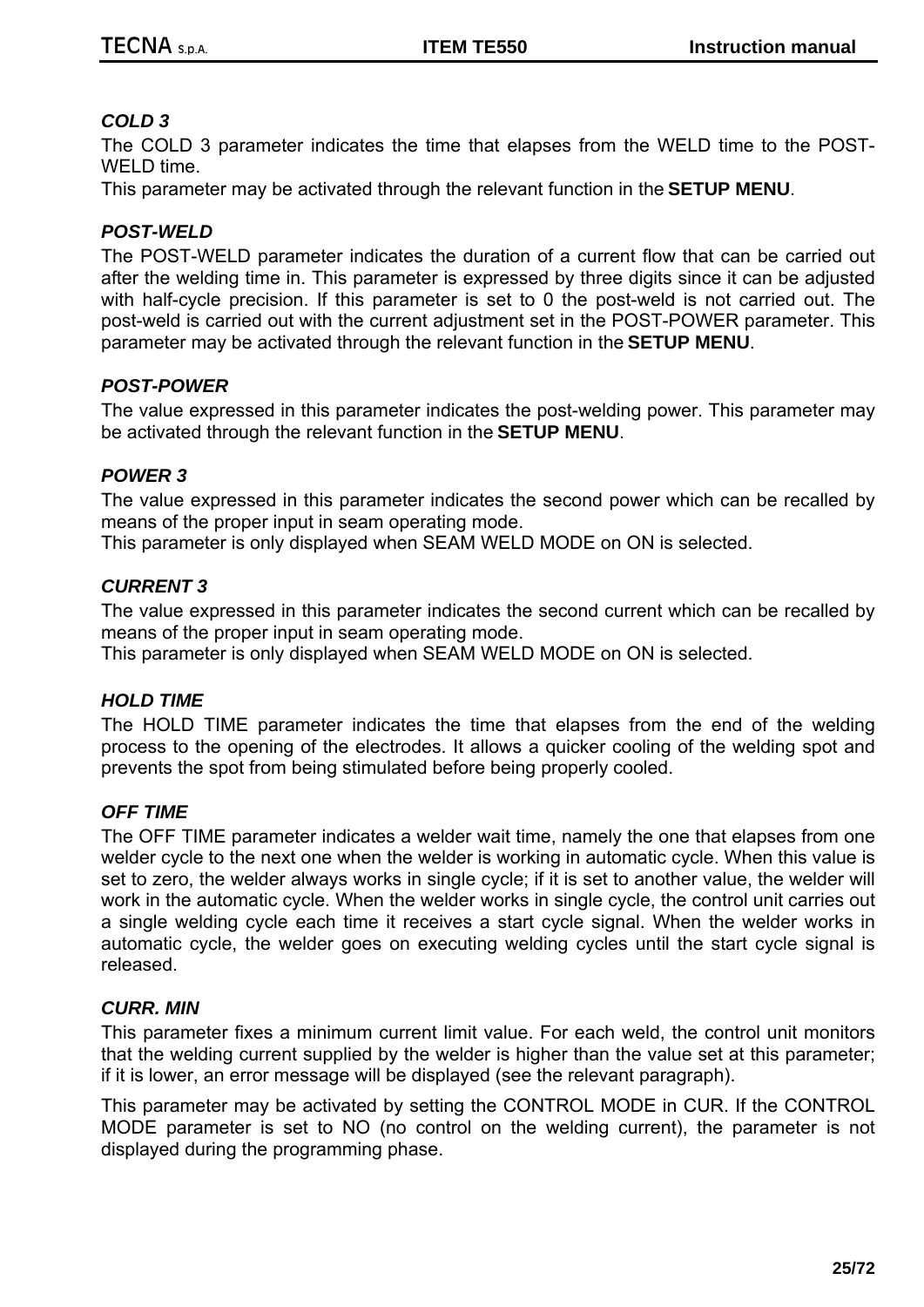#### *CURR. MAX*

This parameter fixes a maximum current limit value. For each weld, the control unit monitors that the welding current supplied by the welder is lower than the value set at this parameter; if it is higher, an error message will be displayed (see the relevant paragraph).

This parameter may be activated by setting the CONTROL MODE in CUR. If the CONTROL MODE parameter is set to NO (no control on the welding current), the parameter is not displayed during the programming phase.

#### *ANGLE MIN*

This parameter fixes a minimum conduction angle limit value. For each weld, the control unit monitors that the minimum welding current conduction angle supplied by the welder is higher than the value set at this parameter; if it is lower, an error message will be displayed (see the relevant paragraph).

This parameter may be activated by setting the CONTROL MODE in DEG. If the CONTROL MODE parameter is set to NO (no control on the welding current), the parameter is not displayed during the programming phase.

#### *ANGLE MAX*

This parameter fixes a maximum conduction angle limit value. For each weld, the control unit monitors that the maximum welding current conduction angle supplied by the welder is lower than the value set at this parameter; if it is higher, an error message will be displayed (see the relevant paragraph).

This parameter may be activated by setting the CONTROL MODE in DEG. If the CONTROL MODE parameter is set to NO (no control on the welding current), the parameter is not displayed during the programming phase.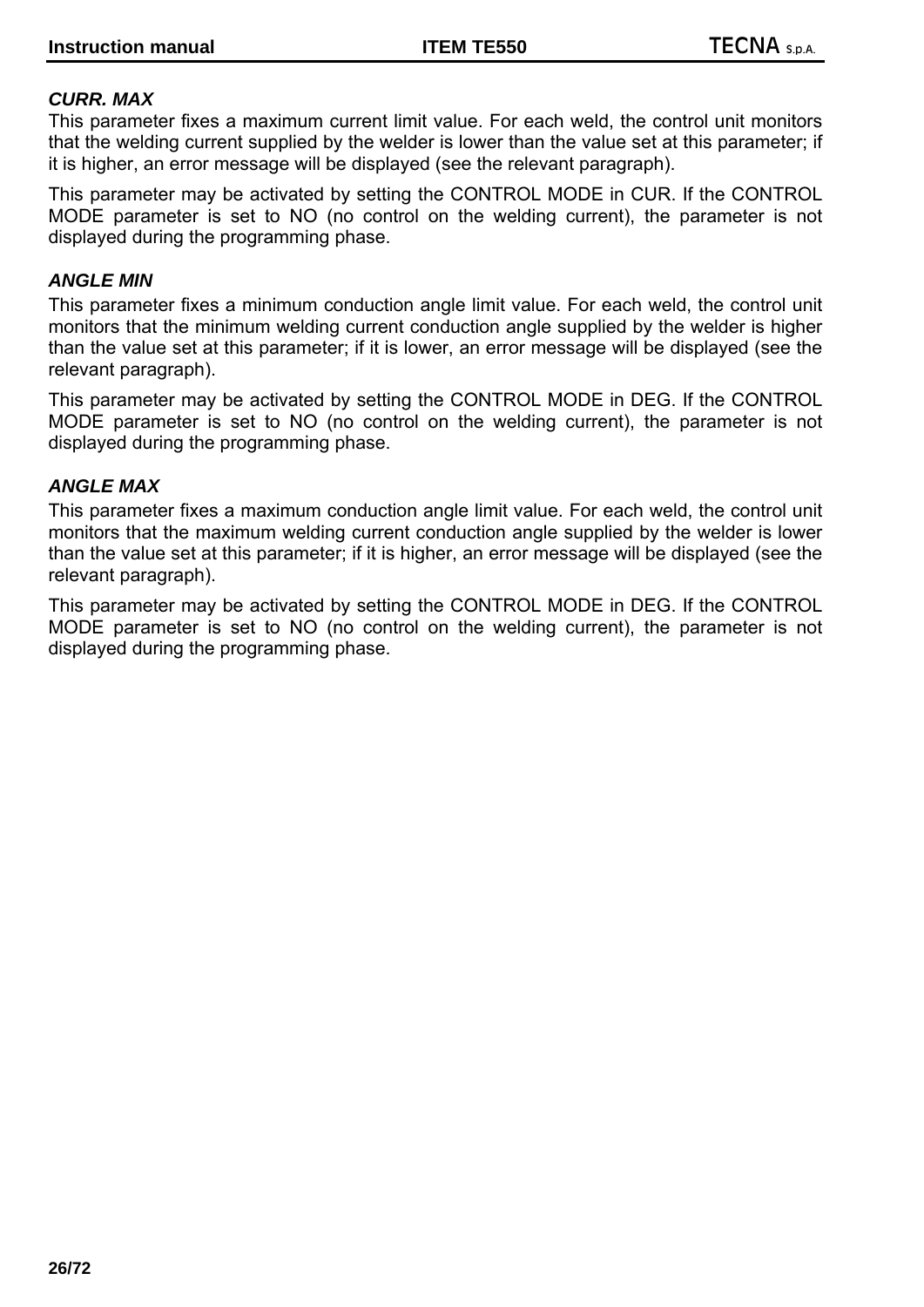#### *2.6 -* **SETUP MENU**

| $--TE550 VER.1.00 --$ |  |
|-----------------------|--|
| PROGRAM DATA          |  |
| >SETUP MENU           |  |
| STEPPER MENU          |  |
|                       |  |

In this menu, the operator may find those parameters enabling to simplify the programming and better adjust the control unit to the user's exigencies.

| SETUP MENU    |  |      |
|---------------|--|------|
| >START 1 PRG  |  | 010  |
| START 2 PRG   |  | 006  |
| PRINTER SPOTS |  | NONE |
|               |  |      |

*SET UP MENU PARAMETERS TABLE* 

| <b>PARAMETER</b>      | <b>PARAMETER DESCRIPTION</b>                              | <b>VALUE</b>                                     |
|-----------------------|-----------------------------------------------------------|--------------------------------------------------|
| START 1 PRG           | Start cycle 1 program                                     | $000 - 250$                                      |
| START 2 PRG           | Start cycle 2 program                                     | $001 - 250$                                      |
| PRINTER SPOTS         | Welding spots print                                       | ALL - NONE - BAD                                 |
| <b>STOP BAD SPOTS</b> | Number of spots for out-of-limit stop                     | $0 - 15$                                         |
| AMMETER CAP.          | Ammeter capacity                                          | $40 - 90 kA$                                     |
| <b>LANGUAGE</b>       | Language for parameter description                        | ITA – ENG – SPA – DEU -<br>FRA - UNG - POR - SWE |
| PRE-WELD              | It activates the parameters relevant to the PRE-<br>WELD  | ON - OFF                                         |
| POST-WELD             | It activates the parameters relevant to the POST-<br>WELD | ON - OFF                                         |

#### *START 1 PRG*

This parameter indicates the program number to be run when the cycle is activated from the start cycle 1 command. The value of the program also includes 0 which, if set, allows the control unit to work with the program selected in the programming frame.

#### *START 2 PRG*

This parameter indicates the program number to be run when the cycle is activated from the start cycle 2 command.

#### *PRINTER SPOTS*

With this parameter, if the serial port is setup for print (see **FEATURES MENU** paragraph), the user can choose which welding spots to be printed. It is possible to disable the print, print all spots or only the spots whose current value remains out of the set limits values.

#### *STOP BAD SPOTS*

The parameter STOP BAD SPOTS permits to program the control unit so that it stops when out-of-limits welding spots are performed. The set value indicates the number of consecutive "out-of-limits" welding spots after which the machine stops. The limits error occurs when a welding spot is carried out with values either higher or lower than the limits set in parameters CURR MIN and CURR MAX or ANGLE MIN and ANGLE MAX. To set the value use keys  $\boxplus$ and  $\Box$ ; the value can be set from 0 to 15. If the value is set to zero, this function is deactivated; in this case, the welder does not stop even in case of "out-of-limits" welding spots. For further information, please, check the relevant paragraph.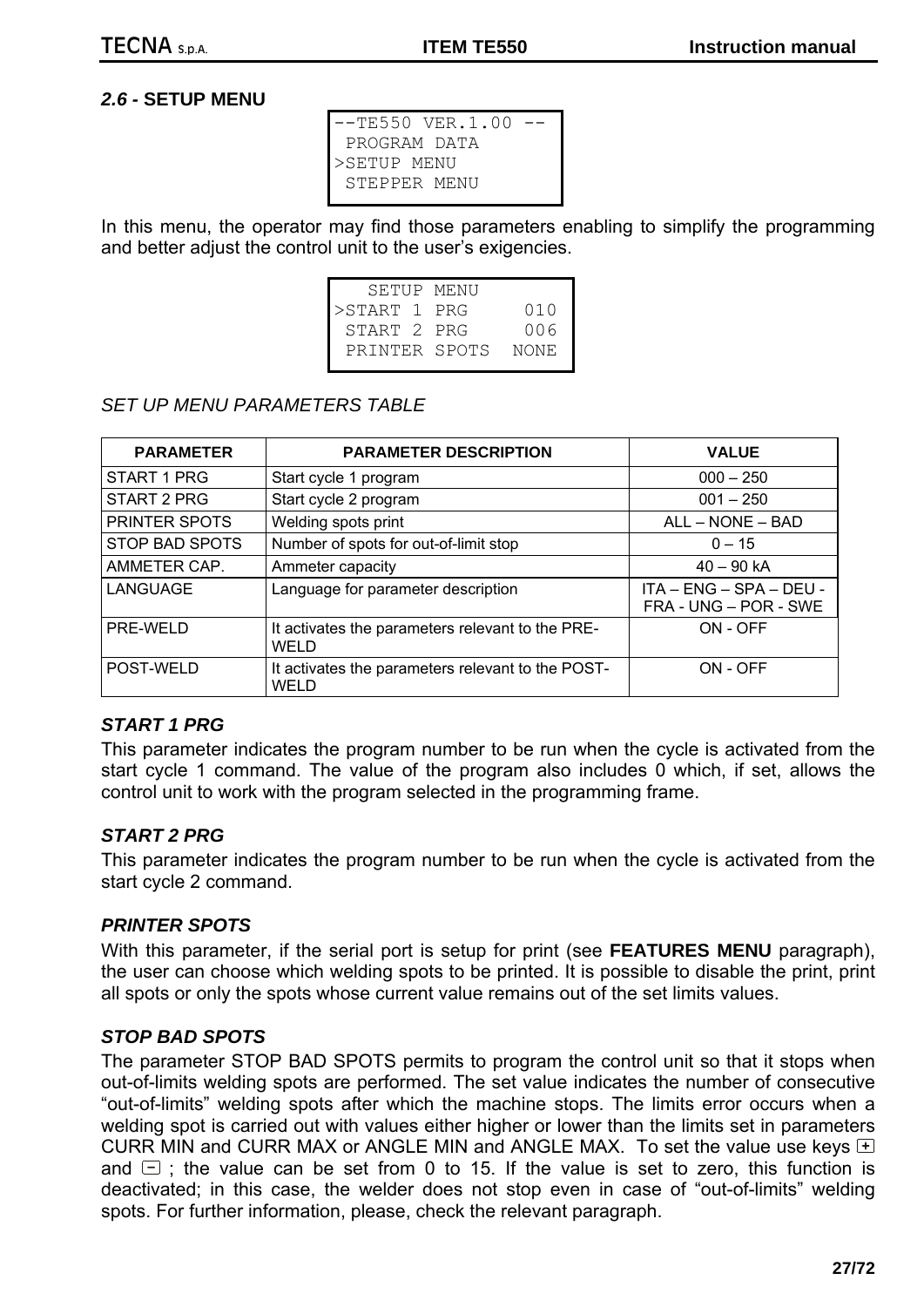#### *AMMETER CAP.*

This parameter indicates the ammeter capacity of the control unit. Keep in mind that the capacity refers to simple harmonic currents and as such overflow conditions might occur even with effective current values lower than the nominal value of the carrying capacity (please, also consult the COIL RATIO parameter relevant to the sensitiveness of the connected transducer, in the SET UP MENU).

#### *LANGUAGE*

With this parameter the user programs the language in which the control unit should display both the parameters to be set and the error messages.

One may select the following languages: ITALIAN – ENGLISH – SPANISH – GERMAN – FRENCH – HUNGARIAN – PORTUGUESE – SWEDISH.

#### *PRE-WELD*

By setting it on ON, it activates the following parameters: PRE-WELD, PRE-POWER e COLD 1 in all the programs.

#### *POST-WELD*

By setting it on ON, it activates the following parameters: SLOPE DOWN, COLD 3, POST-WELD and POST-POWER in all the programs.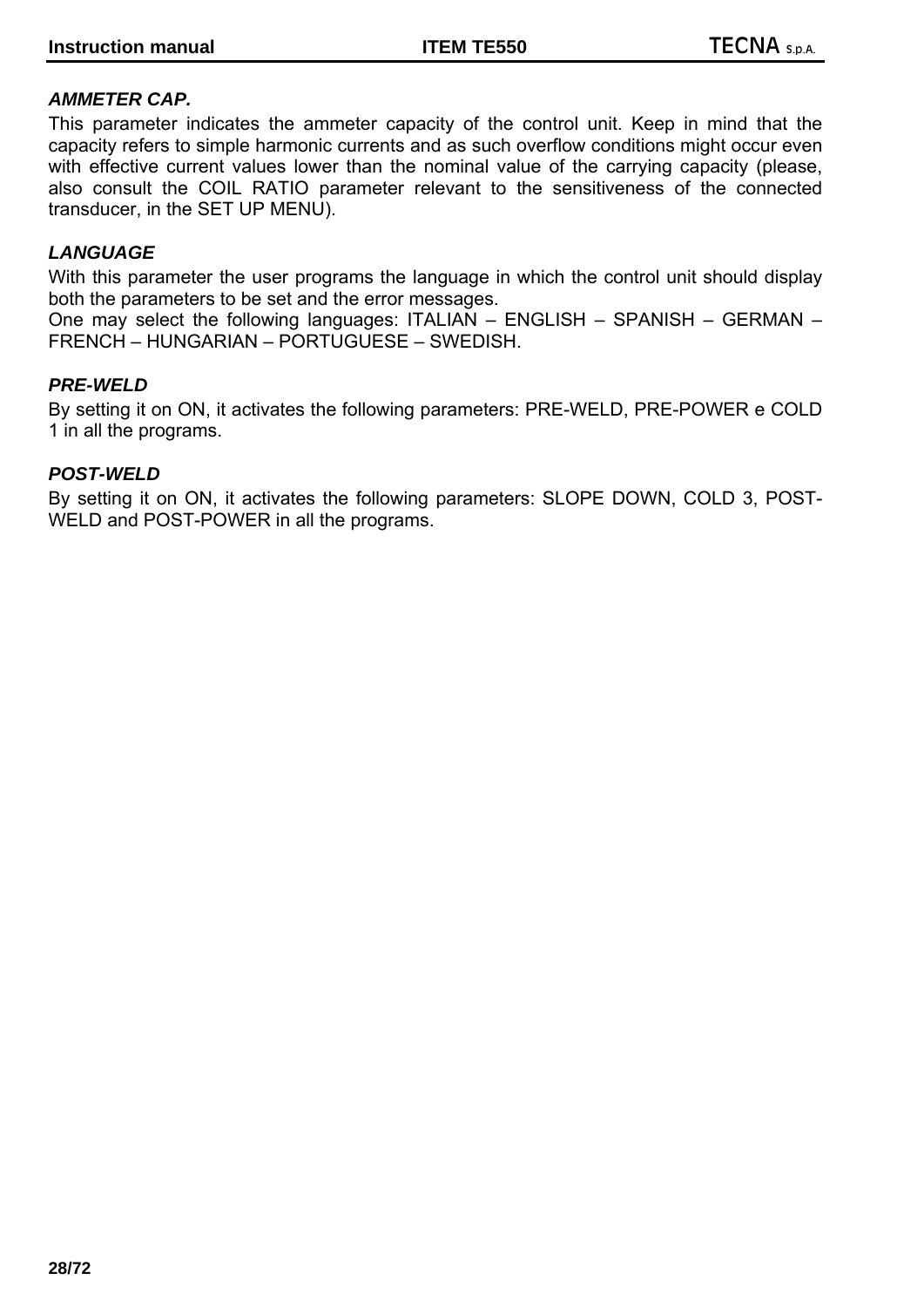#### *2.7 -* **STEPPER MENU**

 TE550 VER.1.00 PROGRAM DATA SETUP MENU >STEPPER MENU

This menu contains parameters associated with the current stepper operations.

| STEPPER MENU       |  |  |       |      |
|--------------------|--|--|-------|------|
| >TOTAL STEPS       |  |  |       |      |
| SPOTS <sub>1</sub> |  |  | 04000 |      |
| INCREMENT 1        |  |  |       | 12 % |
|                    |  |  |       |      |

In order to use this function, it is necessary that the electrodes dressing function (option with board 50200) is disabled.

*STEPPER MENU PARAMETERS TABLE* 

| <b>PARAMETER</b>   | <b>PARAMETER DESCRIPTION</b> | <b>VALUE RANGE</b> |
|--------------------|------------------------------|--------------------|
| <b>TOTAL STEPS</b> | Number of incremental steps  | $0 - 7$            |
| SPOTS <sub>1</sub> | Spots step 1                 | 00000 - 10000      |
| <b>INCREMENT 1</b> | Percent increment step 1     | $00 - 60$          |
| SPOTS <sub>2</sub> | Spots step 2                 | $0001 - 5000$      |
| <b>INCREMENT 2</b> | Percent increment step 2     | $00 - 60$          |
| SPOTS <sub>3</sub> | Spots step 3                 | $0001 - 5000$      |
| <b>INCREMENT 3</b> | Percent increment step 3     | $00 - 60$          |
| SPOTS <sub>4</sub> | Spots step 4                 | $0001 - 5000$      |
| <b>INCREMENT 4</b> | Percent increment step 4     | $00 - 60$          |
| SPOTS <sub>5</sub> | Spots step 5                 | $0001 - 5000$      |
| <b>INCREMENT 5</b> | Percent increment step 5     | $00 - 60$          |
| SPOTS <sub>6</sub> | Spots step 6                 | $0001 - 5000$      |
| <b>INCREMENT 6</b> | Percent increment step 6     | $00 - 60$          |
| SPOTS <sub>7</sub> | Spots step 7                 | $0001 - 5000$      |
| <b>INCREMENT 7</b> | Percent increment step 7     | $00 - 60$          |

#### *TOTAL STEPS*

This parameter indicates how many segments are to be created for implementing the stepper curve. When it is set to zero, the stepper function is disabled.

#### *SPOTS 1*

This parameter indicates the number of spots of which the associated segment is composed. When it is set to zero, the stepper function is disabled.

When TOTAL STEPS = 0 and SPOTS  $1 \neq 0$ , the value set in the SPOTS 1 parameter is equal to the number of welding maximum spots.

#### *INCREMENT 1*

This parameter indicates the current stepper percentage to be attained upon the completing of the spots set in the associated segment.

When it is set to zero, the stepper function is disabled.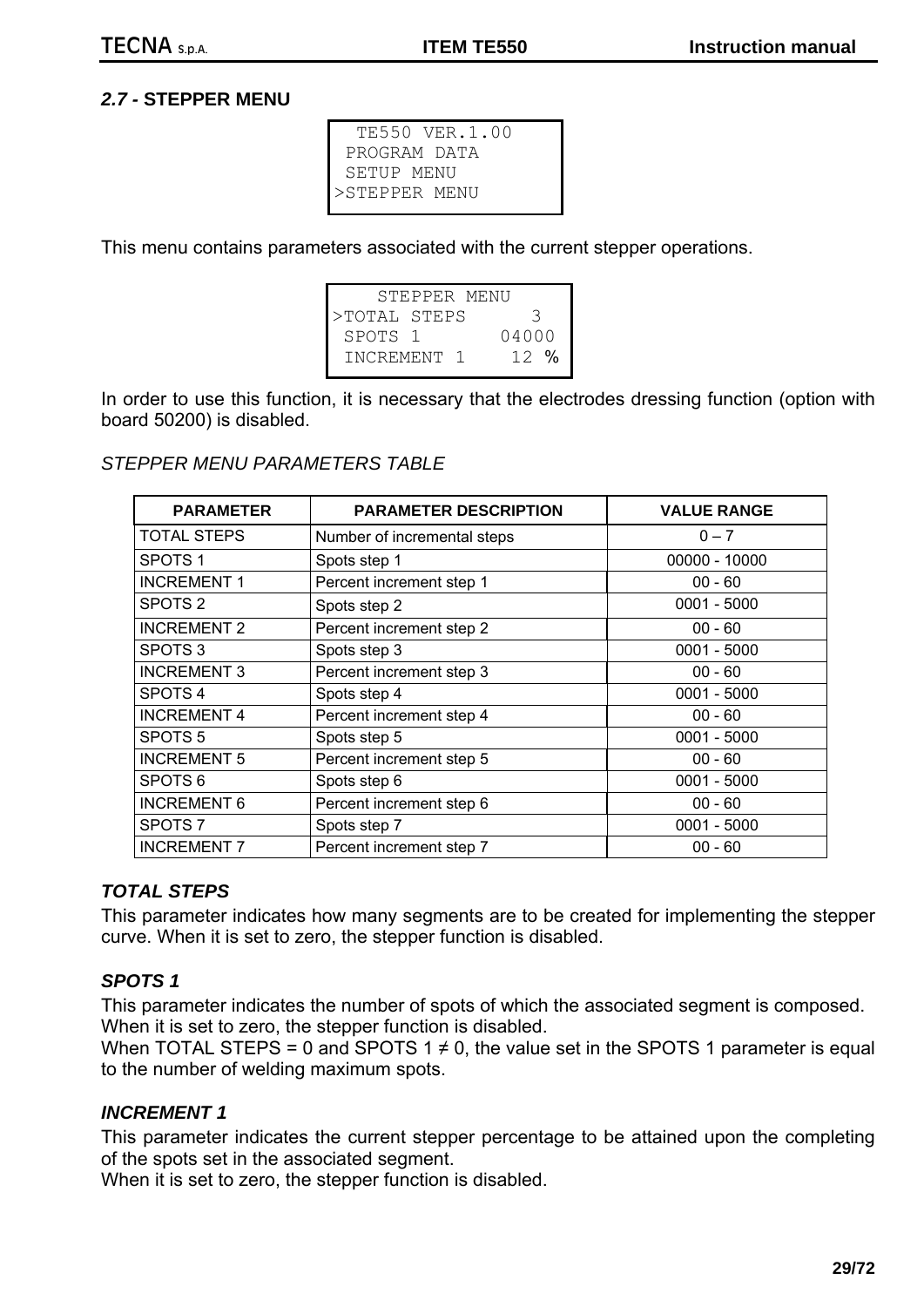#### *SPOTS 2*

This parameter indicates the number of spots of which the associated segment is composed.

#### *INCREMENT 2*

This parameter indicates the current stepper percentage to be attained upon the completing of the spots set in the associated segment.

#### *SPOTS 3*

This parameter indicates the number of spots of which the associated segment is composed.

#### *INCREMENT 3*

This parameter indicates the current stepper percentage to be attained upon the completing of the spots set in the associated segment.

#### *SPOTS 4*

This parameter indicates the number of spots of which the associated segment is composed.

#### *INCREMENT 4*

This parameter indicates the current stepper percentage to be attained upon the completing of the spots set in the associated segment.

#### *SPOTS 5*

This parameter indicates the number of spots of which the associated segment is composed.

#### *INCREMENT 5*

This parameter indicates the current stepper percentage to be attained upon the completing of the spots set in the associated segment.

#### *SPOTS 6*

This parameter indicates the number of spots of which the associated segment is composed.

#### *INCREMENT 6*

This parameter indicates the current stepper percentage to be attained upon the completing of the spots set in the associated segment.

#### *SPOTS 7*

This parameter indicates the number of spots of which the associated segment is composed.

#### *INCREMENT 7*

This parameter indicates the current stepper percentage to be attained upon the completing of the spots set in the associated segment.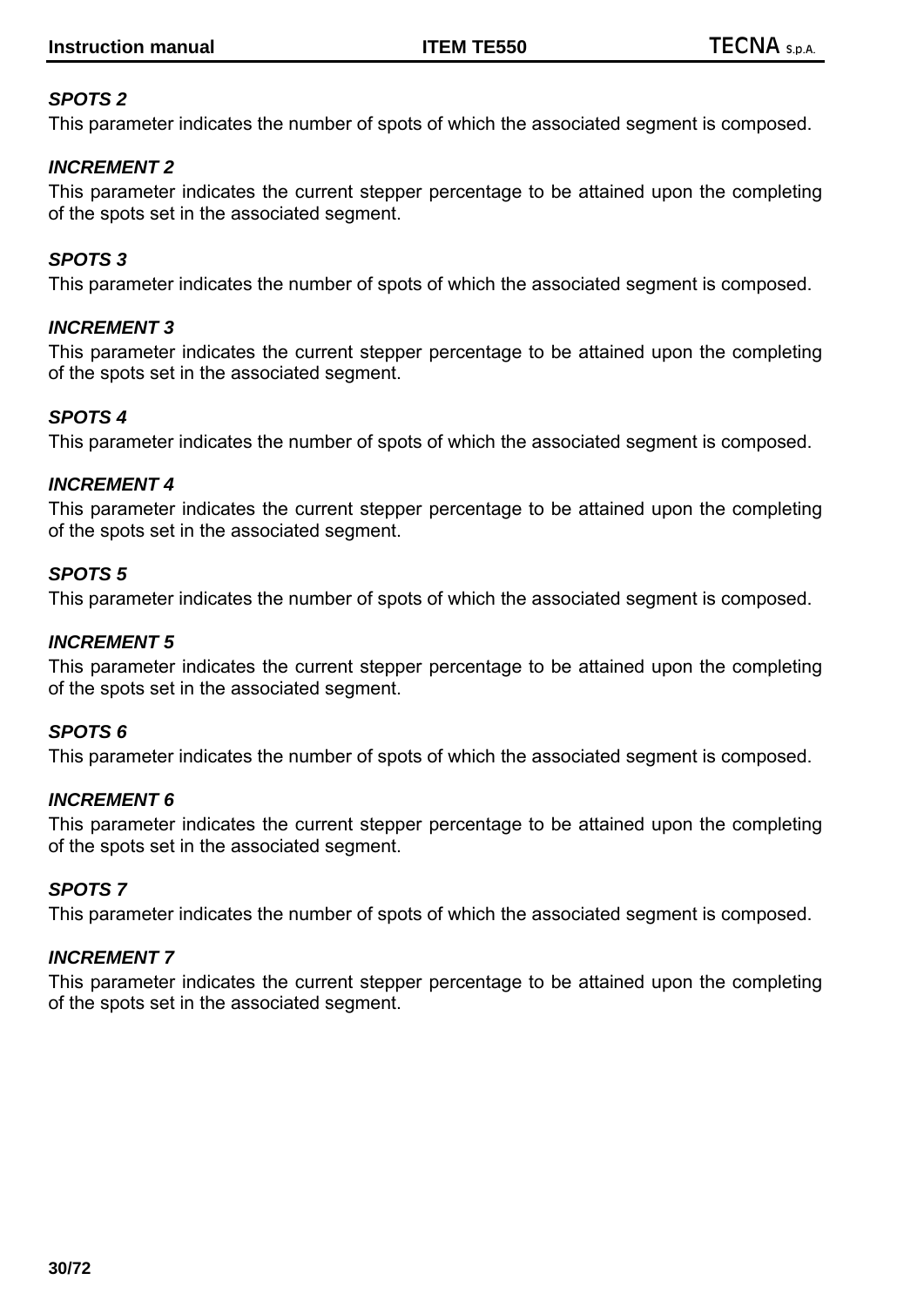#### *2.8 –* **CURRENT STEPPER FUNCTION**

The stepper function enables to compensate the wear of the electrodes that affects the quality of the welding spots. When the electrode diameter is enlarged, the contact section area between the electrode and the work piece to be welded increases and, as a consequence, the welding current density (Ampere/mm2) decreases. If the current adjustment is maintained at a fixed value throughout the whole electrodes life, it will be noticed that the quality of the last spots is poorer than the first ones. The stepper function is used for overcoming this problem. It gradually increases the current adjustment during the welding process when the diameter of the electrodes increases: this enables to maintain a constant current density.

An increment curve is programmed to describe the pattern of the current during the electrodes' life. This curve is described by one or more segments for each of which the number of welding spots and the associated current increment in percentage are programmed.

After it has been set, the current increment is applied to all the welding programs used.

If the current or conduction angle limits are used, they will be increased by the same percentage, as are the settings for the pre-welding current and post-welding current, and the energy level to attain.

During the welding process, it is possible to correct the stepper curve trend by changing the parameters determining its trend.

**In order to start a new stepper curve, it is necessary to clear the counter and restore the starting diameter of the electrodes.** 

#### *SIMPLIFIED USE OF THE STEPPER FUNCTION (LINEAR INCREMENT)*

The stepper function can be used in a simplified manner by programming a simple percent increment for a specific number of welding spots that are to be carried out with the same electrodes.

| STEPPER MENU |  |       |  |
|--------------|--|-------|--|
| >TOTAL STEPS |  |       |  |
| SPOTS 1      |  | 02000 |  |
| INCREMENT 1  |  | 26 %  |  |
|              |  |       |  |

The user must know the service life of the electrodes in order to adjust these parameters. To do this run some welding tests with new electrodes before they are replaced. Under these two conditions the currents, required for carrying out the welding spots of the required quality, are assessed. The change in percent is calculated and then it is set in the control unit.

The parameters that allow the carrying out of the stepper function are entered in the "**STEPPER MENU**". The instructions for programming these parameters are outlined in the relevant paragraph.

For the "simplified" use of the stepper function, always set parameter TOTAL STEPS to 1 (since the segment to be programmed is only one). Enter the number of welding spots to be carried out in parameter SPOTS 1, i.e. the foreseen life span of the electrodes. Enter the percent increment to be achieved in parameter INCREMENT 1.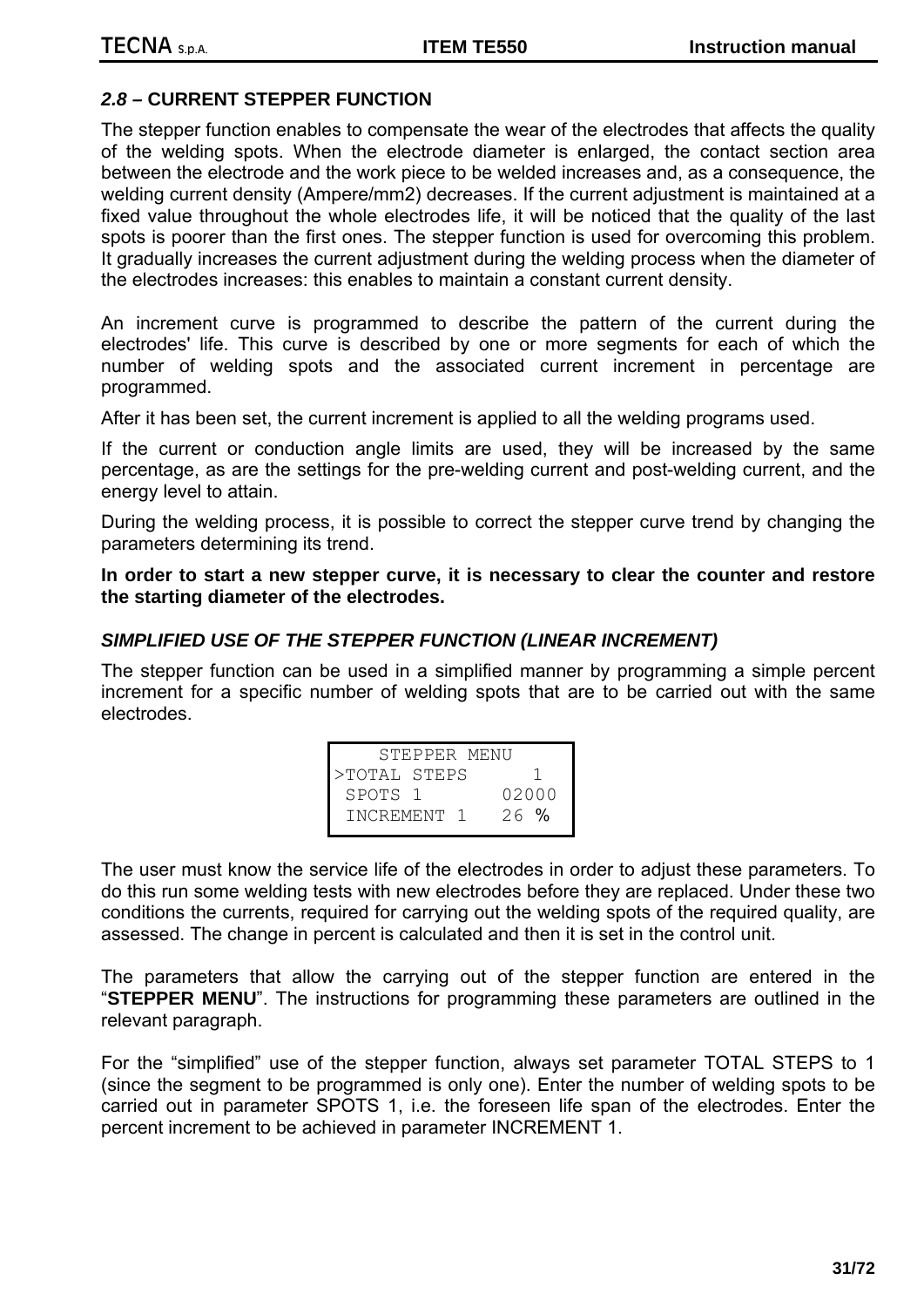#### *Example:*

After having run the welding tests, the result was that the usable life of the electrodes = 2000 welding spots. Another fact that ensued was that the required current for new electrodes = 15 kA, whereas after 2000 welding spots the diameter increase of the electrodes requires a current of 19 kA.

Therefore calculate the change in percent as follows:

Change % = 
$$
\frac{endcurrent - initialcurrent}{initialcurrent} \times 100 = \frac{19 - 15}{15} \times 100 = 26\%
$$

Consequently the following parameters are set in the **"STEPPER MENU"**:

| <b>PARAMETER</b>   | <b>PARAMETER DESCRIPTION</b>            | <b>VALUE</b> |
|--------------------|-----------------------------------------|--------------|
| <b>TOTAL STEPS</b> | Number of segments for stepper function |              |
| l SPOTS 1          | First segment spots number              | 2000         |
| <b>INCREMENT1</b>  | First segment increment percent         | 26%          |

The welding program should be adjusted for carrying out the first welding spot followed by the adjustment that permits to obtain the required current with the starting electrode diameter: 15 kA. It does not matter whether the TE550 is programmed for a percent adjustment or a constant current adjustment since the stepper function is operational in both modes.

Now the welding process can begin. Current will vary conforming to the set increment rule. The graph below shows its pattern.

**20** INITIAL CURRENT = 15 kA **18** END CURRENT = 19 kA **NELDING CURRENT (KA) WELDING CURRENT (kA)** INCREMENT PERCENT = 26 % **16** NUMBER OF WELDING SPOTS = 2000 **14 12 10 8 6 4 2 0 0 500 1000 1500 2000 NUMBER OF WELDING SPOTS**

#### **CURRENT INCREMENT DURING PRODUCTION**

Upon having completed all 2000 welding spots the TE550 stops the production cycle and displays the following message:



At this point the operator replaces the electrodes (or resets their original diameter) and clears the spots counter to clear stepper calculations.

The TE550 resets the initial work parameters and begins a new increment phase.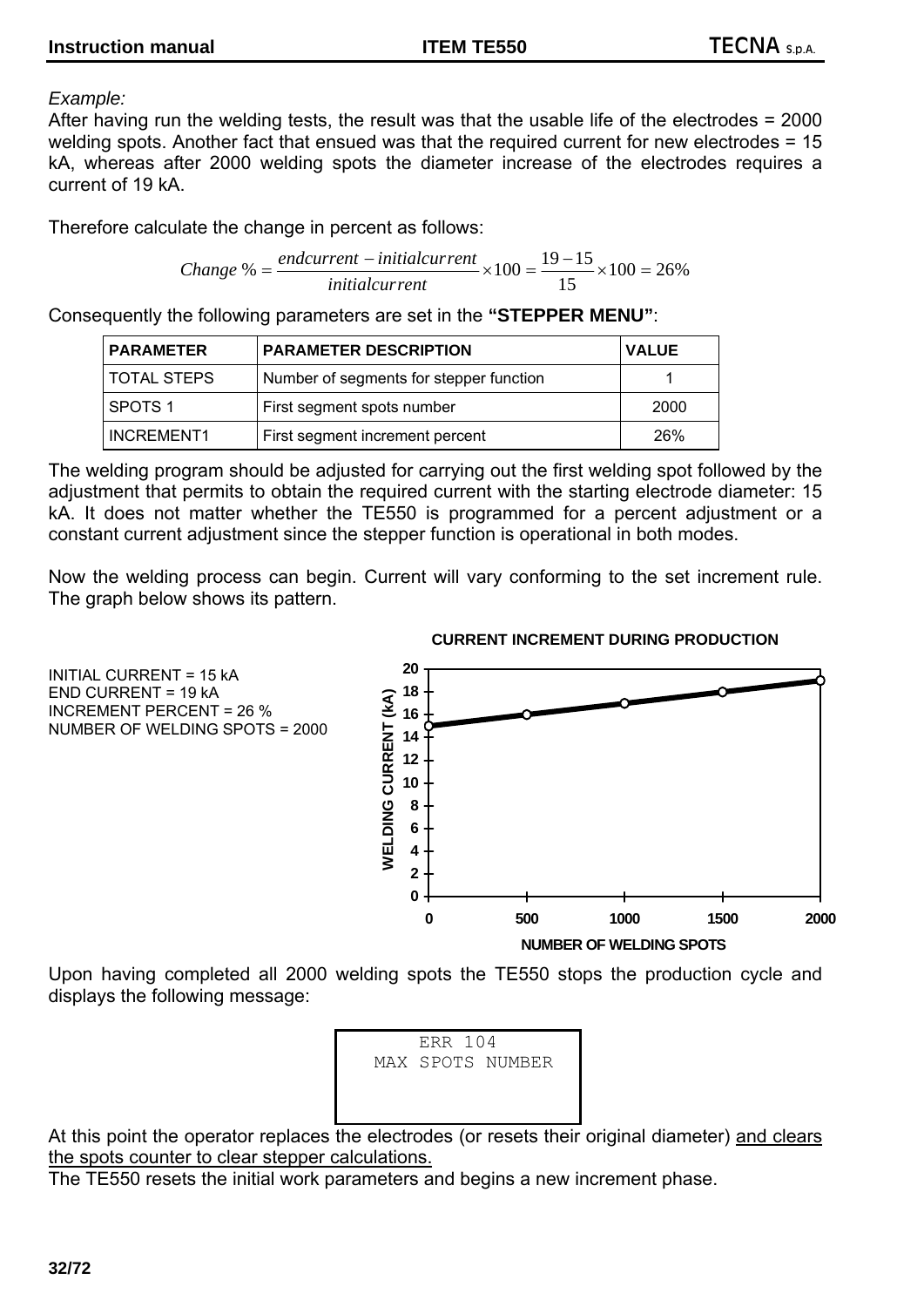#### *COMPLETE USE OF THE STEPPER MENU FUNCTION (NON-LINEAR INCREMENT CURVE)*

It is possible to use the non-linear increment curve function by knowing the real electrodes consumption only.

In the aforesaid work method, a linear welding current increment is used during the whole life span of the electrodes. In actual fact the increase of the contact section of the electrode on the sheet is not linear but has a pattern that is similar to the one shown in the graph below.



As such the use of the linear increment is an approximation which nonetheless permits to achieve good results in most applications. However when the user wishes to achieve utmost constancy during work conditions, a non-linear increment curve can be set that is described by defining a certain number of segments.

This type of adjustment requires an adequate knowledge on how electrodes wear and on the parameters required during their life. Consequently many welding spot tests are necessary for assessing the work conditions in different moments of the electrodes' life.



The increment curve is set by assessing a certain number of linear segments. The number of welding spots and the desired increment are assessed for each segment.

| STEPPER MENU        |
|---------------------|
| >TOTAL STEPS        |
| 00700               |
| 19 %<br>INCREMENT 1 |
|                     |

The TOTAL STEPS parameter determines the number of segments to be inserted in the increment curve. Enter the number of welding spots that make up the segment in the SPOTS 1,2… parameters. Enter the corresponding percent increment to be achieved in the INCREMENT 1,2… parameter.

The programming procedure is outlined in the **STEPPER MENU** paragraph.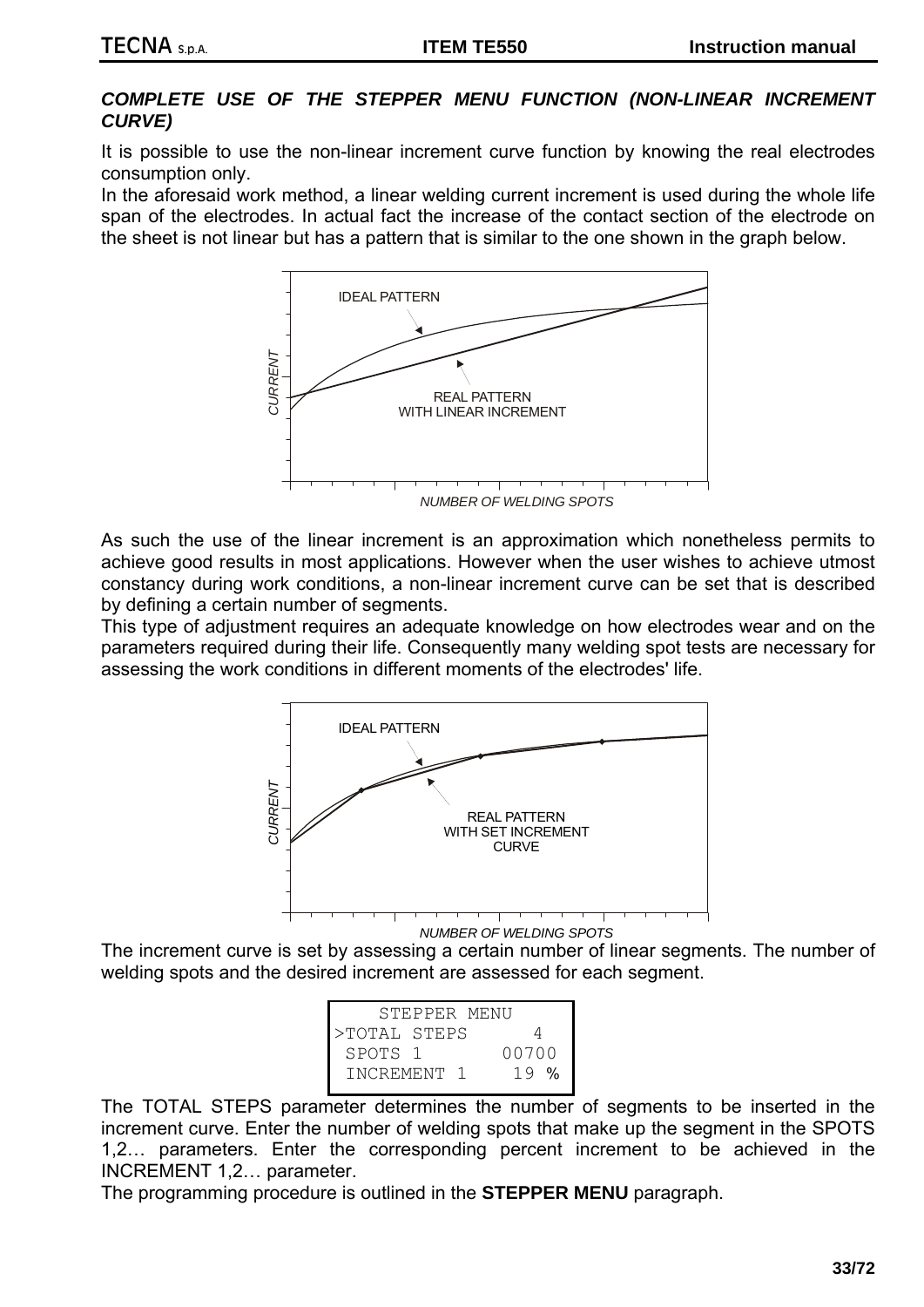#### *Example:*

After a number of welding tests, the ensuing life of the electrodes resulted to be 4000 welding spots and the following current values are required during the different moments of the electrodes' life.

| <b>SPOTS PERFORMED</b>          | <b>REQUIRED CURRENT</b> |
|---------------------------------|-------------------------|
| 0 (initial electrodes diameter) | 15 kA                   |
| 700                             | 17.8 kA                 |
| 1800                            | 19.5 kA                 |
| 3000                            | 20.2 kA                 |
| 4000 (end electrodes diameter)  | 20.7 kA                 |

Therefore calculate the duration (in number of welding spots) and the percent increment of each segment.

Keep in mind that the percent increment must always be calculated in relation to the beginning of the segment being examined.

> Duration of segment  $1 = 700 - 0 = 700$  spots Duration of segment  $2 = 1800 - 700 = 1100$  spots Duration of segment  $3 = 3000 - 1800 = 1200$  spots Duration of segment  $4 = 4000 - 3000 = 1000$  spots

Change % segment 1 = 
$$
\frac{endcurrent - initialcurrent}{initialcurrent} \times 100 = \frac{17.8 - 15}{15} \times 100 = 19\%
$$
  
Change % segment 2 = 
$$
\frac{endcurrent - initialcurrent}{initialcurrent} \times 100 = \frac{19.5 - 17.8}{17.8} \times 100 = 10\%
$$
  
Change % segment 3 = 
$$
\frac{endcurrent - initialcurrent}{initialcurrent} \times 100 = \frac{20.2 - 19.5}{19.5} \times 100 = 4\%
$$
  
Change % segment 4 = 
$$
\frac{encurrent - initialcurrent}{initialcurrent} \times 100 = \frac{20.8 - 20.2}{20.2} \times 100 = 3\%
$$

The following parameters are consequently set in the **STEPPER MENU**:

| <b>PARAMETER</b>   | <b>PARAMETER DESCRIPTION</b>            | <b>VALUE</b> |
|--------------------|-----------------------------------------|--------------|
| <b>TOTAL STEPS</b> | Number of segments per stepper function | 4            |
| SPOTS <sub>1</sub> | Number of spots of the first segment    | 700          |
| <b>INCREMENT1</b>  | Increment percent of first segment      | 19           |
| SPOTS <sub>2</sub> | Number of spots of the second segment   | 1100         |
| INCREMENT2         | Increment percent of second segment     | 10           |
| SPOTS <sub>3</sub> | Number of spots of the third segment    | 1200         |
| <b>INCREMENT3</b>  | Increment percent of third segment      | 4            |
| SPOTS <sub>4</sub> | Number of spots of the fourth segment   | 1000         |
| <b>INCREMENT4</b>  | Increment percent of fourth segment     | 3            |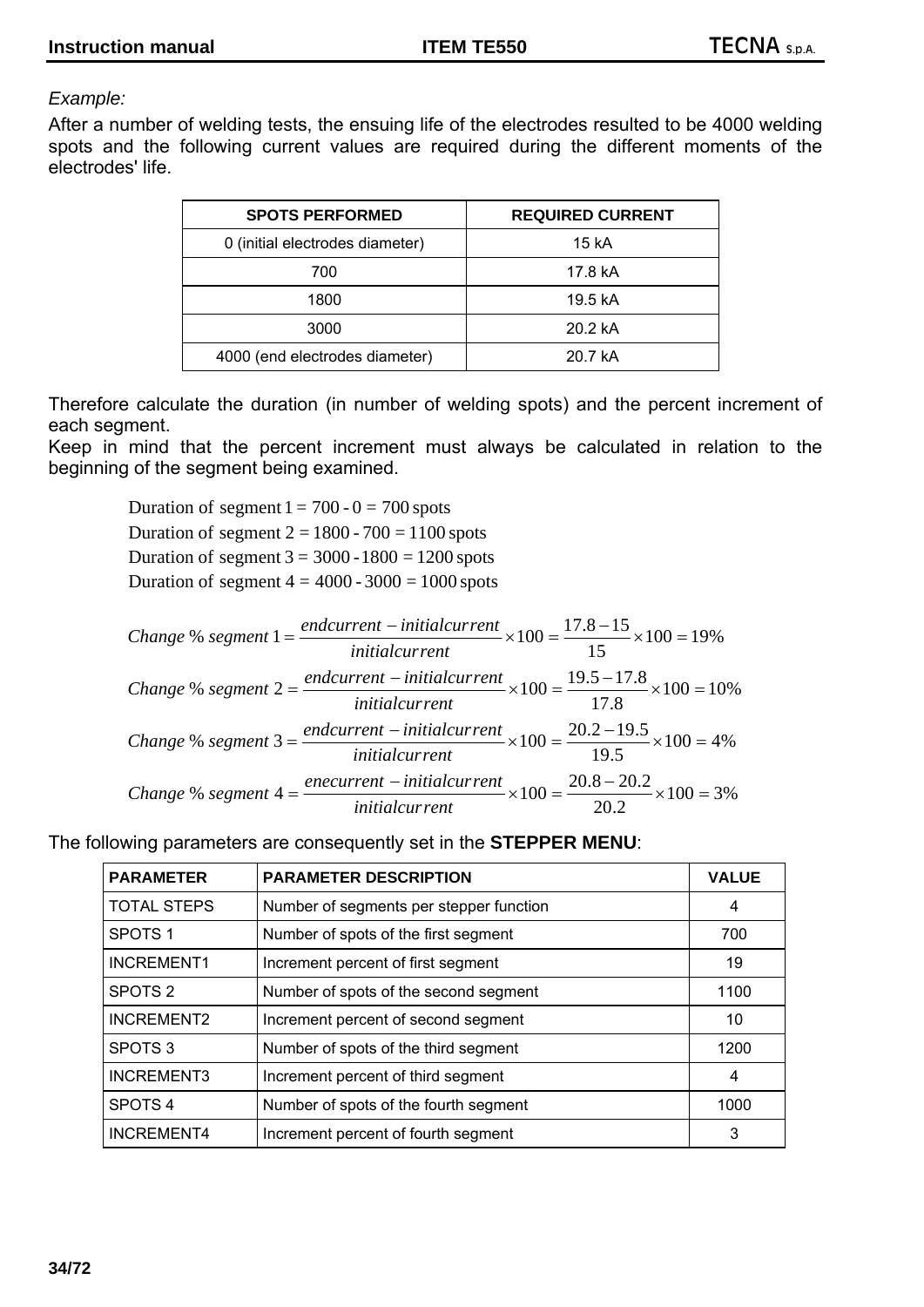The welding program should be adjusted for carrying out the first welding spot followed by the adjustment that allows the achieving of the required current with the starting diameter of the electrodes: 15 kA.

Now the welding process can begin. Current will change according to the programmed increment rule. The graph below shows its pattern.



Once the 4000 welding spots have been carried out, the control unit stops the production and displays the following message:



At this point the operator replaces the electrodes (or resets their original diameter) and clears the spots counter, by means of the proper key, to clear stepper calculations. The TE550 resets the initial work parameters and begins a new increment phase.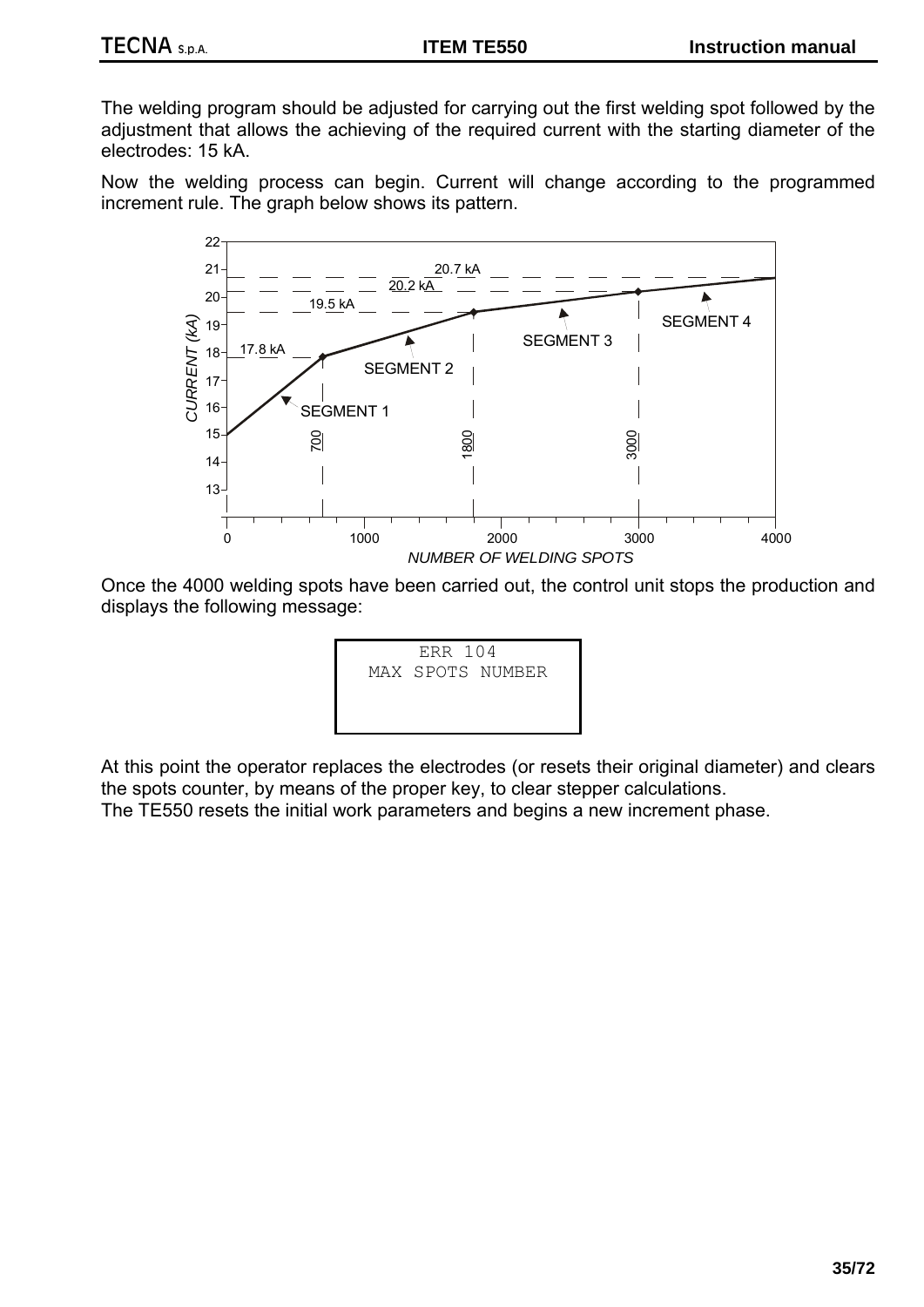#### *2.9 -* **FEATURES MENU**

-TE550 VER. 1.00-- SETUP MENU STEPPER MENU >FEATURES MENU

The features menu contains the parameters that describe the complexity and typology of the welder on which the control unit works. Due to their importance, access to this menu is protected by a code.

> ENTER ACCESS CODE FOR FEATURES MENU - - - - -

If the user is not authorized to enter this menu and does not know the access code, the following message is displayed:



The parameters can be edited only after having typed in the access code.

| FEATURES MENU |     |
|---------------|-----|
| >FIRST INSERT | 70  |
| SERIAL COM.   | OFF |
| NET ADDRESS   | 01  |



**Keep in mind that only skilled personnel are permitted to edit the following parameters to prevent damage to people or equipment.**

| <b>PARAMETER</b>       | <b>PARAMETER DESCRIPTION</b>          | <b>VALUE RANGE</b>               |
|------------------------|---------------------------------------|----------------------------------|
| FIRST INSERT.          | 1st Insertion delay                   | $01 - 99$                        |
| SERIAL COM.            | Serial communication                  | $232 - 485 - OFF$                |
| <b>NETWORK ADDRESS</b> | Network address                       | $01 - 31$                        |
| <b>COIL RATIO</b>      | Rogowski ratio                        | $X$ 0,5 – $X$ 1 – $X$ 5 – $X$ 10 |
| <b>LOCK/END OUT</b>    | Output function                       | END-LOCK                         |
| <b>FUNCTION RIC5</b>   | <b>Recall function 5</b>              | RIC-ODD-EVEN                     |
| LOW FORCE SQ.          | Low force squeeze                     | ON - OFF                         |
| <b>FORGE</b>           | Forging                               | $ON$ – OFF                       |
| PROP. VALVE            | Proportional valve                    | ON - OFF                         |
| PRESSURE RATIO         | Proportional ratio                    | $0.1 - 2.0$                      |
| <b>AUTORETAIN</b>      | <b>Start Autoretain</b>               | $ON$ – OFF                       |
| <b>NC CONTACTS</b>     | Also NC functions of the cycle starts | <b>OFF</b>                       |
| <b>SEAM WELD MODE</b>  | Spots / seams                         | $ON$ – OFF                       |
| <b>CASCADE MODE</b>    | Electric cascade function             | $ON$ – $OFF$                     |
| <b>ADJUST POWER%</b>   | Power map correction                  | $00 - 10$                        |
| <b>VOLTAGE RANGE</b>   | Electrodes voltage capacity           | $5V - 10V - 20V$                 |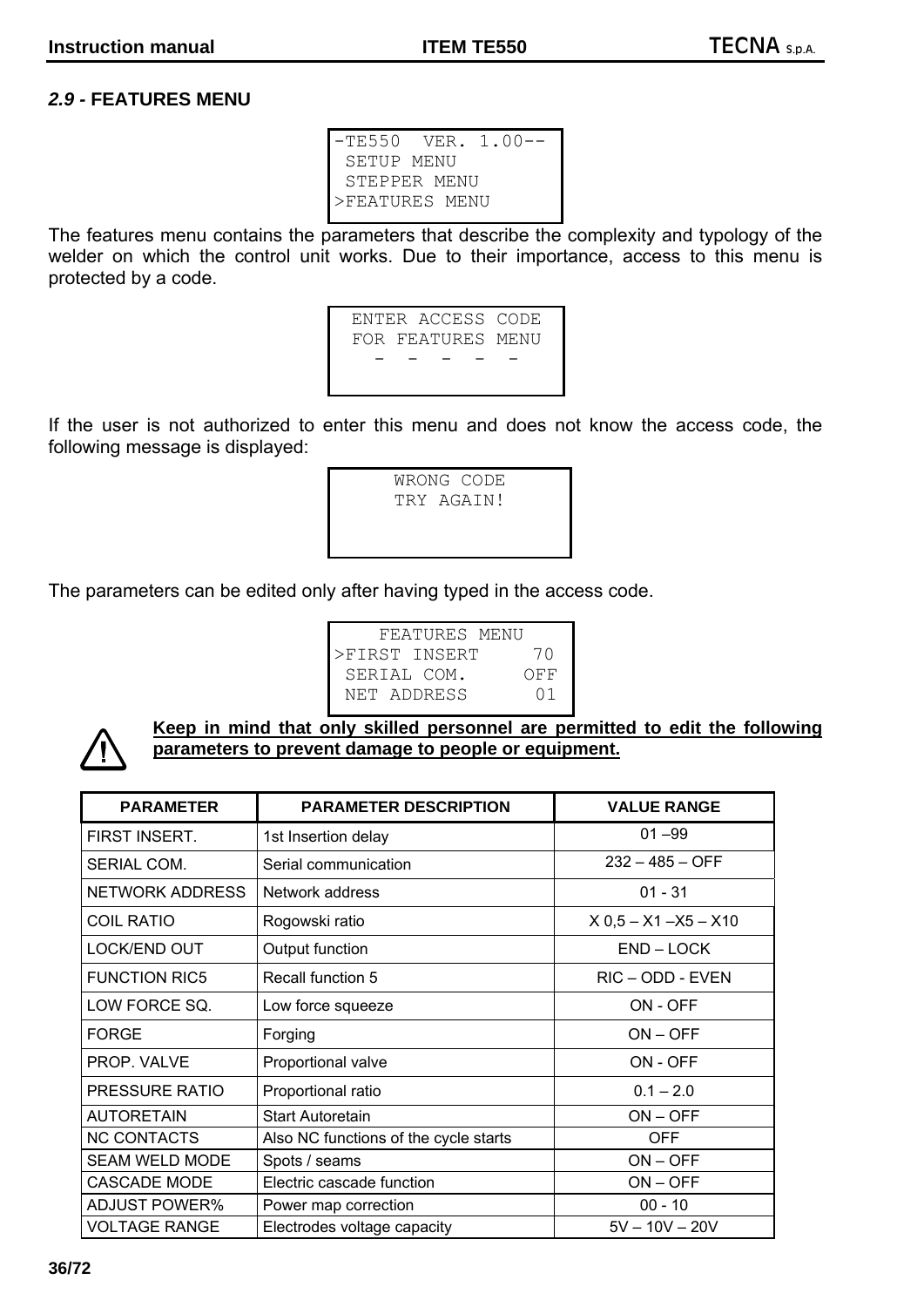### *FIRST INSERT*

The FIRST INSERT parameter shows the first insertion delay. This function permits to optimize the balance of the primary consumption of the welder. After having selected this parameter, the value can be adjusted from 1 to 99.

For more information refer to the specific chapter.

#### *SERIAL COM.*

The user may choose whether to activate the serial data transmission port and how it is to be used, connect a printer (232) or connect the control unit to a data supervision network (485), or not use this option (OFF).

#### *NET ADDRESS*

This parameter indicates the identifying address of the control unit when connected in the network, activating the aforesaid option.

## *COIL RATIO*

This parameter shows the sensitivity of the current transducer installed on the welder.

| <b>OPTIONS</b>   | <b>SIGNAL RATIO</b> | <b>AMMETER CAPACITY</b> |
|------------------|---------------------|-------------------------|
| X <sub>0.5</sub> | 75 mV/ kA           | $40 - 90$ kA            |
| $\times$ 1       | 150 mV / kA         | $40 - 90$ kA            |
| X 5              | 750 mV / kA         | 8 – 18 kA               |
| $X$ 10           | $1.5$ V / kA        | $4-9kA$                 |

## *OUT LOCK/END*

This parameter is used to indicate the time for activation of the corresponding output, interlock (LOCK) or end of cycle (END).

#### *FUNCTION RIC5*

This parameter indicates the function associated to the Recall 5 input.

- \_ Input for the direct recalling of the work program up to 31 (RIC).
- \_ EVEN parity test input for the other recalls.
- ODD parity test input for the other recalls.

## *LOW FORCE SQ.*

This parameter is used for enabling the low-pressure squeeze function for pneumatic circuit welders that are equipped with this function. Its enabling adds the SQUEEZE parameter to the welding program.

#### *FORGE*

This parameter is used for enabling the forging for pneumatic circuit welders that are equipped with this function. Its enabling adds the FORGE DELAY parameter to the work program.

#### *PROP. VALVE*

This parameter is used for enabling the use of a proportional valve for pneumatic circuit welders that are equipped with this function. Its enabling adds the PRESSURE parameter to the work program.

If the FORGE parameter is enabled too, then the FORG.PRESS. parameter is added to the work program.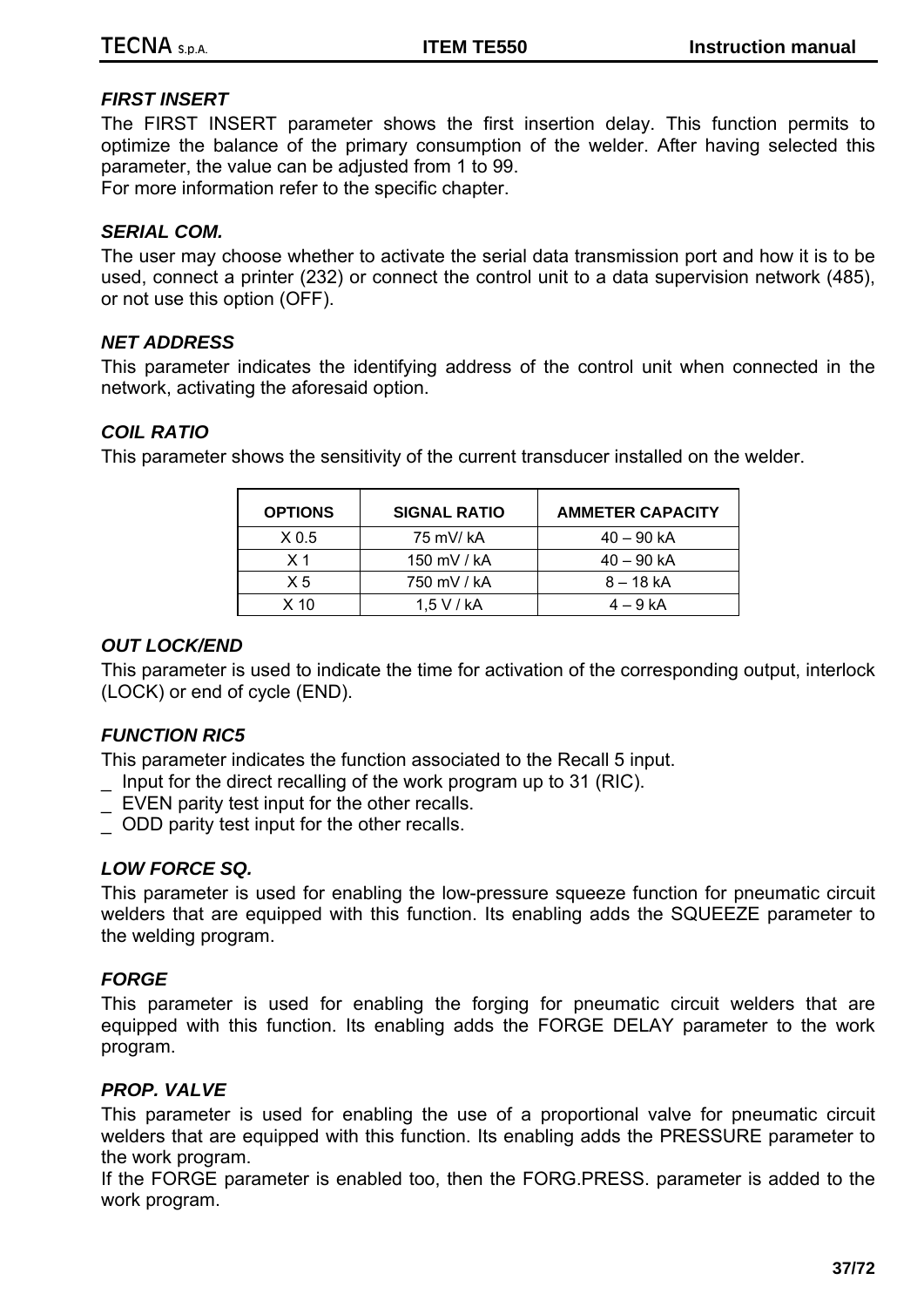#### *PRESSURE RATIO*

This parameter can be used to select the optimum bar/Volt ratio for the type of proportional solenoid valve that is to be employed. It works only if the PROP. VALVE parameter is enabled. Further pieces of information are described in the paragraph **INTERFACE FOR PROPORTIONAL VALVE.** 

#### *AUTORETAIN*

This parameter allows disabling the cycle start signal AUTORETAIN.

By setting the parameter on the OFF value, the working cycle is stopped the moment the cycle start signal is disabled and does not complete the welding time. This occurs even if the welding current is in its flowing phase. The welding time is always completed whenever the value is set on ON.

This function is specifically to be used when the machine works with mechanical devices instead of pneumatic ones.

#### *NC CONTACTS*

This parameter activates the normally closed inputs of the cycle start signal, allowing the weld cycle start. However, this is possible only if the exchange double contact is present. This contact would enable the following operation: the normally open contact would close while the normally closed one would open up.

#### **At present, this function is always on OFF and, therefore, it is disabled.**

#### *SEAM WELD MODE*

By means of this parameter, it is possible to enable the function for adjusting the control unit to the seam welders' specifications.

Further pieces of information are described in the paragraph **SEAM WELD MODE**.

#### *CASCADE MODE*

This parameter allows reversing the outlet signal of the end cycle (END), that is to say from normally open contact to normally closed contact, so to allow putting in cascade more control units

Check the proper paragraph for further information.

#### *VOLTAGE RANGE*

This parameter allows selecting the capacity/maximum rating of the voltage measured across the welding electrodes that are to be selected. The rating for this parameter **must correspond** to the capacity selected on the acquisition board (item 50097).

The control unit allows enabling this function only if the supplementary board item 50200 is present.

#### *ADJUST POWER%*

This parameter allows modifying the welding insertion delay time for correcting the power map and adjusting the control unit to the transformer it is connected to.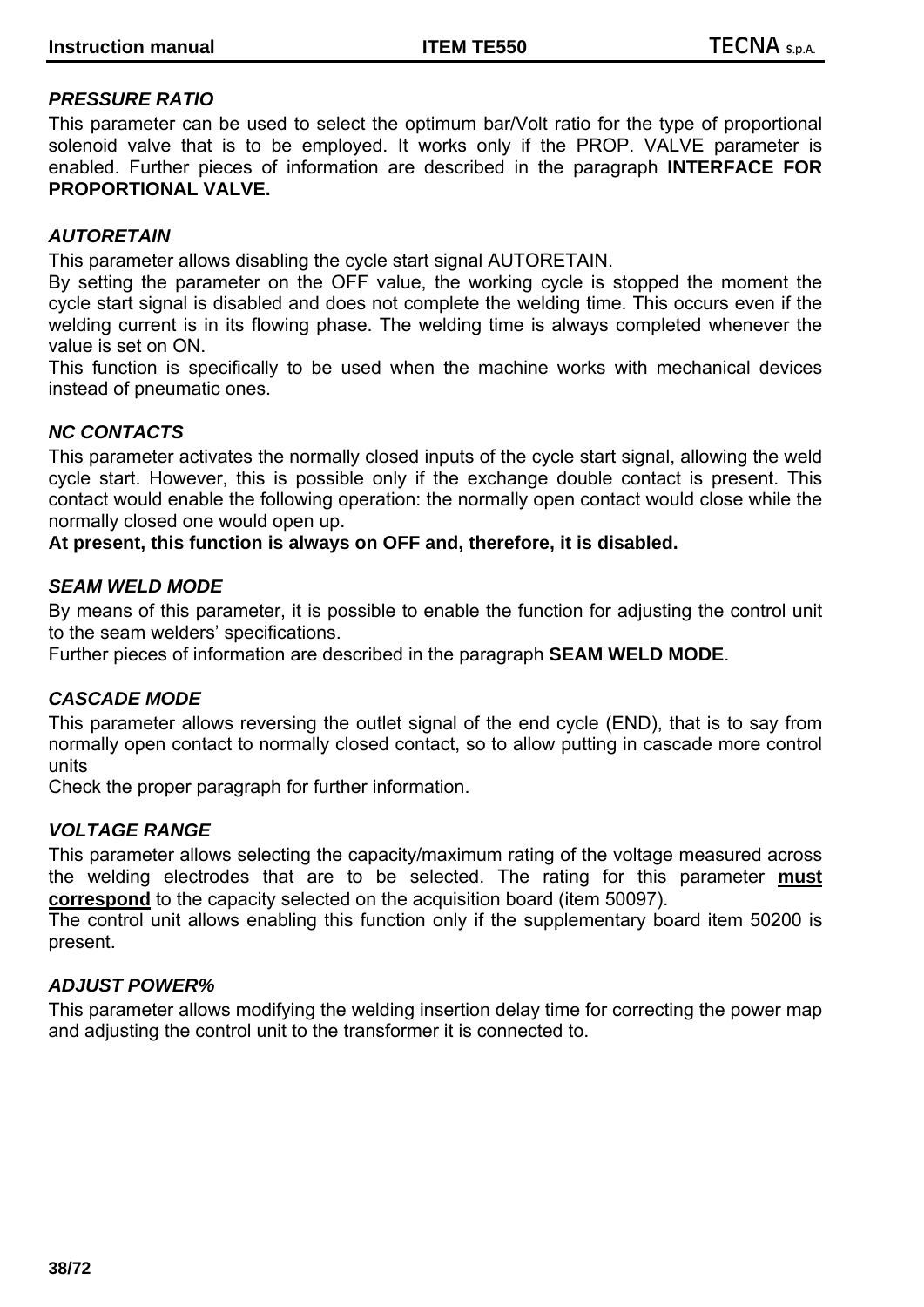#### *2.10* **- PROGRAM COPY**

-TE550 VER. 1.00-- STEPPER MENU FEATURES MENU >PROGRAM COPY

This menu is used for copying the values of the parameters of a program to other programs without having to set one parameter at a time (so to make the programming quicker).

| PROGRAM COPY    |      |
|-----------------|------|
| >SOURCE PROGRAM | 00 3 |
| COPY FROM PRG   | 006  |
| TO PROGRAM      | 01 O |
|                 |      |

After selecting the source program and the programs where it is to be saved, press the  $\frac{1}{4}$  key for starting the copying procedure. The following message will be displayed. The bar indicates the copy progress.



When the copying procedure is finished, the main programming frame is displayed.

| $-$ TE550 VER. 1.00-- |  |
|-----------------------|--|
| STEPPER MENU          |  |
| FEATURES MENU         |  |
| >PROGRAM COPY         |  |
|                       |  |

*PROGRAM COPY MENU PARAMETERS TABLE* 

| <b>PARAMETER</b> | <b>PARAMETER DESCRIPTION</b> | <b>VALUE RANGE</b> |
|------------------|------------------------------|--------------------|
| SOURCE PROGRAM   | Source program               | $001 - 250$        |
| COPY FROM PRG    | Program start copy/target    | $001 - 250$        |
| l TO PROGRAM     | Copy end program             | $001 - 250$        |

#### *SOURCE PROGRAM*

This program indicates the number of the program to be copied to other programs. The value of this parameter may vary from 001 to 250.

#### *COPY FROM PRG*

This program indicates the first program into which the source program is copied. The value of this parameter may vary from 001 to 250.

#### *TO PROGRAM*

This program indicates the last program into which to copy the source program. The value of this parameter may vary from 001 to 250.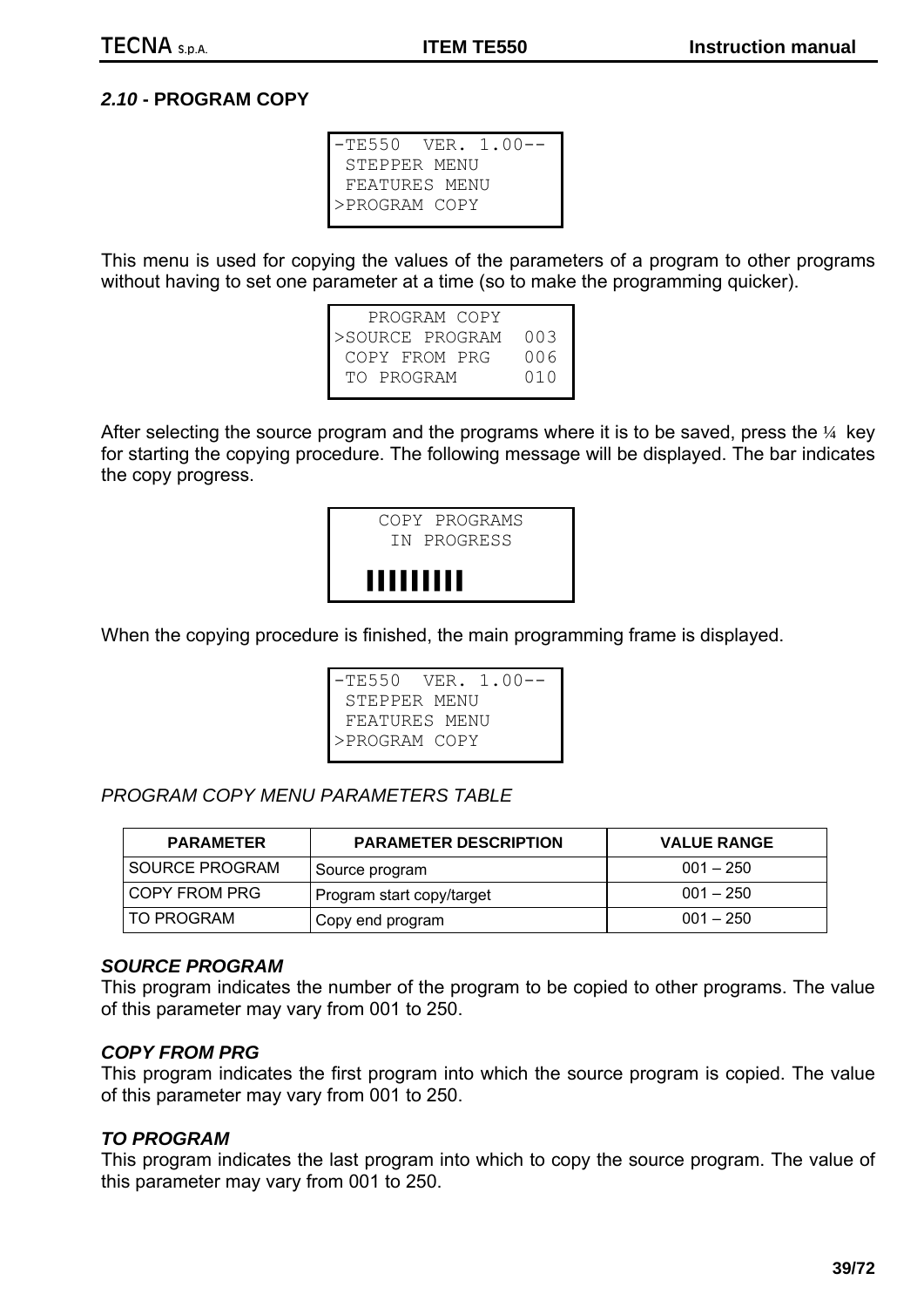#### *2.11* **- CHECK INPUT**

-TE550 VER. 1.00-- FEATURES MENU PROGRAM COPY >CHECK INPUT

This menu displays the input status on the welding control unit. It is uses for check both the efficiency and the proper working of the external devices connected to the control unit and necessary for using the welder.

|        | CHECK INPUT |     |
|--------|-------------|-----|
| >START |             | OFF |
| AUX    |             | OFF |
| AUX 3  |             | OFF |
|        |             |     |

The following inputs are mentioned in the list which may be scrolled by means of the  $\blacksquare$  and  $\overline{\mathbf{v}}$  keys.

| <b>PARAMETER</b>       | <b>PARAMETER DESCRIPTION</b>                                           | <b>VALUE</b> |
|------------------------|------------------------------------------------------------------------|--------------|
| <b>START</b>           | It indicates the status of the cycle start signal                      | $ON$ – OFF   |
| <b>AUX</b>             | It indicates the status of the auxiliary signal                        | $ON$ – OFF   |
| AUX <sub>3</sub>       | It indicates the status of the auxiliary 3 signal                      | $ON$ – OFF   |
| <b>DOUBLE STROKE</b>   | It indicates the status of the double stroke                           | $ON$ – OFF   |
| START2                 | It indicates the status of the cycle 2 start signal                    | $ON$ – OFF   |
| <b>TERM/FLUX</b>       | It indicates the status of the thermostat signal                       | $ON$ – OFF   |
| PRG RECALL 1           | It indicates the status of the recall 1 signal                         | $ON$ – $OFF$ |
| PRG RECALL 2           | It indicates the status of the recall 2 signal                         | $ON$ – OFF   |
| PRG RECALL 3           | It indicates the status of the recall 3 signal                         | $ON$ – OFF   |
| PRG RECALL 4           | It indicates the status of the recall 4 signal                         | $ON$ – OFF   |
| PRG RECALL 5           | It indicates the status of the recall 4 signal                         | $ON$ – OFF   |
| <b>SAFETY START 1</b>  | It indicates the status of the two-hand control push-button 1 signal   | $ON$ – $OFF$ |
| SAFETY START 2         | It indicates the status of the two-hand control push-button 2 signal   | $ON$ – $OFF$ |
|                        | (When the option item 50200 is present)                                |              |
| <b>RESET DRESSING</b>  | It indicates the status of the accomplished electrodes dressing signal | $ON$ – OFF   |
| WELD / NO WELD         | It indicates the status of the external weld / no weld signal          | $ON$ – $OFF$ |
| <b>RESET ERROR</b>     | It indicates the status of the errors clear signal                     | $ON$ – OFF   |
| <b>RESET ELECTRODE</b> | It indicates the status of the accomplished electrodes change signal   | $ON$ – $OFF$ |

The input status is represented as enabled (closed input with COM1) by means of the wording ON, while it is represented as disabled by means of the wording OFF.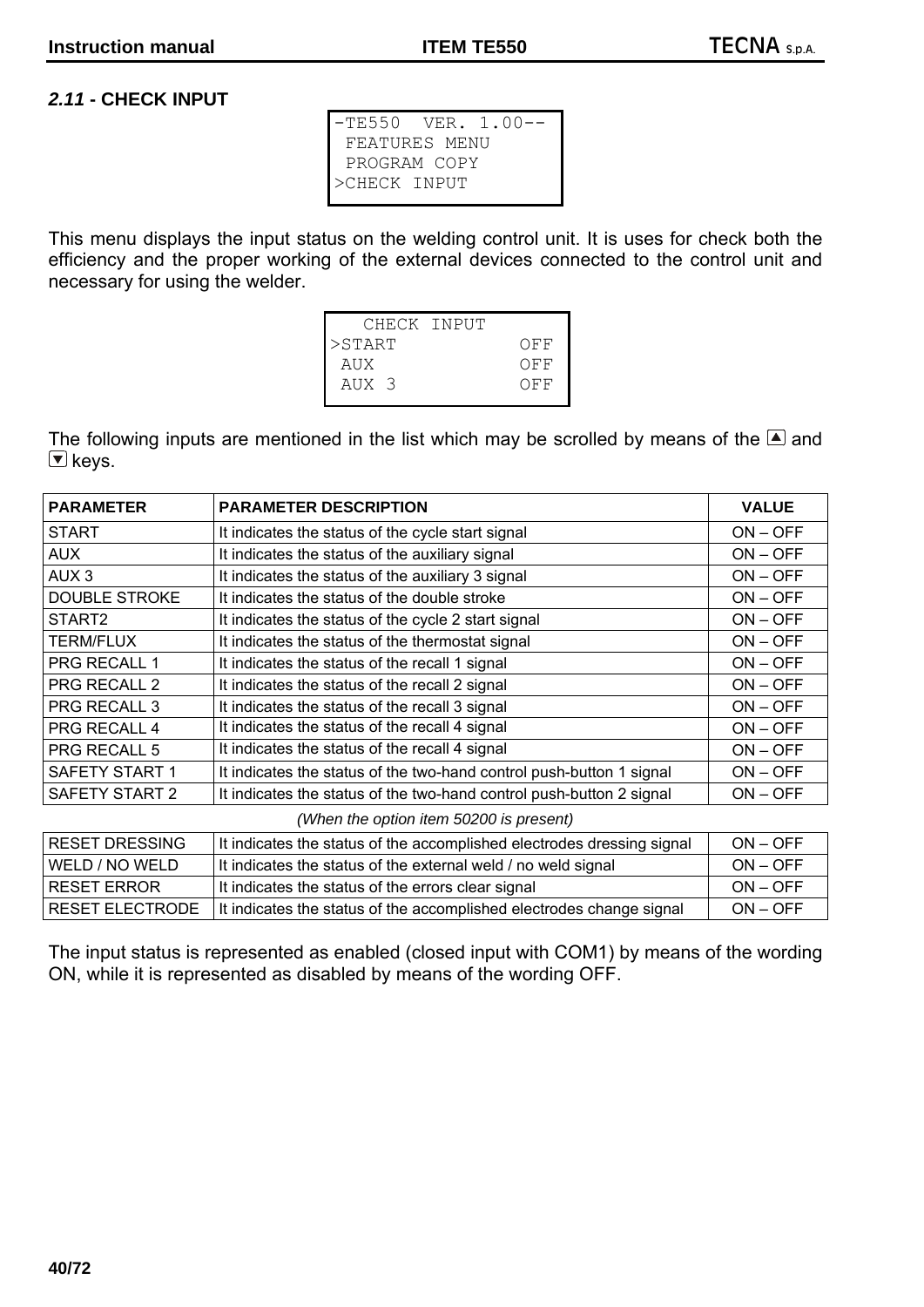#### *2.12* **- PROG. SEQUENCE**

-TE550 VER. 1.00-- PROGRAM COPY CHECK INPUT >PROG. SEQUENCE

The parameters necessary for activating the program sequence operating mode are entered in this menu. When using this operating mode, the welding control unit orders the welder to carry a welding spots sequence out by automatically deciding both the working program at each spot and the spots welding order without needing a program external selection.

|              |  | PROG. SEOUENCE |     |
|--------------|--|----------------|-----|
| >STEP 1 PRG. |  |                | 003 |
| STEP 1 07    |  |                |     |
| STEP 2 PRG.  |  |                | 012 |
|              |  |                |     |

*PROG. SEQUENCE MENU PARAMETERS TABLE* 

| <b>PARAMETER</b> | <b>PARAMETER DESCRIPTION</b>                  | <b>VALUE RANGE</b> |
|------------------|-----------------------------------------------|--------------------|
| STEP 1 PRG.      | Program to be carried out in the step 1       | $000 - 250$        |
| STEP 1 WELDS     | Number of spots to be carried out with step 1 | $01 - 25$          |
| STEP 2 PRG.      | Program to be carried out in the step 2       | $001 - 250$        |
| STEP 2 WELDS     | Number of spots to be carried out with step 2 | $00 - 25$          |
| STEP 3 PRG.      | Program to be carried out in the step 3       | $001 - 250$        |
| STEP 3 WELDS     | Number of spots to be carried out with step 3 | $00 - 25$          |
| STEP 4 PRG.      | Program to be carried out in the step 4       | $001 - 250$        |
| STEP 4 WELDS     | Number of spots to be carried out with step 4 | $00 - 25$          |
| STEP 5 PRG.      | Program to be carried out in the step 5       | $001 - 250$        |
| STEP 5 WELDS     | Number of spots to be carried out with step 5 | $00 - 25$          |

#### *STEP 1 PRG.*

This parameter indicates the program number that the welder has to carry out and is always coupled with the STEP 1 WELDS parameter.

When this parameter is set to zero, the programs sequence is disabled.

#### *STEP 1 WELDS*

This parameter's value indicates the welding spots number to be carried out with the program coupled with the same step.

#### *STEP 2 PRG.*

This parameter indicates the program number that the welder has to carry out and is coupled with the STEP 2 WELDS parameter.

#### *STEP 2 WELDS*

This parameter's value indicates the welding spots number to be carried out with the program coupled with the same step.

#### *STEP 3 PRG.*

This parameter indicates the program number that the welder has to carry out and is coupled with the STEP 3 WELDS parameter.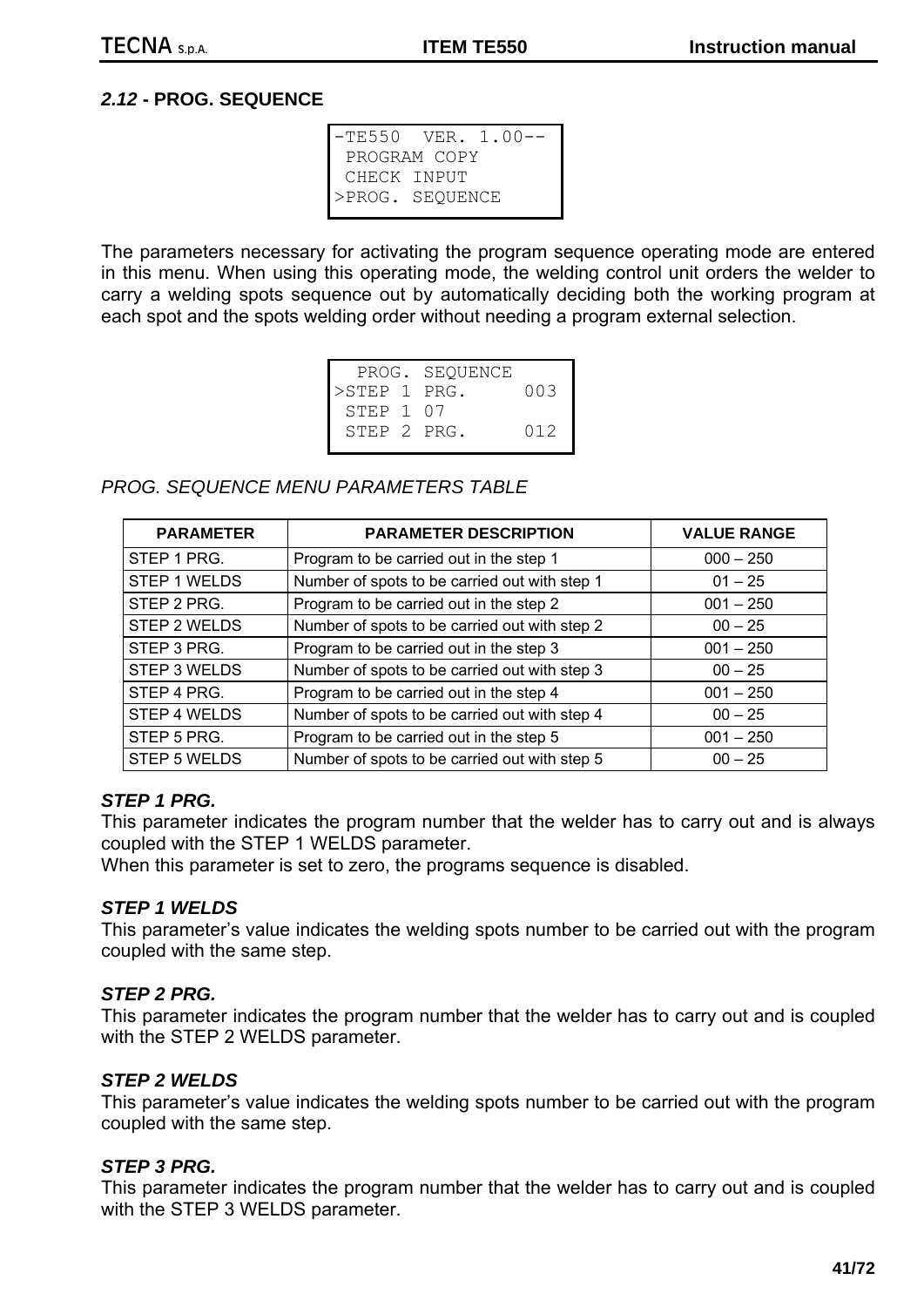#### *STEP 3 WELDS*

This parameter's value indicates the welding spots number to be carried out with the program coupled with the same step.

#### *STEP 4 PRG.*

This parameter indicates the program number that the welder has to carry out and is coupled with the STEP 4 WELDS parameter.

#### *STEP 4 WELDS*

This parameter's value indicates the welding spots number to be carried out with the program coupled with the same step.

#### *STEP 5 PRG.*

This parameter indicates the program number that the welder has to carry out and is coupled with the STEP 5 WELDS parameter.

#### *STEP 5 WELDS*

This parameter's value indicates the welding spots number to be carried out with the program coupled with the same step.

After activating this operating mode and setting the parameters of the **PROG. SEQUENCE** menu as aforesaid, it is possible to start carrying the welding spots out. By turning the key on RUN position, the display will show the sequences data as per the below picture.



#### *WELD N.008 TOTAL 013*

It indicates the progressive number of the last carried out welding spot and the welding spots total number the sequence is composed of.

#### *PROG. N.003 RMS 10.45*

It indicates the program number and the RMS current value of the last welding spot.

#### *TIME 10.0 SPOT 00050*

It indicates the welding time of the last carried out program and the spots counter value.

#### *NEXT 009 NEXTPRG 002*

It indicates the progressive number of the next spot and the program to be carried out.

#### **SEQUENCE EXAMPLE**

Example of sequence operating mode after setting the following values in the parameters:

| <b>PARAMETER</b>  | <b>VALUE</b> |
|-------------------|--------------|
| STEP 1 PRG.       | 03           |
| STEP <sub>1</sub> | 04           |
| STEP 2 PRG.       | 07           |
| STEP <sub>2</sub> | 02           |
| STEP 3 PRG.       | 11           |
| STEP <sub>3</sub> | 06           |
| STEP 4 PRG.       | 04           |
| STEP <sub>4</sub> | ሰ1           |

At each cycle start signal, a welding spot is carried out with the welding program relevant to the actual step.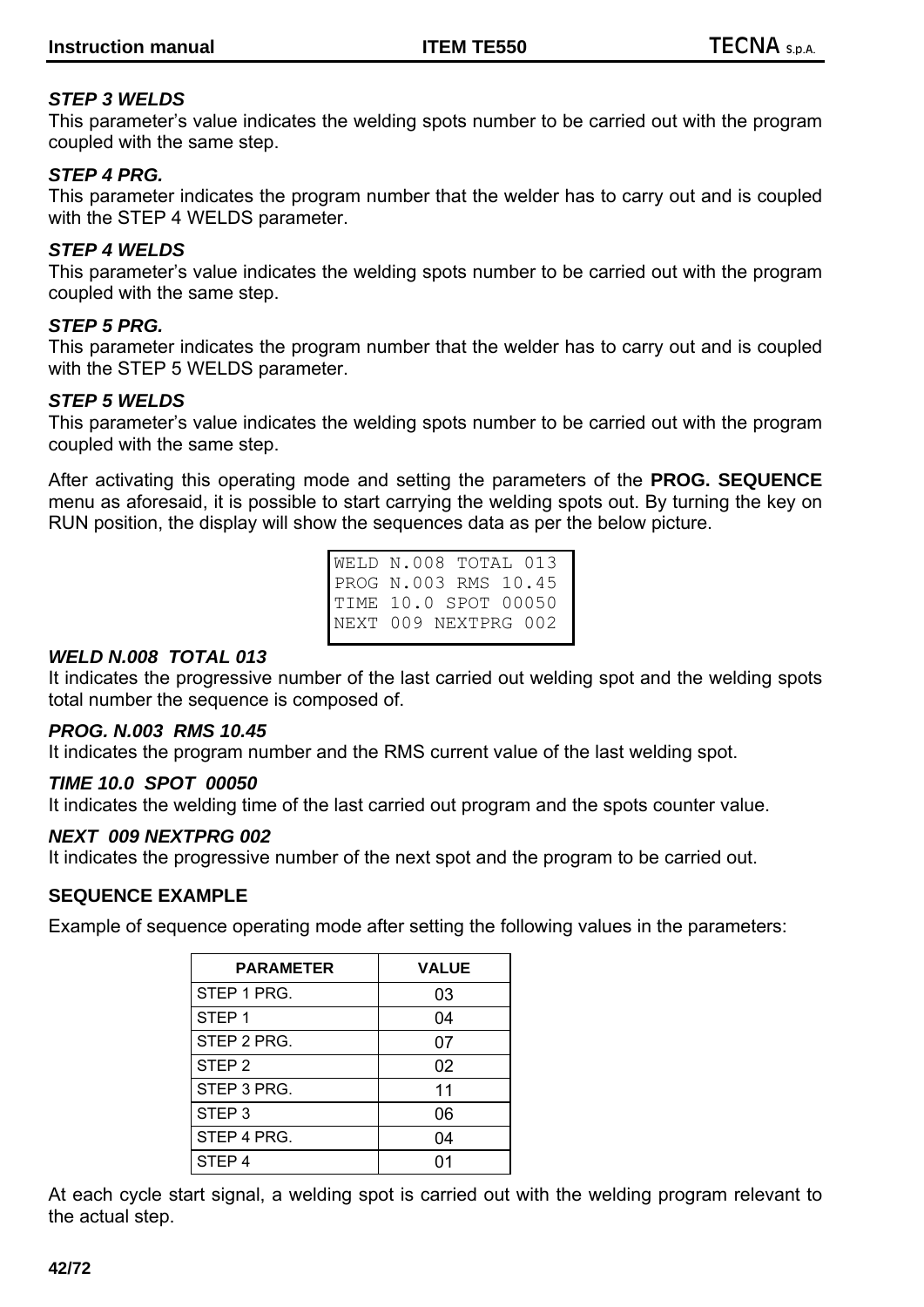In this specific case, as shown by the below scheme, the following welding spots are carried out in sequence:

- 4 welding spots with program 03
- 2 welding spots with program 07
- 6 welding spots with program 11
- 1 welding spot with program 04

| <b>WELD</b>  |    | $\overline{2}$ | 3  | 4  | 5  | 6  | ⇁  | 8  | 9       | 10 | 11 | 12 | 13 |
|--------------|----|----------------|----|----|----|----|----|----|---------|----|----|----|----|
| <b>STEPS</b> |    |                |    |    | 2  | 2  | 3  | 3  | 3       | 3  | 3  | 3  | 4  |
|              |    |                |    |    |    |    |    |    |         |    |    |    |    |
|              |    |                |    |    |    |    |    |    |         |    |    |    |    |
| <b>PROG</b>  | 03 | 03             | 03 | 03 | 07 | 07 | 11 | ۱1 | 11<br>◢ |    | 11 |    | 04 |

This operating mode typology is usually applied to a manual welder, where the operator carries the welding spots out always in the same order but with different working parameters. This operating mode prevents the operator from manually changing the program and, therefore, from diverting his attention away from the piece to be welded, from changing the foot-pedal or other cycle start device.

However, the operator must pay great attention while working so not to carry less welding spots out than the programmed ones, neither overlapped spots, nor welding spots in a different order.

However, should any error occur in the sequence operating mode, it is possible to repeat either the last or another welding spot or to go ahead avoiding certain spots. By always turning the key in RUN position, by means of the  $E$  key it is possible to increase the welding spots counter to the following spot or to the desired one, while, by means of the  $\Xi$  key it is possible to go back of one or more positions along the spots to be carried out.

| WELD N.006 TOTAL 013 |  |
|----------------------|--|
| PROG N.007 RMS 10.45 |  |
| TIME 12.5 SPOT 00050 |  |
| NEXT 007 NEXTPRG 011 |  |

| WELD N.013 TOTAL 013 |  |
|----------------------|--|
| PROG N.004 RMS 05.00 |  |
| TIME 12.5 SPOT 00065 |  |
| NEXT 001 NEXTPRG 003 |  |





#### Display data Display data after key

| WEID N.007 TOTAL 013 |  |
|----------------------|--|
| PROG N.011 RMS 09.57 |  |
| TIME 12.5 SPOT 00057 |  |
| NEXT 008 NEXTPRG 011 |  |

| WELD N.012 TOTAL 013 |  |
|----------------------|--|
| PROG N.011 RMS 07.50 |  |
| TIME 12.5 SPOT 00073 |  |
| NEXT 013 NEXTPRG 003 |  |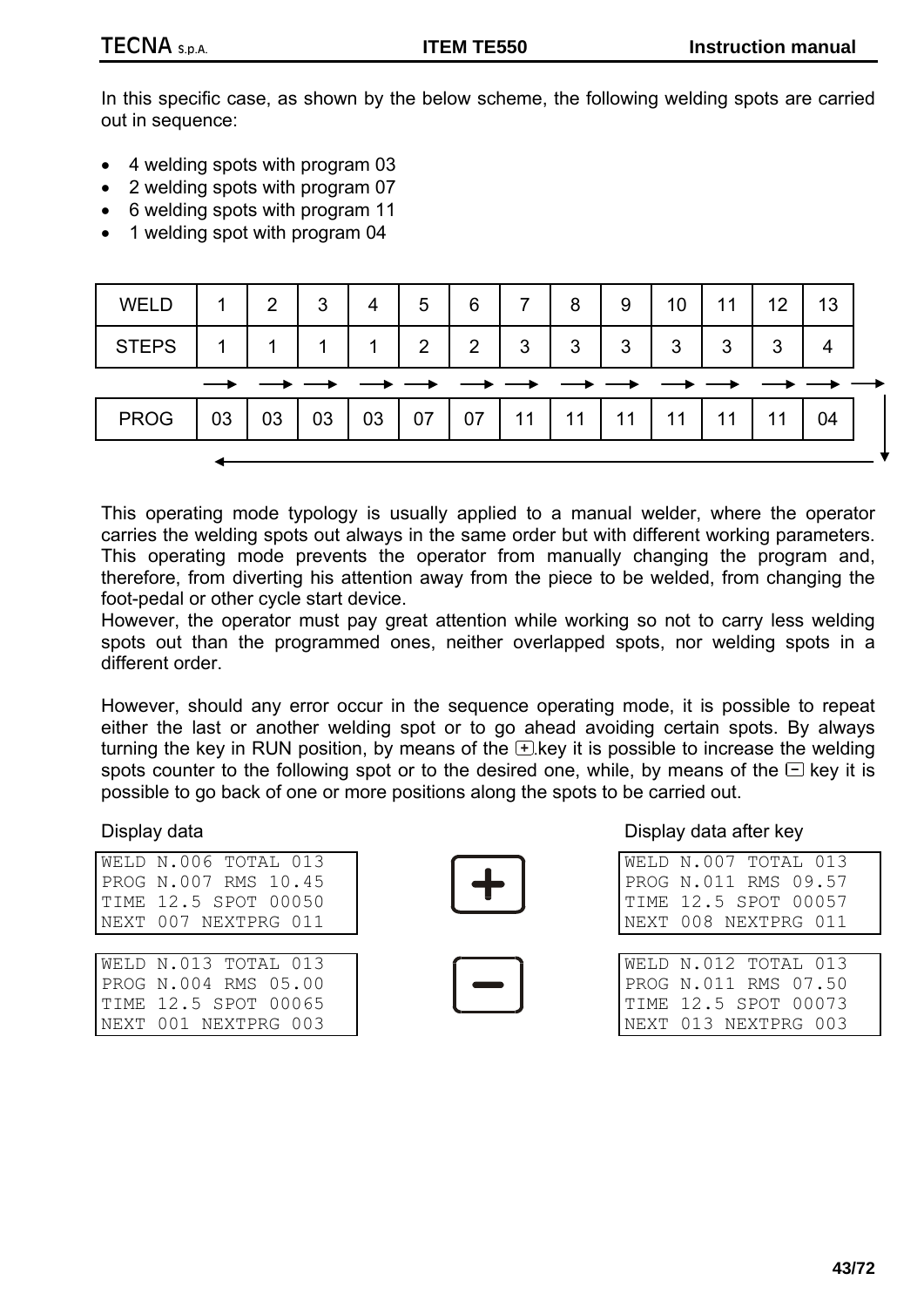#### *2.13* **- TIP-DRESSING**

The tip dressing function is the combination, in just one function, of the current linear stepper function coupled with the restoring of the electrodes original diameter.

The current stepper function allows compensating the electrodes wear which affects the welding quality. When the electrodes diameter increases also the contact section between the electrode and the piece to be welded increases. Consequently, the welding current density  $(Ampere/mm<sup>2</sup>)$  decreases. In order to compensate this phenomenon, the current adjustment is gradually increased according to the electrodes diameter increase so to keep a constant current density.

The restoring of the electrodes original diameter is an operation which is usually carried out by means of a tool (dresser) allowing restoring the electrodes diameter, which worn out and increased during the production, to its initial working value.

If the same current adjustment is kept all along the electrodes life or if the electrodes diameter is never restored to its optimal value, the last carried out welding spots will have a lower quality than the first ones.

Usually, the tip dressing function allows interfacing the welding control unit with the dresser and may be used with automated equipment.

Once it is programmed, the current stepper is applied to all the used welding programs.

This menu allows programming the tip-dressing number to be carried out during the electrodes life.

**This function is displayed only if the expansion (optional) board item 50200 is installed on the control unit.** 

| TIP-DRESSING     |     |  |  |
|------------------|-----|--|--|
| >DRESSING NUMBER | 02  |  |  |
| SPOT DRESSING    | 003 |  |  |
| DRESSING STEPS   | 07% |  |  |
|                  |     |  |  |



Before switching the TE550 control unit on with the 50200 supplementary expansion board, check that the ELECTRODES END LIFE CLEAR inlet (Pin 52) is disabled.

Otherwise, the 50200 board is not recognized by the control unit.

By enabling this function, the **STEPPER MENU** programming is disabled.

The parameters to be programmed for using the tip-dressing function are the following ones:

| <b>PARAMETER</b>        | <b>PARAMETER DESCRIPTION</b>             | <b>VALUE</b> |
|-------------------------|------------------------------------------|--------------|
| <b>DRESSING NUMBER</b>  | Number of tip-dressing to be carried out | $00 - 20$    |
| <b>SPOT DRESSING</b>    | Number of welding spots per tip-dressing | $001 - 999$  |
| <b>DRESSING STEPS</b>   | Stepper percentage per tip-dressing      | $01 - 50%$   |
| <b>DRESSING ALARM</b>   | Notice welding spots number              | $00 - 40$    |
| <b>ELECTRODES ALARM</b> | Pre-alarm electrodes                     | $01 - 40$    |
| DRESSING OFFSET         | Tip-dressing current compensation        | $00 - 30%$   |

**Each time a value relevant to the tip-dressing is modified, the spots counter is cleared and the tip-dressing is recalculated from the beginning.**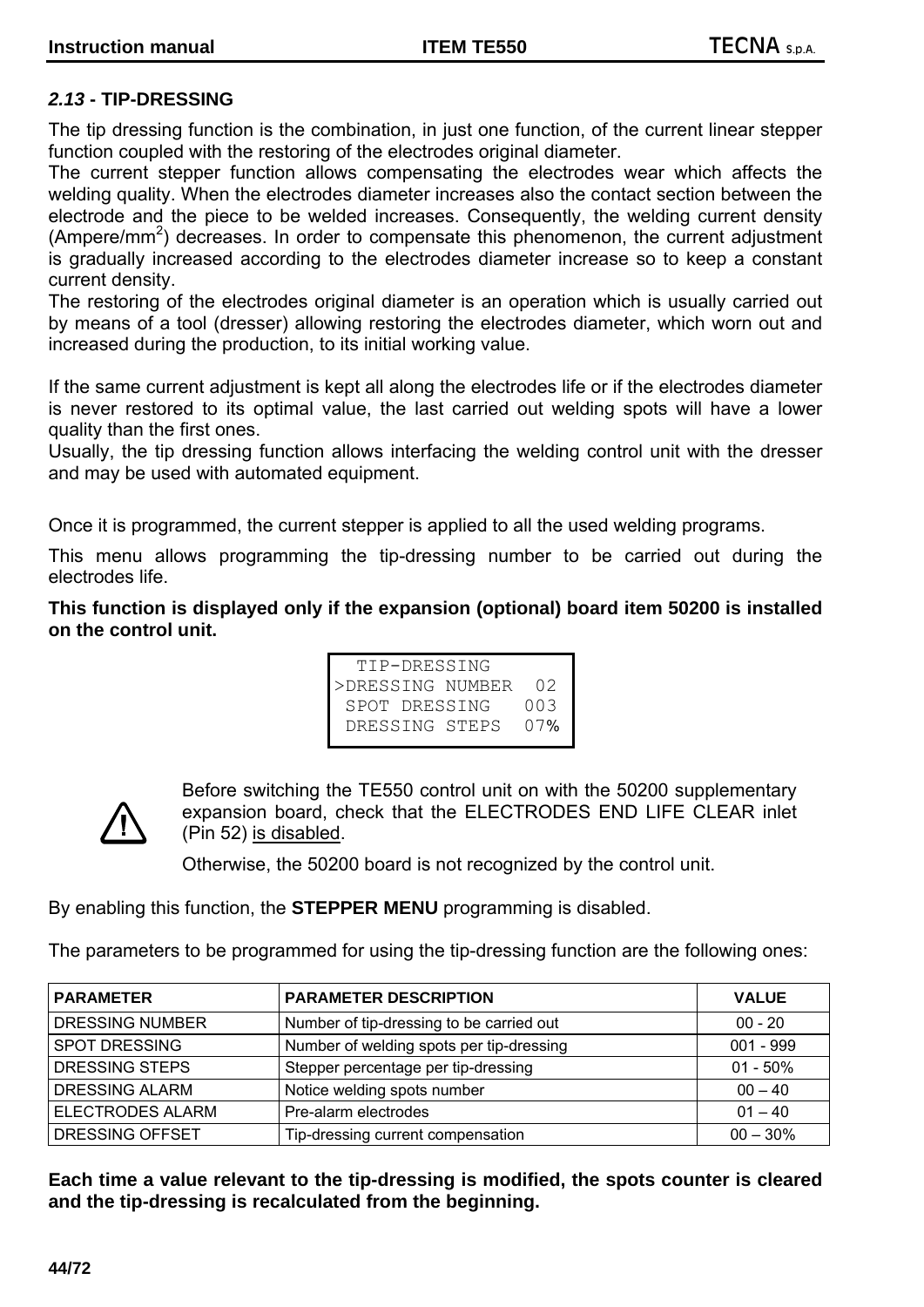#### *DRESSING NUMBER*

This parameter indicates the number of tip-dressing to be carried out on the electrodes before these ones become useless.

If this parameter is set to zero, the tip-dressing is not carried out.

#### *SPOT DRESSING*

It indicates the number of welding spots per each tip-dressing. The product of this parameter multiplied by the tip-dressing number (see previous paragraph) indicates the maximum welding spots number the control unit carries out.

#### *DRESSING STEPS*

This parameter indicates the current stepper percentage to be achieved at the end of each tip-dressing.

#### *DRESSING ALARM*

This parameter indicates the warned welding spots number during which the ALARM DRESSING outlet is enabled for requiring the welding electrodes maintenance.

If, at the end of the pre-alarm welding spots, the control unit has not received the accomplished tip-dressing signal, it stops and displays the following message:

```
 ERR 0116 
SPOTS FINISHED 
DRESS ELECTRODES
```
In order to restore operations, first clear the screen via the ERROR RESET input followed by the activation of the signal that indicates that the dressing was done.

#### *ELECTRODES ALARM*

This parameter indicates the notice welding spots number during which the ELECTRODES ALARM output is enabled for requiring the replacement of the welding electrodes. If, at the end of the pre-alarm welding spots, the control unit has not received the signal that indicates that the electrodes were replaced, it stops and displays the following message:

> ERR 0117 ELECTRODE END LIFE REPLACE WITH NEW

In order to restore operations, first clear the screen via the ERROR RESET input followed by the activation of the signal that indicates that the electrodes were replaced.

#### *DRESSING OFFSET*

Use this parameter to increase, in percentage, the starting value of the dressings welding current after the first one.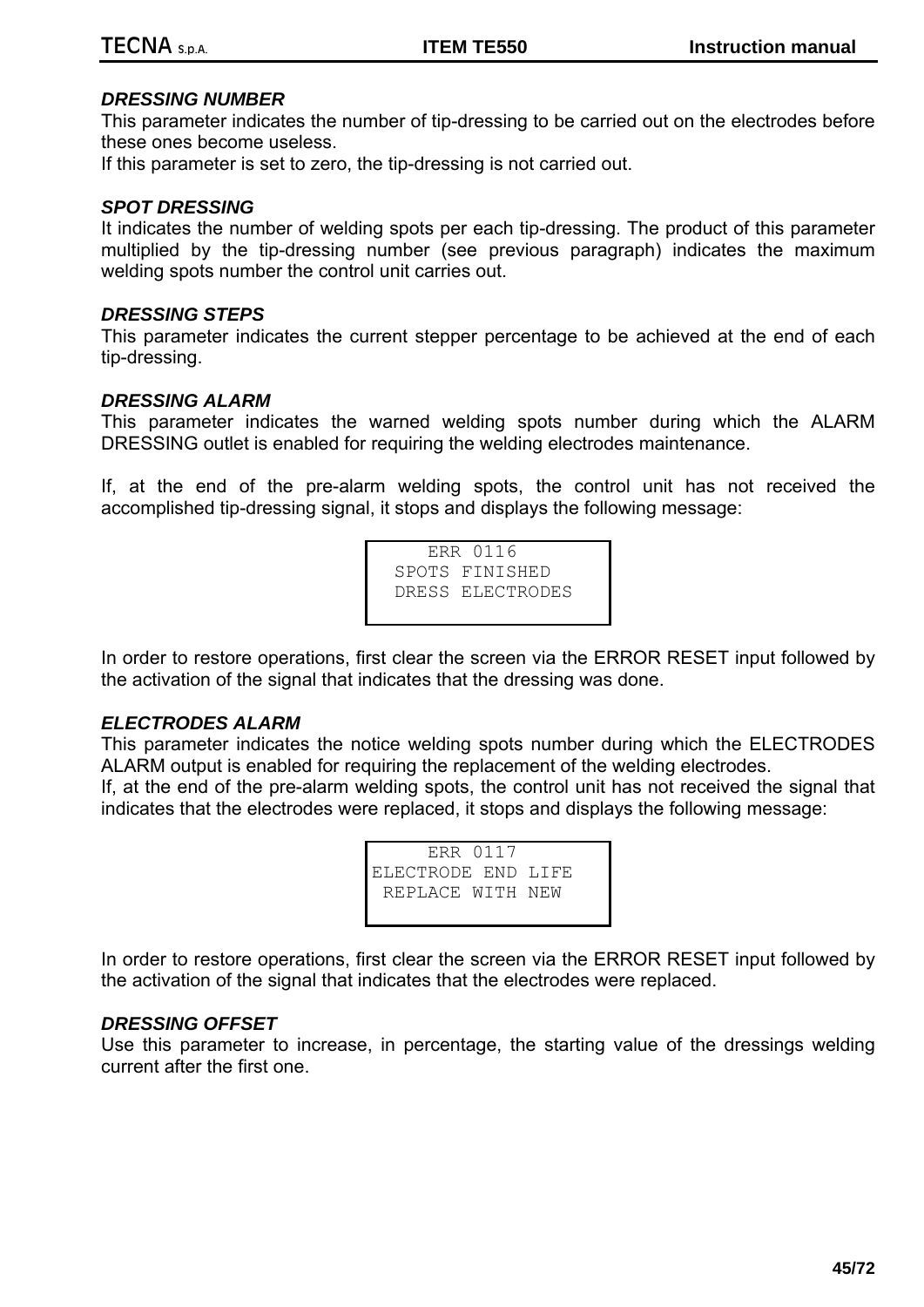## *EXAMPLE:*

The parameters outlined in the table below were set (with a set work program such as, for example, "WORKING MODE" IK) with an initial current value set to 10KA.

| <b>PARAMETER</b>        | <b>VALUE</b> |
|-------------------------|--------------|
| DRESSING NUMBER         | 3            |
| <b>SPOT DRESSING</b>    | 200          |
| <b>DRESSING STEPS</b>   | 30%          |
| <b>DRESSING ALARM</b>   | 20           |
| <b>ELECTRODES ALARM</b> | 20           |
| DRESSING OFFSET         | 5%           |

The chart below shows the pattern of how the current increased during the electrodes dressing run mode.



Notice that the initial current of the first dressing starts at 10KA whilst a percentage is added to the starting current value of the subsequent dressings (parameter DRESSING OFFSET).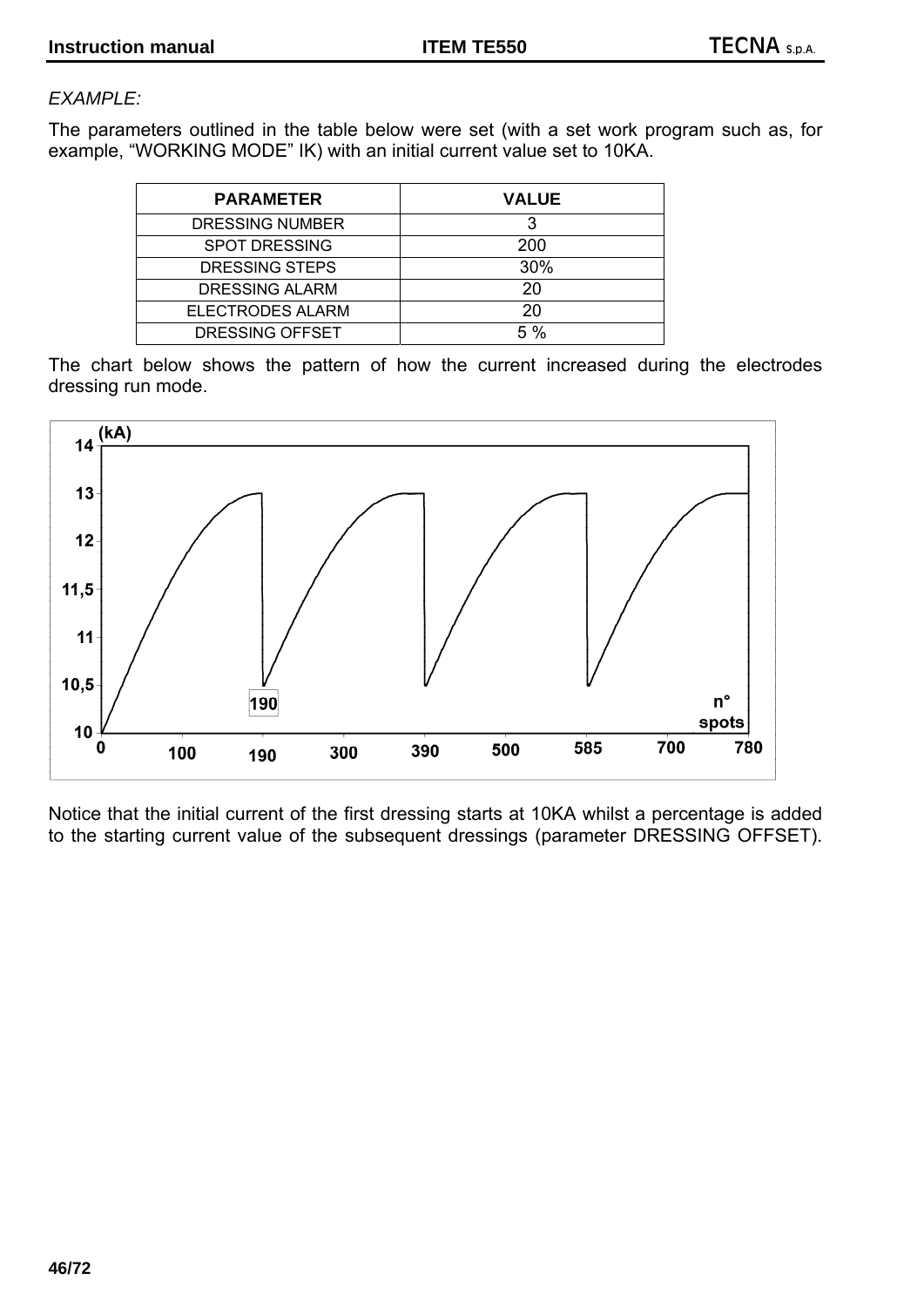The chart below shows the time-study and modalities of the signals used for this operating mode (referring to the values in the foregoing table).



From the moment the control unit activates the DRESSING ALARM output, it may be reset at any time by activating the DRESSING CLEAR input as shown in the foregoing chart for dressings 1, 3 and 4.

In the example, the last DRESSING spot was reached for DRESSING n°2 without clearing the DRESSING ALARM. In this case the control unit stops and displays the relevant message (ERROR 116). In this case, first delete the screen from the control unit either using the ERROR RESET input or using the CLEAR key, and then clear the DRESSING ALARM output.

The same is applicable to clear the ELECTRODES END LIFE ALARM output.

When the ELECTRODES END LIFE CLEAR input signal is activated, the control unit resets the spots counter.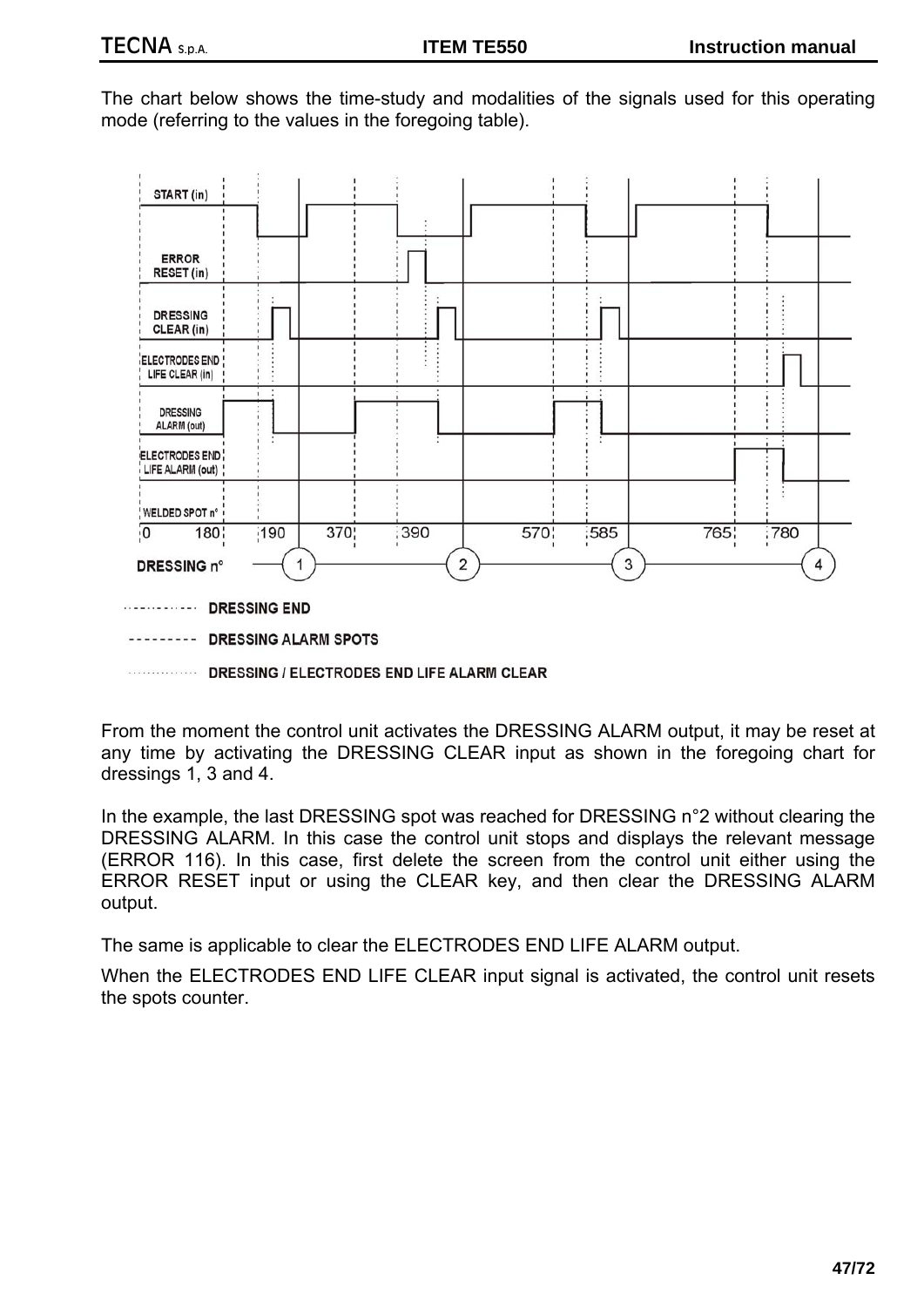#### *2.14* **– ADJUSTING THE FIRST INSERT DELAY**

During **installation** it is compulsory to adjust the first insert delay both to reduce absorption from the power line and to reduce power dissipated at the transformer's primary (risk of damaging the weld transformer permanently). This adjustment permits optimizing the machine line absorption balance. In order to carry out the adjustment, set the control unit to max power value (POWER=99%) and carry out "no load" welds, cutting off the secondary circuit (e.g.: by placing insulation between electrodes). Adjust parameter FIRST INSERT, in the **FEATURES MENU**, so that positive and negative line absorptions are balanced. The following two solutions may be adopted to measure the primary current:

Use an ammeter that is capable of measuring the max positive and negative peak values (such as the TECNA TE1600). As such, the adjustment will be correct when the positive peak value is similar to the negative one. The current value absorbed by the no load welder might be too low for the instrument's minimum capacity. This problem is solved by routing the cable (being used for the measurement) several times inside the current sensor. In this case the read value is multiplied by the same number of cable routings run inside the sensor.

In order to simplify the FIRST INSERT adjustment, it is advisable to use an ammeter that shows the waveform on a digital oscilloscope. In this case carry out the adjustment so that all the primary current half-waves have the same amplitude.

The following charts show waveforms obtained through a wrong and a correct adjustment.



Unbalanced absorption **Balanced** absorption

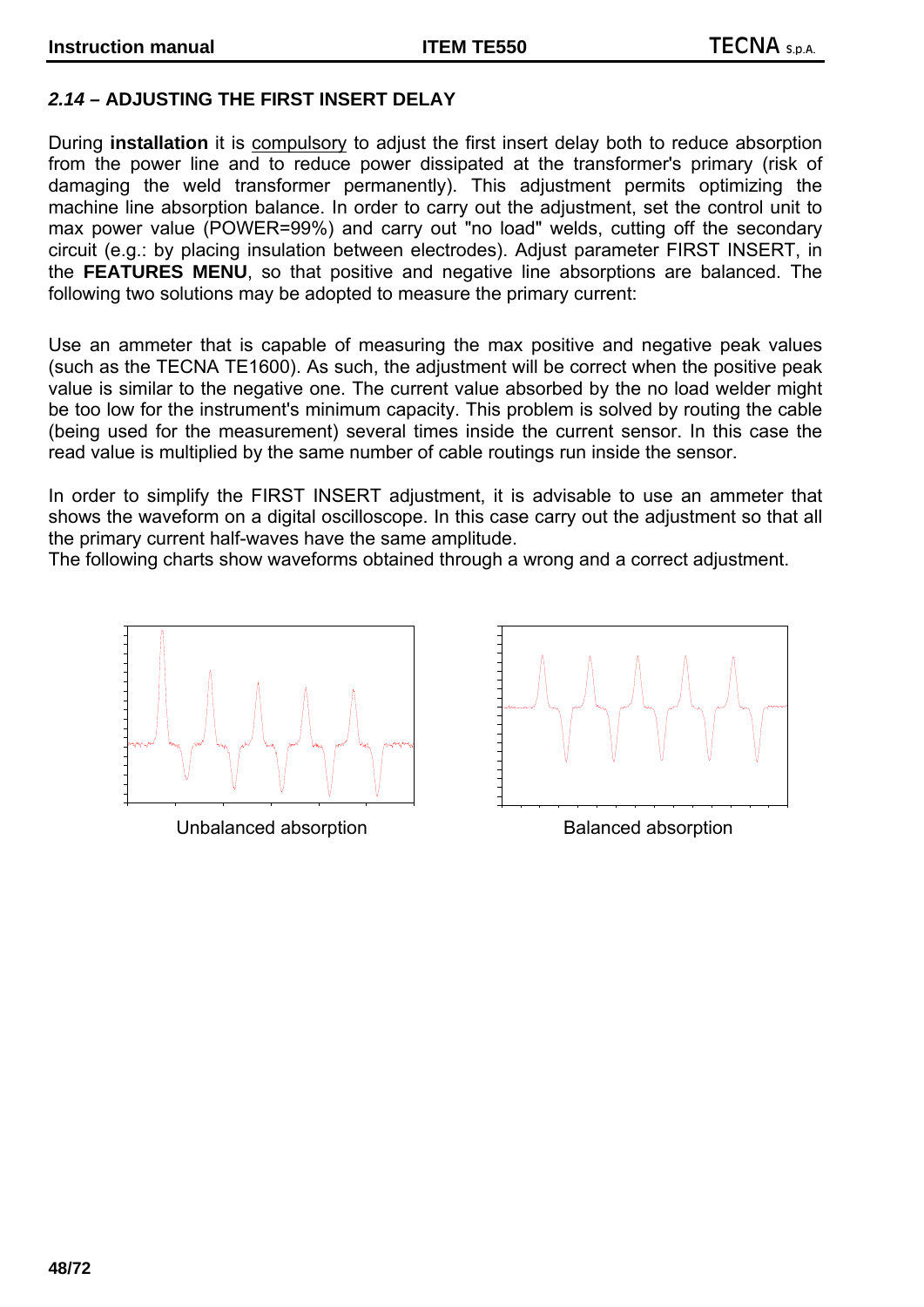## *CHAPTER 3* **– SEAM WELD MODE**

| FEATURES MENU   |     |
|-----------------|-----|
| AUTORETAIN      | ON  |
| NC CONTACTS     | OFF |
| >SEAM WEID MODE | ON  |

With parameter SEAM WELD MODE set to ON, the work screen is as follows:

| PROG. 001 SPOT 12340 |                        |                      |
|----------------------|------------------------|----------------------|
|                      | WELD CYCLE $01.0 \sim$ |                      |
|                      |                        | CURRENT RMS 43.26 kA |
| CONDUCTION DEG 142°  |                        |                      |

This function allows the user to adapt the control unit to the requirements of a seam welder. Consequently, welding current is supplied either continuously or via parameter COLD 2 in pulse mode.

The welding current is measured during the WELD time only regardless of the program setup, that is to say either pulsed cycle or continuous cycle.

With the cycle-start command ON, the control unit keeps repeating the time set in the WELD parameter. We suggest using short weld times to prevent the control unit from finishing a long weld time, when the cycle start command is cleared.

In the seam operating mode, output EV3 is used as the roller-start command instead of being used for the forging. On selecting the seam weld function, the control unit may work either in WORKING MODE in FIX or in IK.

#### *SEAM WELD MODE PARAMETERS TABLE*

Below you may see the 2 possible programming screens according to the parameter selected in the WORKING MODE. The screens contain all the programmable parameters.

| PROGRAM DATA |     |
|--------------|-----|
| >PROGRAM N.  | 001 |
| WORKING MODE | FTX |
| CONTROL MODE | NO  |
|              |     |

| <b>PARAMETER</b>      | <b>VALUE RANGE</b> |  |
|-----------------------|--------------------|--|
| PROGRAM N.            | $001 - 250$        |  |
| <b>WORKING MODE</b>   | <b>FIX</b>         |  |
| <b>CONTROL MODE *</b> | <b>NO</b>          |  |
| <b>SQUEEZE 1</b>      | 01 - 99 cycles     |  |
| <b>SQUEEZE</b>        | 00 - 99 cycles     |  |
| <b>PRESSURE</b>       | $00.5 - 10.0$ bar  |  |
| <b>MOTOR DELAY</b>    | 05 - 99 cycles     |  |
| <b>SLOPE UP</b>       | 00 - 25 cycles     |  |
| <b>WELD</b>           | 00.5 - 99.5 cycles |  |
| <b>POWER</b>          | $5 - 99%$          |  |
| COLD <sub>2</sub>     | $00 - 50$ cycles   |  |
| POWER <sub>3</sub>    | $05 - 99%$         |  |
| <b>HOLD TIME</b>      | $01 - 99$ cycles   |  |
| OFF TIME              | $00 - 99$ cycles   |  |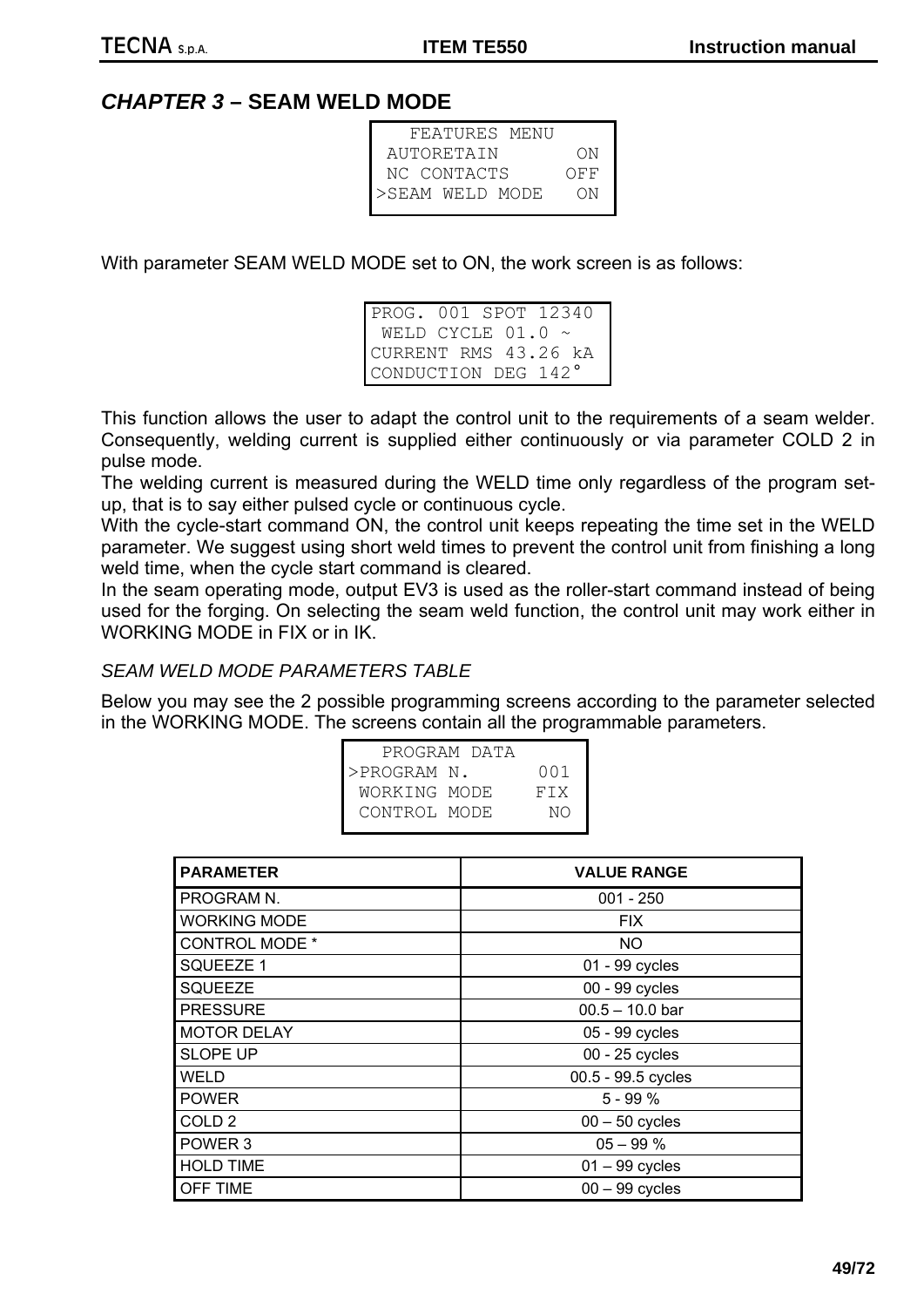| CONTROL MODE *   | <b>CURR</b>     |  |
|------------------|-----------------|--|
| CURR. MIN        | $0.5 - 90.0$ kA |  |
| <b>CURR. MAX</b> | $0.5 - 90.0$ kA |  |

| CONTROL MODE *   | <b>DEG</b>                    |  |
|------------------|-------------------------------|--|
| <b>ANGLE MIN</b> | $005^{\circ}$ -180 $^{\circ}$ |  |
| <b>ANGLE MAX</b> | $005^{\circ}$ -180 $^{\circ}$ |  |

| -- program data -- |     |
|--------------------|-----|
| >PROGRAM N.        | 001 |
| WORKING MODE       | TK  |
| CONTROL MODE       | NΟ  |

| <b>PARAMETER</b>      | <b>VALUE RANGE</b> |
|-----------------------|--------------------|
| PROGRAM N.            | $001 - 250$        |
| <b>WORKING MODE</b>   | ΙK                 |
| <b>CONTROL MODE *</b> | ΝO                 |
| <b>SQUEEZE 1</b>      | 01 - 99 cycles     |
| <b>SQUEEZE</b>        | 00 - 99 cycles     |
| <b>PRESSURE</b>       | $00.5 - 10.0$ bar  |
| <b>MOTOR DELAY</b>    | 05 - 99 cycles     |
| <b>SLOPE UP</b>       | 00 - 25 cycles     |
| <b>WELD</b>           | 00.5 - 99.5 cycles |
| <b>CURRENT</b>        | 00.5 - 90.0 kA     |
| COLD <sub>2</sub>     | $00 - 50$ cycles   |
| <b>CURRENT 3</b>      | $00.5 - 90.0 kA$   |
| <b>HOLD TIME</b>      | $01 - 99$ cycles   |
| <b>OFF TIME</b>       | $00 - 99$ cycles   |

| CONTROL MODE * | <b>CURR</b>       |
|----------------|-------------------|
| CURR. MIN      | $0.5$ - $90.0$ kA |
| CURR. MAX      | $0.5 - 90.0$ kA   |

| CONTROL MODE * | <b>DEG</b>                    |
|----------------|-------------------------------|
| LANGLE MIN     | $005^{\circ}$ -180 $^{\circ}$ |
| I ANGLE MAX    | $005^{\circ}$ -180 $^{\circ}$ |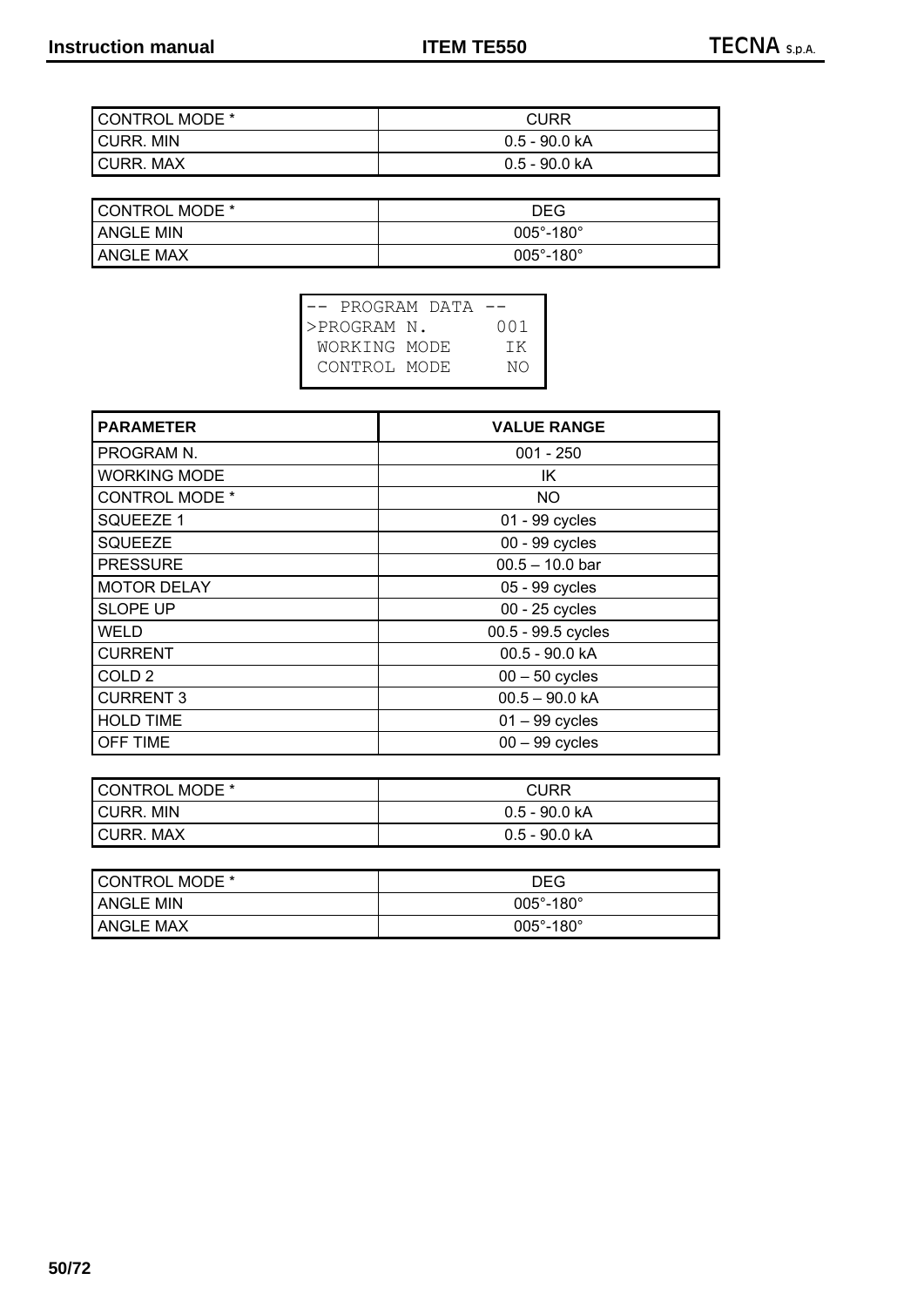## *CHAPTER 4* **– CASCADE WORK MODE**

| FEATURES MENU  |     |
|----------------|-----|
| NC CONTACTS    | OFF |
| SEAM WEID MODE | OFF |
| >CASCADE MODE  | ON  |
|                |     |

This function allows the cycle-end signal to be normally closed instead of normally open. As such, multiple TE550 control units may work in electrical cascade mode.

When two or more control units are connected to one another, the signals used to synchronize control units and carry out electrical cascade welds are as follows:

- START CYCLE input
- AUX input
- END CYCLE output

All the TE550 control units receive the cycle start signal simultaneously. Connect the END CYCLE signal to the AUX input of the next control unit. It is advisable to program parameter CASCADE MODE, of the last control unit, to OFF in order to use the END CYCLE signal with the normally open contact.



The cascade work mode excludes the possibility of using the control unit in SEAM WELD MODE.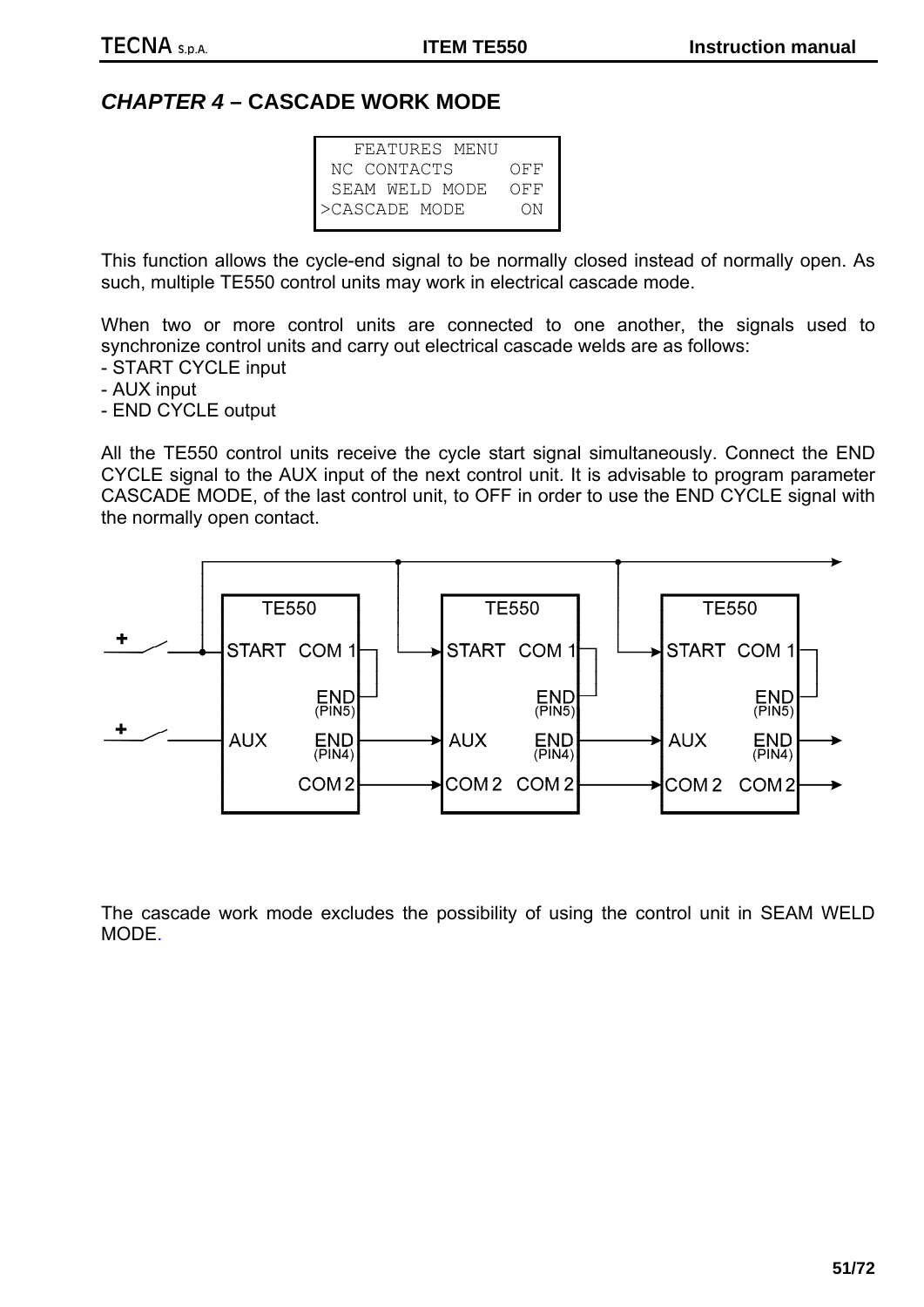## *CHAPTER 5* – **THE WORK CYCLE**

The work cycle carried out by the TE550 is described by adjusting the programming parameters. These parameters describe operating times and current adjustments that make up the work cycle when run in sequence.

The following chart shows the sequence in which the programmed functions are carried out.



The numbers below refer to the following types of parameters:

| 01 | SQUEEZE 1 (EV1)        | 10 | COLD <sub>2</sub>      |
|----|------------------------|----|------------------------|
| 02 | SQUEEZE (EV2) *        | 11 | <b>IMPULSE N.</b>      |
| 03 | FORGE DELAY (EV3) *    | 12 | SLOPE DOWN *           |
| 04 | PRE-WELD <sup>*</sup>  | 13 | COLD 3 <sup>*</sup>    |
| 05 | PRE-POWER *            | 14 | POST-WELD <sup>*</sup> |
| 06 | COLD 1*                | 15 | POST-POWER *           |
| 07 | <b>SLOPE UP</b>        | 16 | <b>HOLD TIME</b>       |
| 08 | WELD                   | 17 | OFF TIME               |
| 09 | <b>POWER / CURRENT</b> |    |                        |

Parameters marked by symbol \* may either be enabled or disabled depending on which welder is used and the job it must perform.



**For safety reasons, the microprocessor does not start the weld cycle if the cycle start signal is activated on turning-on the welder. Therefore simply release the control and then activate it again. Micro-cutoffs or excessive voltage drops do not alter the work mode but just stop the control unit. Just turn off the machine and then turn it on again to restore operations.**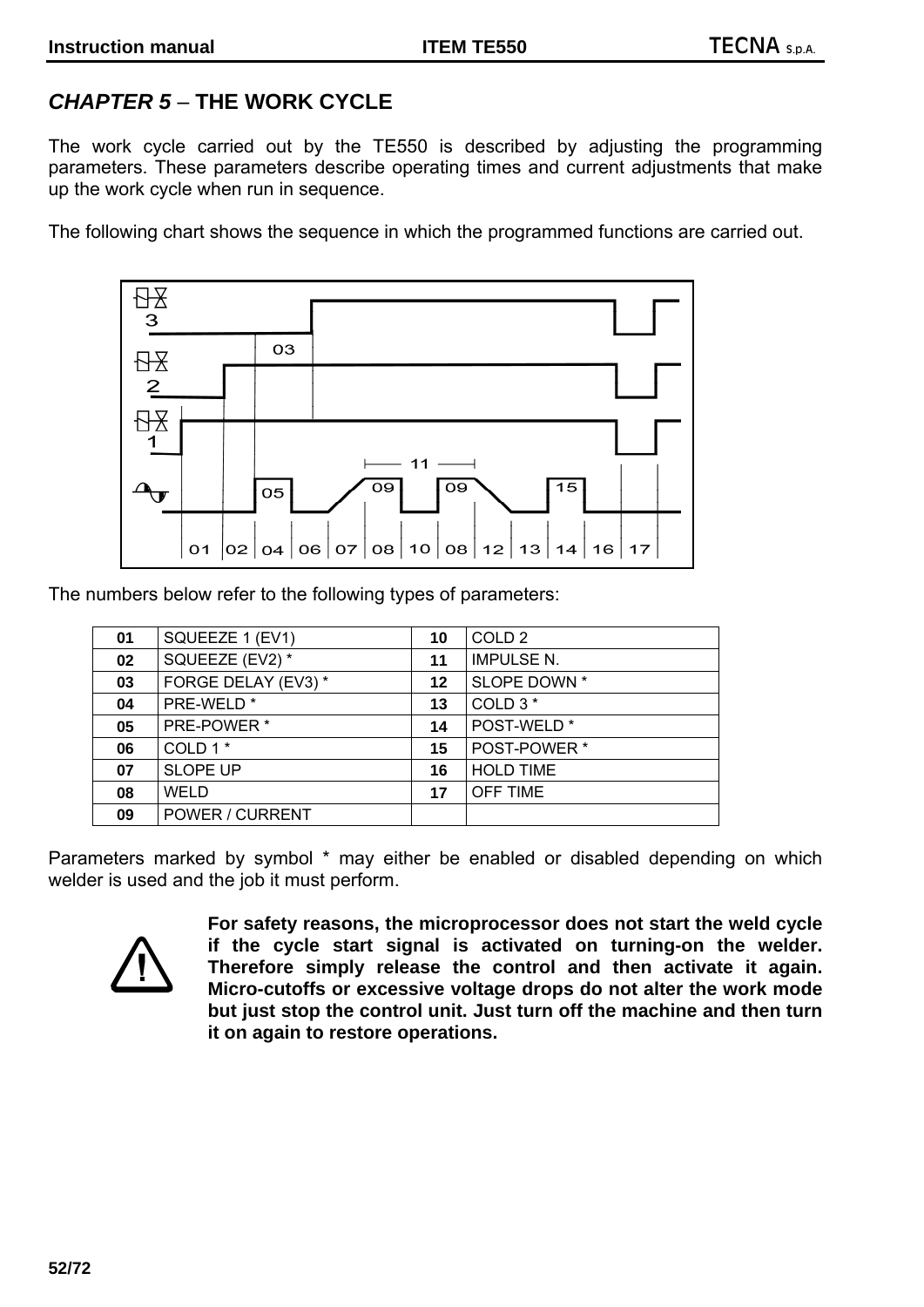## *CHAPTER 6* **- STOP BAD SPOTS**

The machine may be stopped when a consecutive series of welds fall out of the regulated limits. The number of consecutive welds that causes the control unit to stop is regulated through parameter STOP BAD SPOTS in the **SETUP MENU** (for the programming directions, see the relevant paragraph).

| SETUP MENU                |  |  |  |
|---------------------------|--|--|--|
| >STOP BAD SPOTS<br>01     |  |  |  |
| AMMETER CAP.<br>kA<br>4 Q |  |  |  |
| <b>LANGUAGE</b><br>TTA    |  |  |  |

This value may vary from 0 to 15. When programmed to 0, the function is disabled and therefore the welder does not stop under any circumstance on exceeding set limits.

**It is important to point out that out-of-limits welds must be consecutive in order to count them.** 

In addition to activating the function in the SETUP MENU, the user must enable the CONTROL MODE parameter relative to the current limits in the PROGRAM DATA menu.

|               | PROGRAM DATA |     |
|---------------|--------------|-----|
| >CONTROL MODE |              | CUR |
| SQUEEZE 1     |              | 25  |
| SOUEEZE       |              | 1 O |
|               |              |     |

These parameters allow the user to keep the consistency of the welding current under control to help achieve constant quality results.

The control unit may work in one of the two following control modes:

#### **Welding current limits**

This mode is activated by setting parameter CONTROL MODE to CUR. In this case two new parameters are displayed:

CURR MIN lower current limit

CURR MAX higher current limit

that permit setting welding current limit values.

| PROGRAM DATA  |     | PROGRAM DATA |        |
|---------------|-----|--------------|--------|
| >CONTROL MODE | CUR | >OFF TIME    |        |
| SQUEEZE 1     | 25  | CURR. MIN    | 10.0kA |
| SOUEEZE       |     | MAX<br>CURR. | 15.0kA |

When the programmed condition occurs, the control unit stops and an error message is displayed. The displayed message refers to the error condition of the last run weld. In current control mode (CONTROL MODE = CUR), if the current value of the last weld is lower or higher than the values set in the foregoing parameters, one of the following messages is displayed:

|  | ERR 0106    |  |
|--|-------------|--|
|  | STOP LIMIT  |  |
|  | LOW CURRENT |  |
|  |             |  |

|  | ERR 0107     |
|--|--------------|
|  | STOP LIMIT   |
|  | HIGH CURRENT |
|  |              |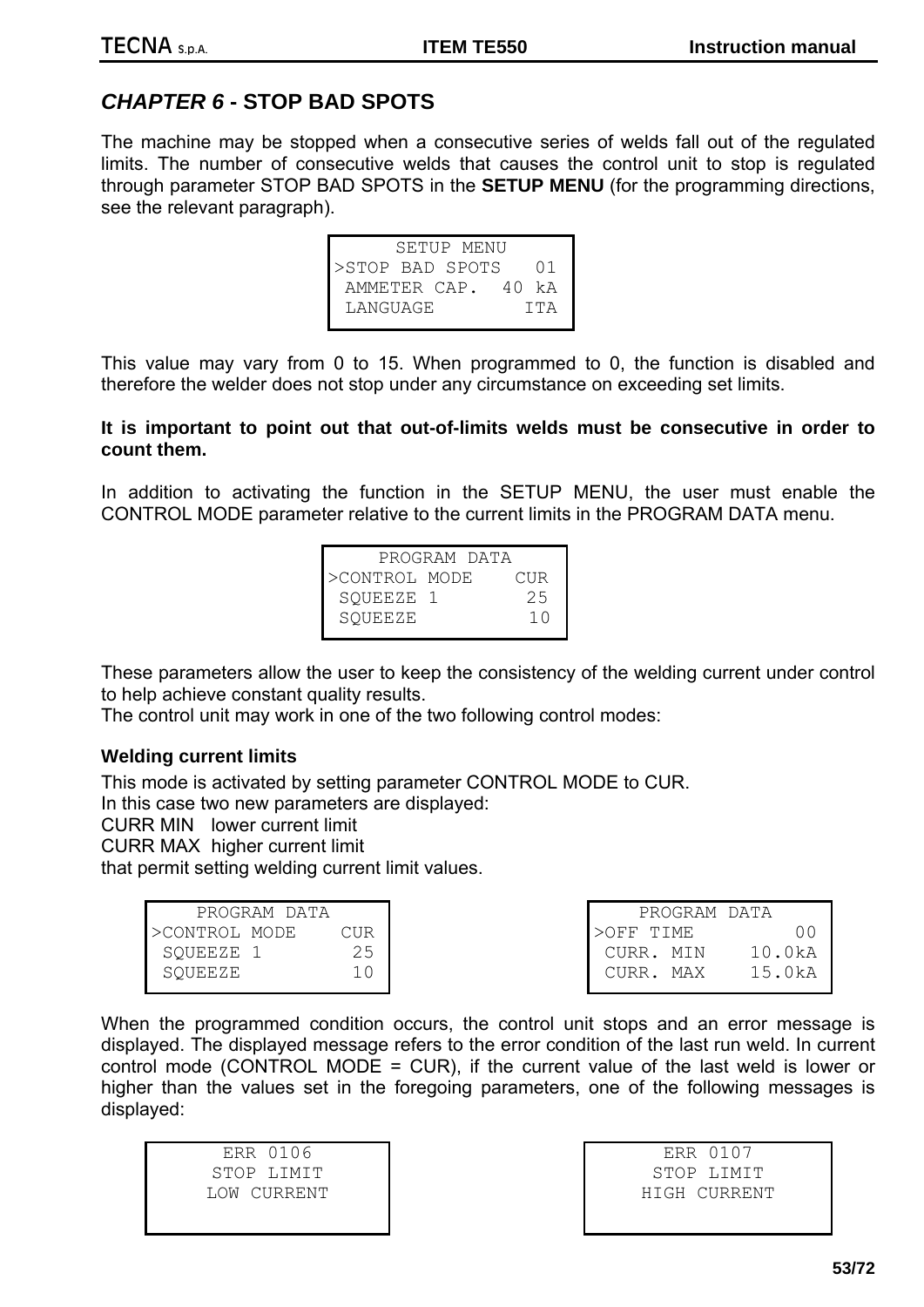#### **Conduction angle limits**

This mode is activated by setting parameter CONTROL MODE to DEG. In this case two new parameters are displayed: ANGLE MIN conduction angle lower limit ANGLE MAX conduction angle upper limit that permit setting current conduction angle limit values.

| PROGRAM DATA  |     | PROGRAM DATA |     |
|---------------|-----|--------------|-----|
| >CONTROL MODE | DEG | >OFF TIME    | 00  |
| SQUEEZE 1     | 25  | ANGLE MIN    | 120 |
| SOUEEZE       |     | ANGLE MAX    | 145 |
|               |     |              |     |

In conduction angle control mode (CONTROL MODE = DEG), if the current conduction angle value of the last weld is less than or greater than the values set in the foregoing parameters, one of the following messages is displayed:

| ERR 0108   | ERR 0109   |
|------------|------------|
| STOP LIMIT | STOP LIMIT |
| LOW ANGLE  | HIGH ANGLE |
|            |            |
|            |            |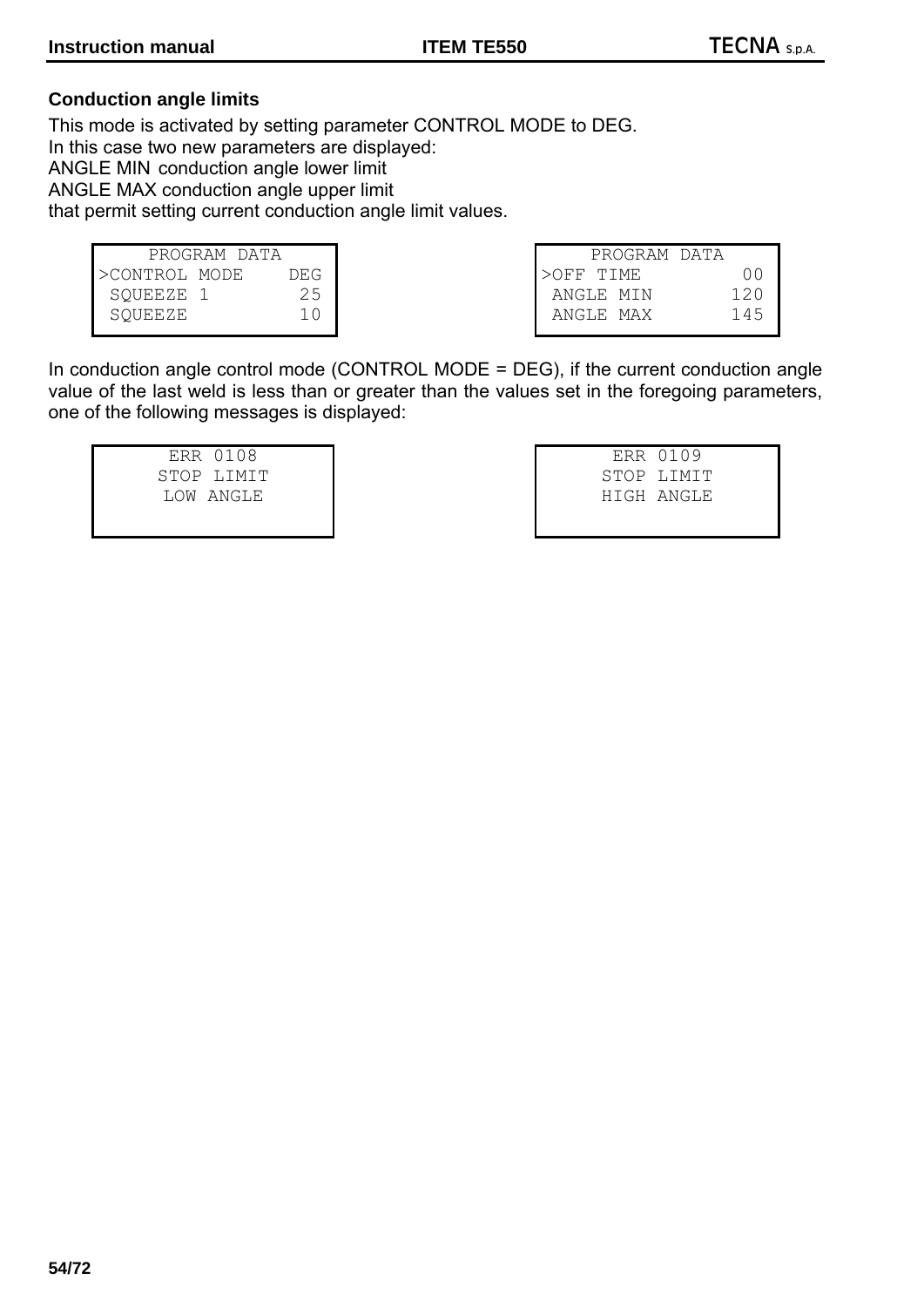## *CHAPTER 7* **– WELDS COUNTER FUNCTION**

A counter has been built into the control unit to count the run welds. The max limit may be programmed. During operations, the counter's current value is displayed. The counter increases at each weld. The cycles carried out in NO WELD mode are not counted.

The welds counter may be cleared when the control unit is in work configuration.

PROG. 001 SPOT 12340 WELD CYCLE  $01.0 \sim$ CURRENT RMS 43.26 kA CONDUCTION DEG 142°

As such, press the CLEAR key  $\mathbb Z$  and the following message is displayed:

| CLEAR COUNTER          |
|------------------------|
| $SPOTS?$ $[-]$ = $YES$ |
|                        |

Press key  $\Xi$  to clear the counter otherwise just wait 3 seconds and the control unit quits the procedure without resetting the counter.

The max number of welds to be carried out is adjusted through the same procedure described for the incremental function.

For example, if the user wishes the control unit to carry out 2840 welds and then stop, the following parameters are set in the **STEPPER MENU**:

| STEPPER MENU |      |
|--------------|------|
| >TOTAL STEPS |      |
| SPOTS 1      | 2840 |
| INCREMENT 1  | ΩO   |
|              |      |

| PARAMETER          | PARAMETER DESCRIPTION                       | <b>VALUE</b> |
|--------------------|---------------------------------------------|--------------|
| I TOTAL STEPS      | Number of segments for incremental function |              |
| SPOTS 1            | Number of spots of the first segment        | 2840         |
| <b>INCREMENT 1</b> | I Increase percentage of the first segment  | 0%           |

Further information about the parameters is supplied in the **STEPPER MENU** function paragraph.

The control unit displays the following message when the counter reaches the number of welds set herein, and will not allow any other welds to be carried out until the counter is reset.



If parameter SPOTS 1 is set to zero, the stop function is disabled.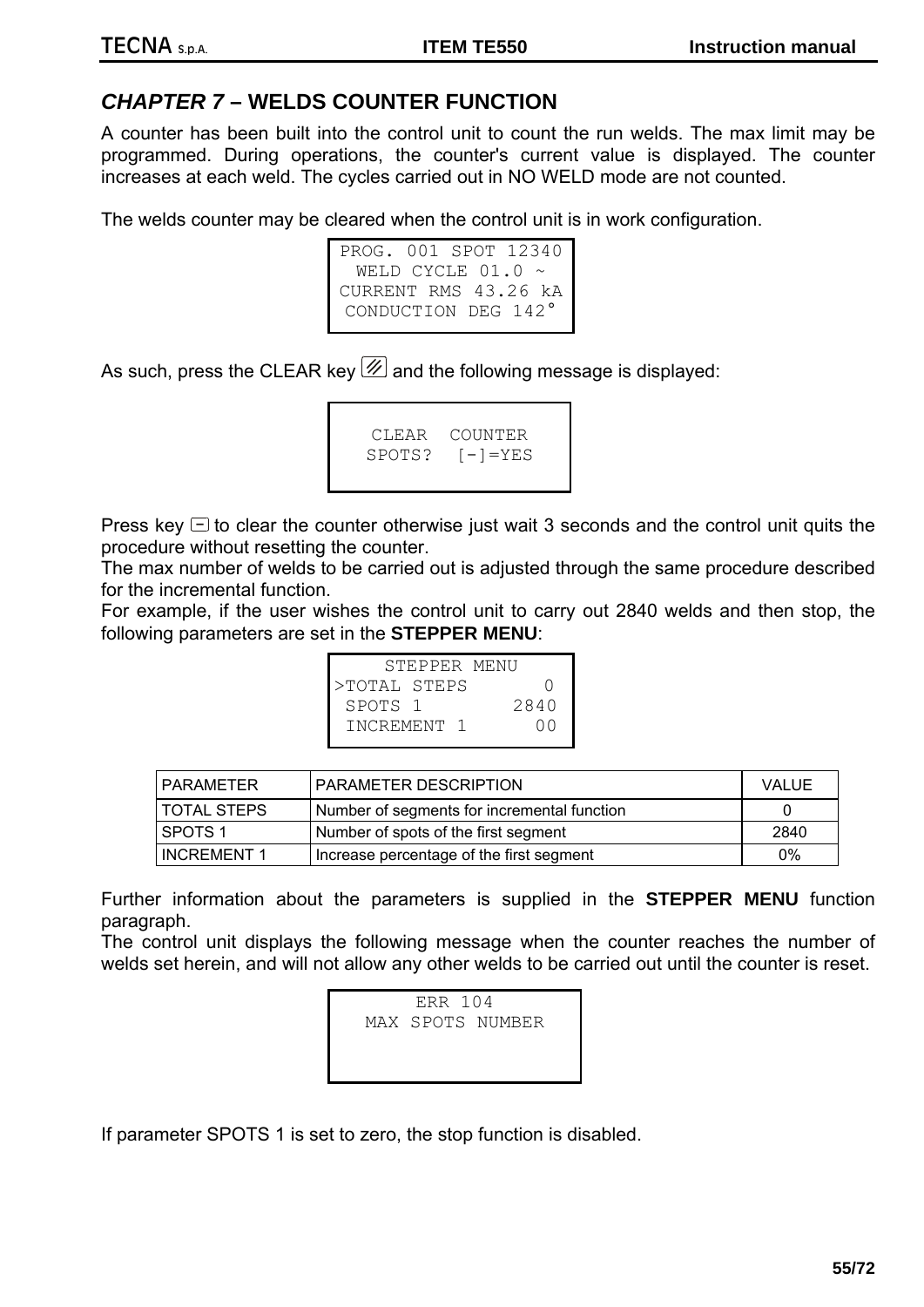## *CHAPTER 8* **– DESCRIPTION OF THE INTERFACE OUTPUTS**

#### *8.1* **– WELD ERROR (WRONG)**

The WRONG signal identifies a wrong weld which is out of the limits set conforming to the table shown below.

The output, which is an opto-electronic contact, closes at the beginning of the hold time and remains closed until the end of the hold time (if the cycle start signal had already been deactivated), as long as the start button is held down or, if present, until the end of the pause time.

In those cases in which an error message appears on the control unit, the 'wrong' signal remains high until the error is cleared on the display through the CLEAR  $\mathbb{Z}$  key or through the ERROR RESET input (when additional card 50200 is installed).

In WORKING MODE  $-$  FIX, the output is activated by the current or degrees limits, conforming to the setting of parameter CONTROL MODE. In CONTROL MODE = NO (deactivated), the error output is never activated.

In WORKING MODE – IK, the output is activated by the current or degrees limits, conforming to the setting of parameter CONTROL MODE and by the omission of the current signal. In CONTROL MODE = NO (deactivated) the error output is activated only by the omission of the current signal.

In WORKING MODE – ENE, the output is activated by the current or degrees limits, by the minimum or maximum weld time, by the omission of the voltage signal or by the exceeding of the voltage signal (out of scale).

In CONTROL MODE = NO (deactivated), the error output is activated by the minimum or maximum weld time, by the omission of the voltage signal or by the exceeding of the voltage signal (out of scale).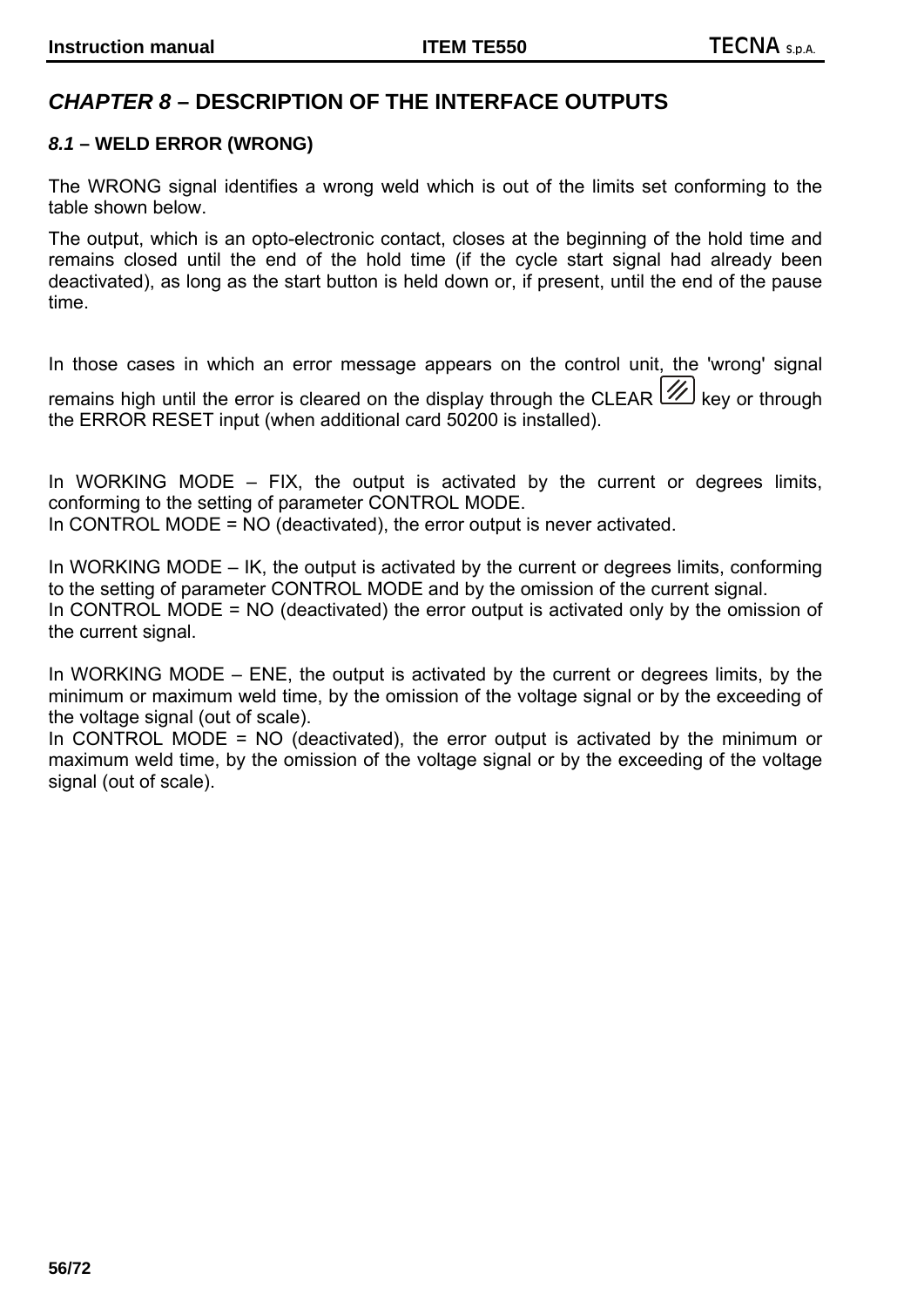### **WRONG SIGNAL ACTIVATION TABLE**

| <b>WORKING MODE</b> | <b>FIX</b>                                                             | IK                                                                                                    | <b>ENE</b>                                                                                                                                                           |  |
|---------------------|------------------------------------------------------------------------|-------------------------------------------------------------------------------------------------------|----------------------------------------------------------------------------------------------------------------------------------------------------------------------|--|
| <b>CONTROL MODE</b> |                                                                        |                                                                                                       |                                                                                                                                                                      |  |
| <b>NO</b>           |                                                                        | • Error due to no current<br>signal                                                                   | $\bullet$ Min time<br>• Max time<br>• VE out of scale<br>• Error due to no electrodes<br>voltage                                                                     |  |
| <b>CUR</b>          | • Minimum current<br>limit<br>• Maximum current<br>limit               | • Minimum current limit<br>• Maximum current limit<br>• Error due to no current<br>signal             | • Minimum current limit<br>• Maximum current limit<br>• Min time<br>$\bullet$ Max time<br>• VE out of scale<br>• Error due to no electrodes<br>voltage               |  |
| <b>DEG</b>          | • Minimum<br>conduction limit<br>$\bullet$ Maximum<br>conduction limit | • Minimum conduction<br>limit<br>• Maximum conduction<br>limit<br>• Error due to no current<br>signal | • Minimum conduction limit<br>• Maximum conduction limit<br>$\bullet$ Min time<br>$\bullet$ Max time<br>• VE out of scale<br>• Error due to no electrodes<br>voltage |  |

#### *8.2* **- END CYCLE**

The END CYCLE signal indicates the end of the weld cycle. The output, which is an optoelectronic contact, closes at the end of the hold time and may last according to the following possibilities:

- 1. active until the cycle-start signal is present
- 2. active for 40 ms, if the cycle-start signal has already been deactivated
- 3. active for the entire OFF TIME if programmed to other than zero
- 4. active until any message or signal is deleted from the display

#### *8.3* **- LOCK**

The LOCK signal indicates current activation during the weld cycle. The output, which is an opto-electronic contact, closes at the beginning of the weld time. It may also be the pre-weld or the rise of current, the duration of which entails all weld times and all the active current rising and dropping times.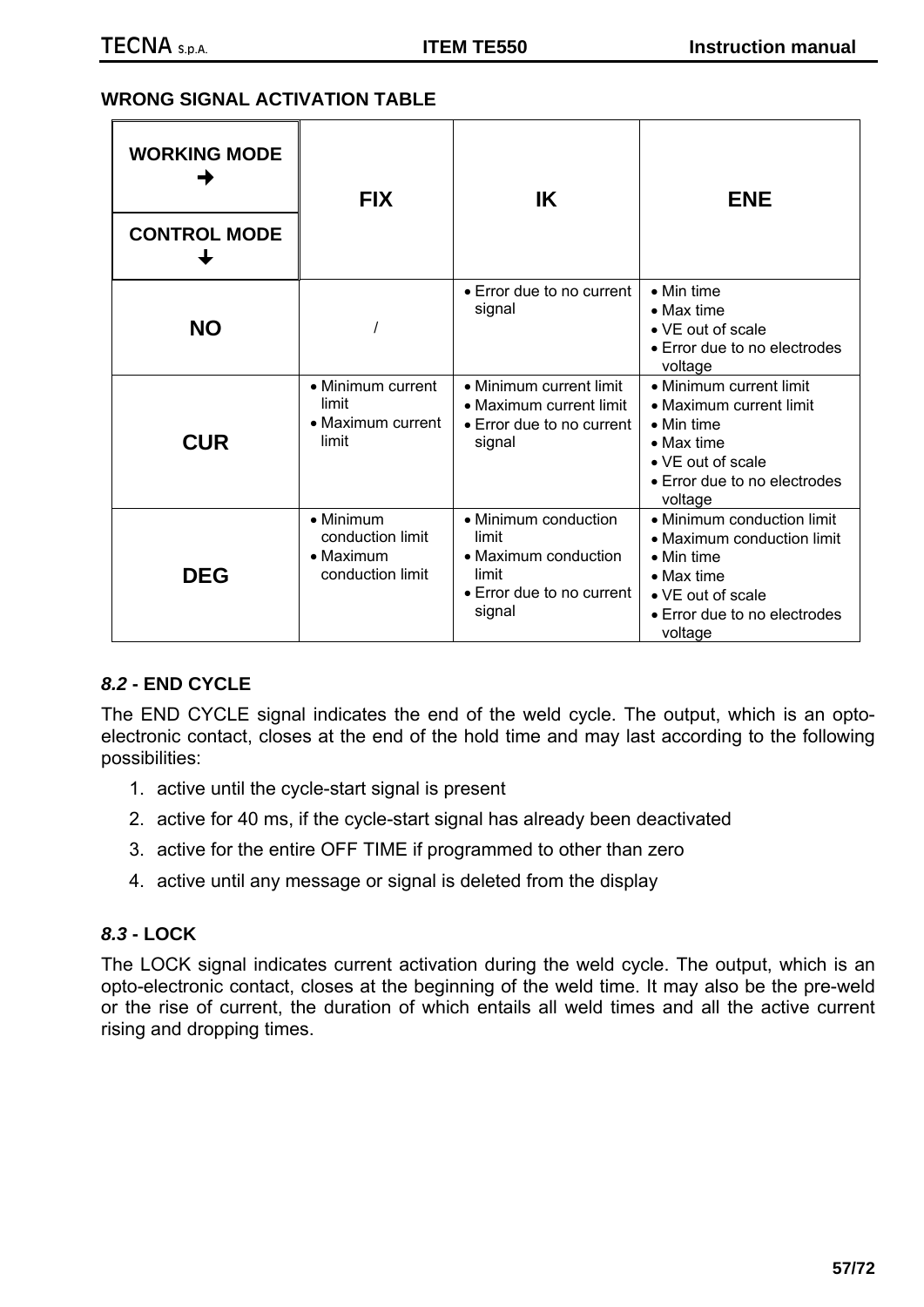## *CHAPTER 9* **– SELECTING THE WORK PROGRAM THROUGH EXTERNAL RECALLS**

The table below shows which inputs are required to call the work program. The selection is made through five inputs, suitably activated in the following combinations.

| PROG. N.        |           | RIC1<br>RIC <sub>2</sub><br>RIC <sub>3</sub><br>RIC4 |           | RIC5      | RIC <sub>5</sub> | RIC <sub>5</sub> |           |
|-----------------|-----------|------------------------------------------------------|-----------|-----------|------------------|------------------|-----------|
|                 |           |                                                      |           |           |                  | <b>EVEN</b>      | ODD       |
| $\overline{1}$  | $\bullet$ |                                                      |           |           |                  | $\bullet$        |           |
| $\overline{2}$  |           | $\bullet$                                            |           |           |                  | $\bullet$        |           |
| $\overline{3}$  | $\bullet$ | $\bullet$                                            |           |           |                  |                  | $\bullet$ |
| $\overline{4}$  |           |                                                      | $\bullet$ |           |                  | $\bullet$        |           |
| $\overline{5}$  | $\bullet$ |                                                      | $\bullet$ |           |                  |                  | $\bullet$ |
| $6\overline{6}$ |           | $\bullet$                                            | $\bullet$ |           |                  |                  | $\bullet$ |
| $\overline{7}$  | $\bullet$ | $\bullet$                                            | $\bullet$ |           |                  | $\bullet$        |           |
| $\overline{8}$  |           |                                                      |           | $\bullet$ |                  | $\bullet$        |           |
| $\overline{9}$  | $\bullet$ |                                                      |           | $\bullet$ |                  |                  | $\bullet$ |
| 10              |           | $\bullet$                                            |           | $\bullet$ |                  |                  | $\bullet$ |
| $\overline{11}$ | $\bullet$ | $\bullet$                                            |           | $\bullet$ |                  | $\bullet$        |           |
| 12              |           |                                                      | $\bullet$ | $\bullet$ |                  |                  | $\bullet$ |
| 13              | $\bullet$ |                                                      | $\bullet$ | $\bullet$ |                  | $\bullet$        |           |
| 14              |           | $\bullet$                                            | $\bullet$ | $\bullet$ |                  | $\bullet$        |           |
| 15              | $\bullet$ | $\bullet$                                            | $\bullet$ | $\bullet$ |                  |                  | $\bullet$ |
| 16              |           |                                                      |           |           | $\bullet$        |                  |           |
| 17              | $\bullet$ |                                                      |           |           | $\bullet$        |                  |           |
| 18              |           | $\bullet$                                            |           |           | $\bullet$        |                  |           |
| 19              | $\bullet$ | $\bullet$                                            |           |           | $\bullet$        |                  |           |
| $\overline{20}$ |           |                                                      | $\bullet$ |           | $\bullet$        |                  |           |
| 21              | $\bullet$ |                                                      | $\bullet$ |           | $\bullet$        |                  |           |
| 22              |           | $\bullet$                                            | $\bullet$ |           | $\bullet$        |                  |           |
| 23              | $\bullet$ | $\bullet$                                            | $\bullet$ |           | $\bullet$        |                  |           |
| 24              |           |                                                      |           | $\bullet$ | $\bullet$        |                  |           |
| 25              | $\bullet$ |                                                      |           | $\bullet$ | $\bullet$        |                  |           |
| $\overline{26}$ |           | $\bullet$                                            |           | $\bullet$ | $\bullet$        |                  |           |
| $\overline{27}$ | $\bullet$ | $\bullet$                                            |           | $\bullet$ | $\bullet$        |                  |           |
| 28              |           |                                                      | $\bullet$ | $\bullet$ | $\bullet$        |                  |           |
| $\overline{29}$ | $\bullet$ |                                                      | $\bullet$ | $\bullet$ | $\bullet$        |                  |           |
| 30              |           | $\bullet$                                            | $\bullet$ | $\bullet$ | $\bullet$        |                  |           |
| 31              | $\bullet$ | $\bullet$                                            | $\bullet$ | $\bullet$ | $\bullet$        |                  |           |

#### • = input active

The user may choose among 31 programs, when using input RIC5 as additional recalling input, or 15 programs when using input RIC5 as parity control. The use of input RIC5 as parity control is activated in the **FEATURES MENU** (see specific paragraph), in which the user also chooses the type of parity, Even or Odd. The parity control consists in checking that the number of activated inputs, for calling a program, is even or odd.

#### *Example*:

Recalling of Prog. N. 06 with odd parity control.

In order to call program 6, two inputs, RIC2 and RIC3 must be activated but since parity is odd the user must also activate input RIC5 to obtain an odd number of active inputs.

**In order to recall the welding programs correctly, the direct-recall inputs must be activated before or at the same time as the cycle-start signal.**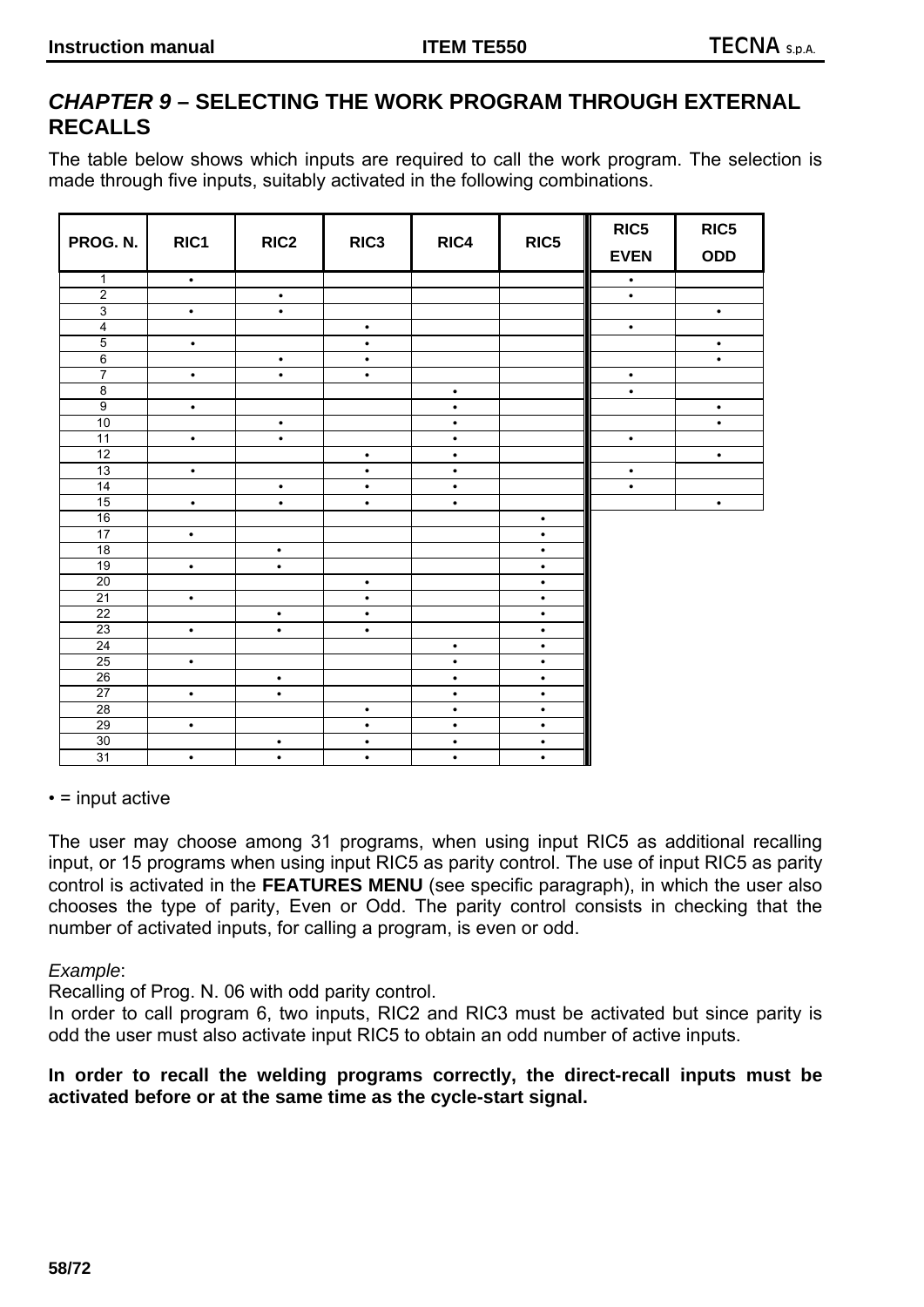## *CHAPTER 10* **– DOUBLE STROKE FUNCTION**

In addition to the 3 solenoid valves that are part of the work cycle, the control unit manages a fourth solenoid valve aside from the work cycle to command the double stroke, which is also called the approach stroke.

The input (D.STROKE) enables the output of solenoid valve EV4, to control the DOUBLE STROKE, and keeps it enabled separately from the work cycle; the output remains enabled even when the WORK - PROGRAM key is switched to PROGRAM

position.

On turning on the machine, with input (D.STROKE) active, the output is disabled. In this case, during the first weld the control unit first activates solenoid valve EV4 before the work cycle (this solenoid valve moves the electrode from position "A" to position "B"). It then carries out the programmed weld cycle after a fixed time of 0.6 seconds. At the end of the weld, solenoid valve EV4 does not deactivate and the electrode remains in position "B" as shown in the figure below.



#### A - MOVABLE ELECTRODE POSITION WHEN THE DOUBLE STROKE IS DISABLED (LONG STROKE) B - MOVABLE ELECTRODE POSITION WHEN THE DOUBLE STROKE IS ACTIVATED (SHORT STROKE)

Later on, by keeping the input activated (D.STROKE), the work cycles will be carried out starting from position B.

In order to disable the EV4 double stroke output, simply deactivate the input (D.STROKE); the output will be disabled at the end of the cycle only if the input is deactivated during the weld cycle.

If the input is enabled during the weld cycle, the output will be enabled only on issuing the next cycle-start command.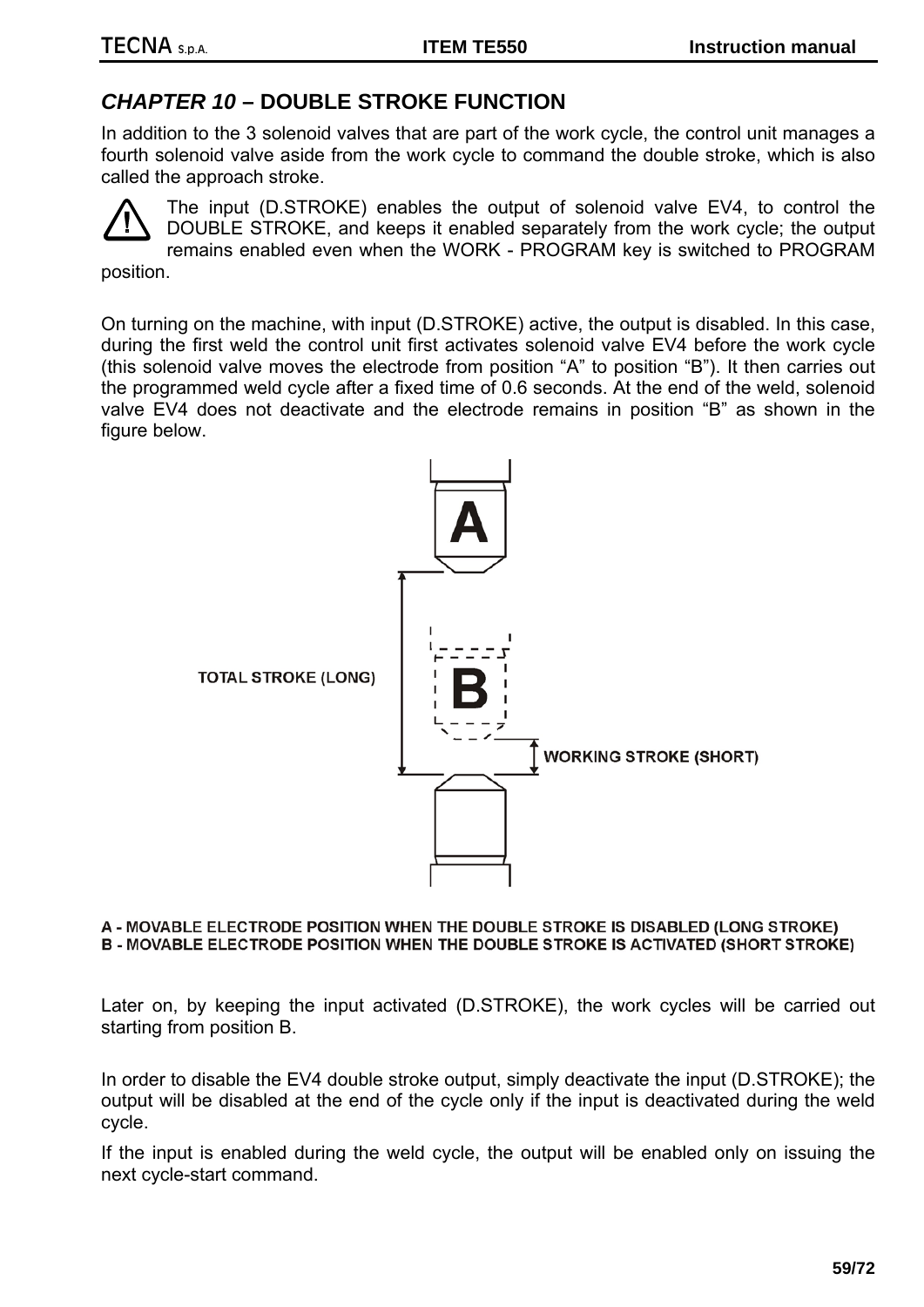## *CHAPTER 11* **– OPTIONS**

#### *11.1* **- RS-232 SERIAL INTERFACE**

The RS-232 serial expansion card, code 50214, permits the user to connect the TE550 to a printer or a personal computer which must be fitted with a RS232 serial interface card, to document production data. The card interfaces with the control unit through a 6-pin connector and with the printer (or computer) through a standard female 9-pin connector. The 9-pin connector is wired as follows:

| PIN <sub>2</sub> | <b>TRANSMISSION (TD)</b>    |
|------------------|-----------------------------|
| PIN <sub>3</sub> | <b>RECEPTION (RD)</b>       |
| PIN <sub>4</sub> | DTR (ALWAYS ON)             |
| PIN <sub>5</sub> | <b>MASS (SIGNAL GROUND)</b> |
| PIN <sub>6</sub> | DSR (ALWAYS ON)             |
| PIN <sub>7</sub> | <b>RTS</b>                  |
| PIN <sub>8</sub> | <b>CTS</b>                  |

For the connection with a 9-pin port of a PC, simply use a standard modem cable, i.e. do not cross wires 2 and 3.

On connecting the control unit to a serial printer with a 25-pin connector, keep in mind that the serial ports of the printers have the following pin configuration:

| PIN <sub>1</sub> | <b>GROUND (FRAME GROUND)</b>      |
|------------------|-----------------------------------|
| PIN <sub>2</sub> | <b>TRANSMISSION (TD)</b>          |
| PIN <sub>3</sub> | <b>RECEPTION (RD)</b>             |
| PIN <sub>4</sub> | <b>TRANSMISSION REQUEST (RTS)</b> |
| PIN <sub>5</sub> | <b>READY TO SEND (CTS)</b>        |
| PIN <sub>6</sub> | DATA READY (DSR)                  |
| PIN <sub>7</sub> | MASS (SIGNAL GROUND)              |
| <b>PIN 20</b>    | <b>TERMINAL READY (DTR)</b>       |
|                  |                                   |

The control unit does not perform any type of handshaking at the serial port. The printer's serial port must be configured with the following values:

| SPEED              | 9600 BAUD   |
|--------------------|-------------|
| <b>WORD LENGTH</b> | 7 BIT       |
| <b>PARITY</b>      | <b>EVEN</b> |
| <b>STOP BIT</b>    |             |

The control unit runs the transmission at the beginning of the OFF TIME. It is important to point out that the time required to print data is approximately 20 ms and this time will be added to the set OFF TIME.

A specific parameter, in the special functions menu, allows the user to choose whether or not to activate the print. The following data is printed for each weld:

- Number of the weld program
- Number of the cycles with which the weld was carried out
- Welding current
- Welding current conduction angle
- Weld spot progressive number
- Measured energy value (only in WORKING MODE = ENE)
- Spot out-of-limit warning

The control unit prints the heading and the value of the parameters of the selected program, when turned on and each time the key selector is switched from PROGRAM to RUN position.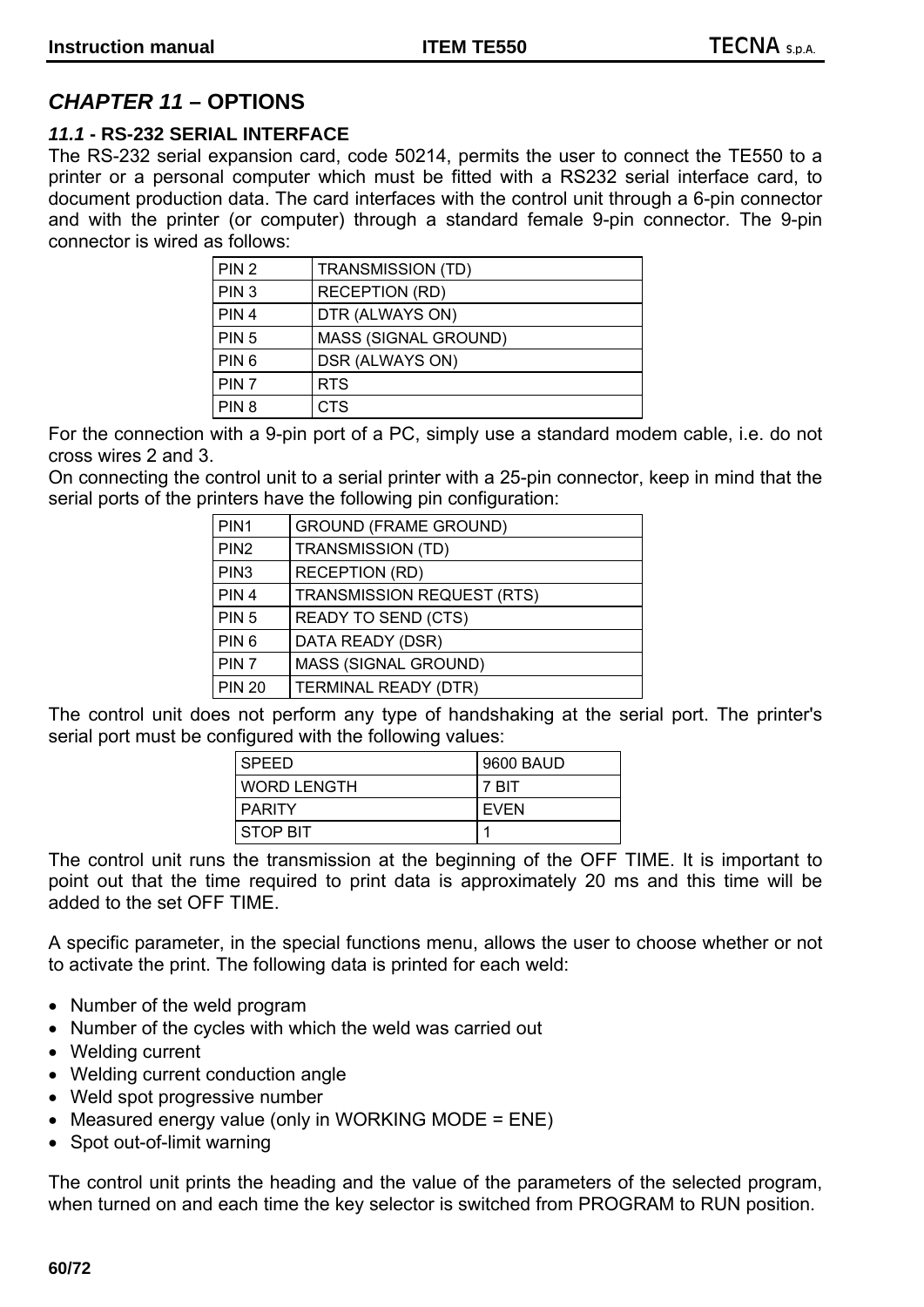## Data print example during the weld in WORKING MODE = IK:

|     | PROG CYCLES CURRENT DEGREE ENERGY SPOTS LIMIT |  |  |
|-----|-----------------------------------------------|--|--|
|     | $001$ 10,0 08.01 061 00356 00001 -----        |  |  |
|     | $001$ 10,0 07.90 061 00353 00002 -----        |  |  |
| 001 | $10.0$ $07.90$ $061$ $00353$ $00003$ $---$    |  |  |
|     | $001$ 10,0 07.97 061 00358 00004 -----        |  |  |

### Data print example during the weld in CONTROL MODE = CUR:

|    | PROG CYCLES | CURRENT   |     | DEGREE ENERGY SPOTS |       | LIMIT                                              |
|----|-------------|-----------|-----|---------------------|-------|----------------------------------------------------|
| 01 | 10,0        | 06.00     | 062 | 00356               | 00009 | CUR OK                                             |
| 01 | 10,0        | 06.00 062 |     | 00356               | 00010 | CUR OK                                             |
| 01 | 10,0        | 06.00     | 062 |                     |       | 00356 00012 CUR MIN(Current lower than MIN limit)  |
| 01 | 10,0        | 06.00     | 062 | 00356               | 00013 | CUR MIN                                            |
| 01 | 10,0        | 06.00     | 062 | 00356               | 00014 | CUR MAX                                            |
| 01 | 10,0        | 06.00     | 062 |                     |       | 00356 00015 CUR MAX(Current higher than MAX limit) |
| 01 | 10,0        | 06.00     | 062 | 00356               | 00016 | CUR MAX                                            |
|    |             |           |     |                     |       |                                                    |

### Data print example during the weld in CONTROL MODE = DEG:

|     | PROG CYCLES | CURRENT DEGREE ENERGY SPOTS |     |       |       | LIMIT                                              |
|-----|-------------|-----------------------------|-----|-------|-------|----------------------------------------------------|
| -01 | 10,0        | 06.00                       | 062 | 00356 | 00009 | DEG MIN                                            |
| 01  | 10,0        | 06.00 062                   |     |       |       | 00356 00010 DEG MIN(Degrees lower than MIN limit)  |
| 01  | 10,0        | 06.00                       | 062 | 00356 | 00012 | DEG MIN                                            |
| 01  | 10,0        | 06.00                       | 062 | 00356 | 00013 | DEG OK                                             |
| 01  | 10,0        | 06.00                       | 062 | 00356 | 00014 | DEG OK                                             |
| 01  | 10,0        | 06.00                       | 062 |       |       | 00356 00015 DEG MAX(Degrees higher than MAX limit) |
| 01  | 10.0        | 06.00                       | 062 | 00356 | 00016 | DEG MAX                                            |
|     |             |                             |     |       |       |                                                    |

Print example of the work program parameters values:

| WELD CONTROL UNIT TE550 REV. 1.00 |      |          |  |
|-----------------------------------|------|----------|--|
| PROGRAM N.                        |      | 001      |  |
| WORKING MODE IK                   |      |          |  |
| CONTROL MODE NO                   |      |          |  |
| <b>SQUEEZE 1</b>                  |      | 20       |  |
| <b>SQUEEZE</b>                    |      | 10       |  |
| PRESSURE                          |      | bar 10.0 |  |
| <b>FORGE DELAY</b>                |      | $00\,$   |  |
| FORG.PRESS. bar 09.0              |      |          |  |
| PRE-WELD                          |      | 00.0     |  |
| PRE-POWER                         |      | % 05     |  |
| COLD <sub>1</sub>                 |      | $00\,$   |  |
| SLOPE UP                          |      | 00       |  |
| WEL D                             |      | 06.0     |  |
| CURRENT                           |      | kA 08.0  |  |
| IMPULSE N.                        |      | 01       |  |
| COLD <sub>2</sub>                 |      | 00       |  |
| <b>SLOPE DOWN</b>                 |      | 00       |  |
| COLD <sub>3</sub>                 |      | 00       |  |
| POST-WELD                         |      | 00.0     |  |
| <b>POST-POWER</b>                 | % 05 |          |  |
| <b>HOLD TIME</b>                  |      | 20       |  |
| <b>OFF TIME</b>                   |      | 20       |  |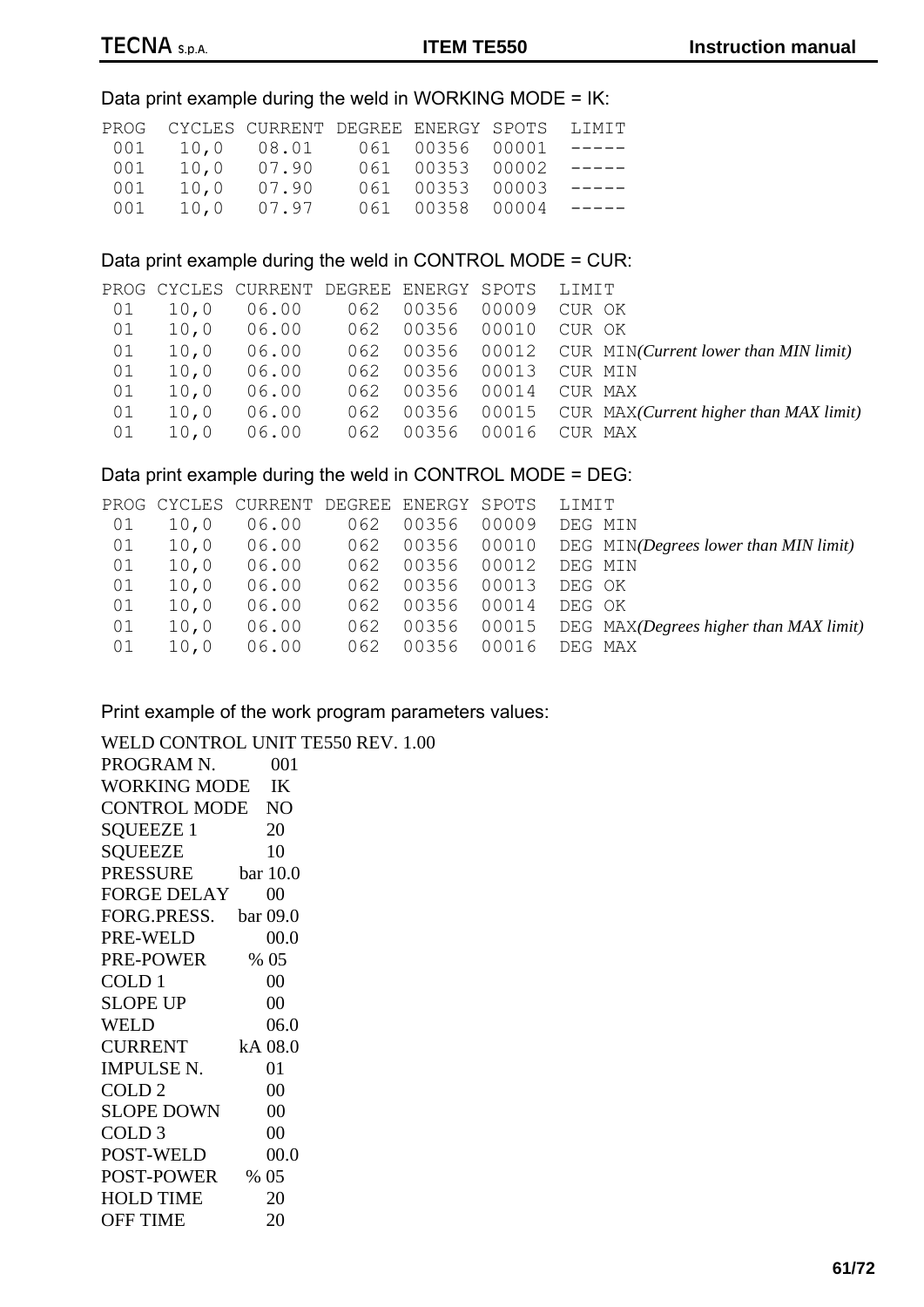#### *11.2* **- RS-485 SERIAL INTERFACE**

The RS-485 serial expansion card, code 50209, permits connecting the control unit in the network to other welding control units and to a central personal computer for programming the control unit or for documenting production data. The card interfaces with the control unit through a 6-pin connector, and with the outside network, through a standard male 9-pin connector with the following signals:

| PIN <sub>1</sub> | Ground           |
|------------------|------------------|
| PIN <sub>2</sub> | $(TX+)$          |
| PIN <sub>3</sub> | $(RX+)$          |
| PIN <sub>4</sub> | R <sub>1</sub> A |
| PIN <sub>5</sub> | R <sub>2</sub> A |
| PIN <sub>6</sub> | $(TX-)$          |
| PIN <sub>7</sub> | $(RX-)$<br>в     |
| PIN <sub>8</sub> | R <sub>1</sub> B |
| PIN <sub>9</sub> | R2B              |

The card may be connected only when the control unit is powered-off. Moreover, it is advisable to connect the 6-pin connector first (the one that connects the welding control unit) followed by the RS485 connection. Then power-on the control unit and activate function **NET/485** in the **FEATURES MENU**.

During network communication, the welding control unit (slave) must be assigned with an identifying address to be recognized by a Master, for example a Personal Computer. Even this parameter, called NET ADDRESS, is set in the **FEATURES MENU**.

In order to manage data and communication among control units connected in the network, a personal computer software is available, called "t e c n a Net", which allows the user to: check the network's structure (i.e. how many and which control units are connected), remotely program each control unit and acquire & save production data.

The interface is isolated up to 1500V, without the need for any external power supply and works as a connection with standard RS485 signals in half duplex or full duplex mode. The male D-sub 9-pin connector has two screws with 4-40 UNC threading that also have a threaded head. These screws will be used for wall-mounting purposes (max 3mm) and for locking the mobile connector. The card is fitted with a protective black cap that protects it from dust and electrostatic charges. It is advisable to always leave this cap on the card's connector when the interface is not used.

The cards are fitted with termination resistances to be connected only to the first and last network connector. Do not forget to connect the ground wire among the various devices connected to the network.

The cable that connects the devices must not be longer than 1200 m, it must be shielded and have metallic or metallized connecting connectors. We recommend using Belden 8777 cable at 24 AWG with "Phoenix" "SUBCON 9/F – SH" type connectors.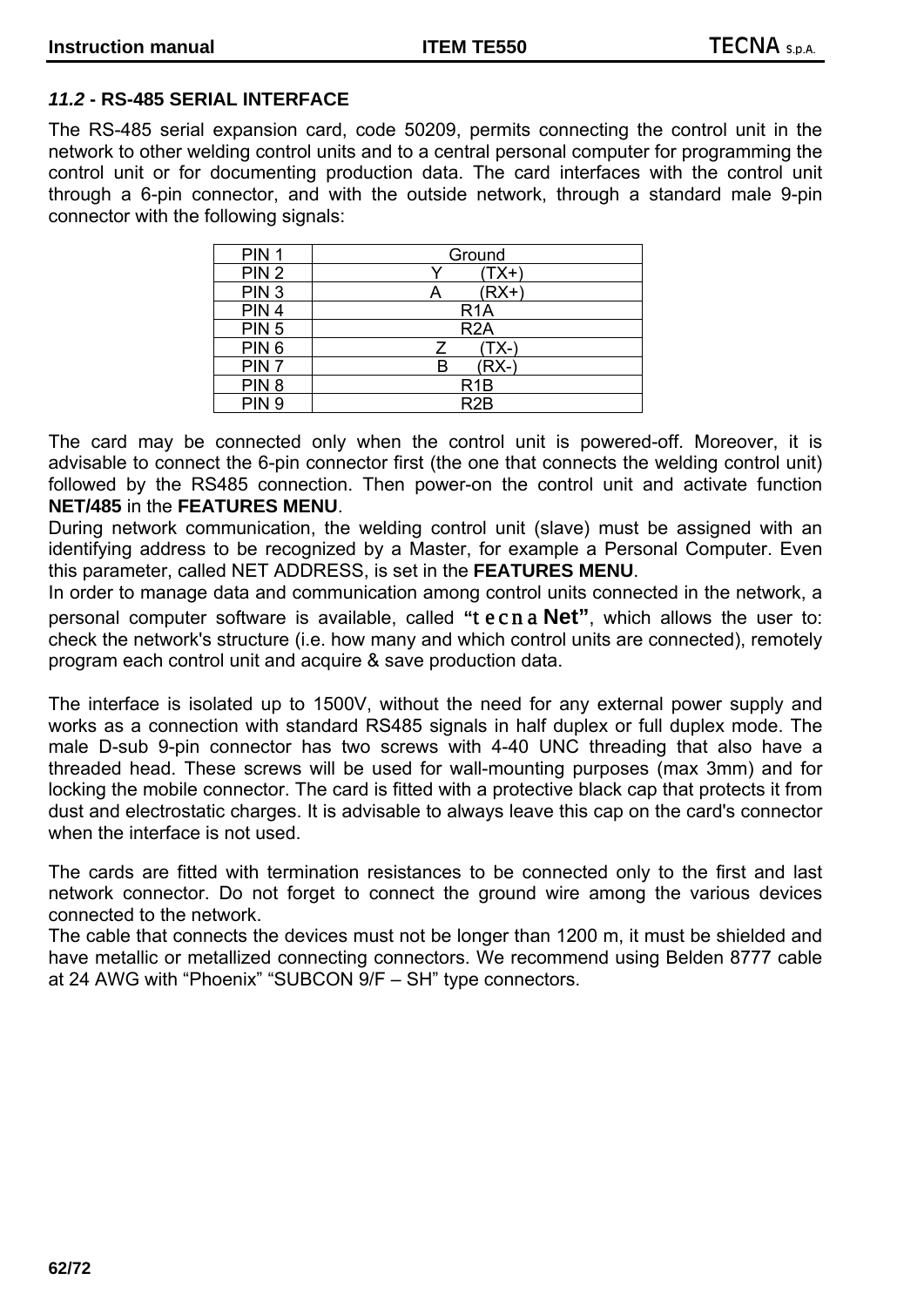### *11.3* **– INTERFACE FOR PROPORTIONAL VALVE**

This interface card, code 50220, permits the control unit to control a proportional valve and set the welding pressure in bars as one of the program's parameters. This interface requires external power supply. The 12-pole terminal strip permits the connection of the proportional valve, the control unit and the interface power supply.

| <b>TERMINAL STRIP CONNECTIONS</b>          |                                    |  |  |
|--------------------------------------------|------------------------------------|--|--|
| 64<br>$EV+$ from the control unit (PIN 46) |                                    |  |  |
| 65                                         | EV- from the control unit (PIN 45) |  |  |
| 66                                         | 24VAC                              |  |  |
| 67                                         | 24VAC                              |  |  |
| 68                                         | Ground                             |  |  |
| 69                                         | <b>OUT-I</b>                       |  |  |
| 70                                         | 0-10VDC to the proportional EV     |  |  |
| 71                                         | +24VDC to the proportional EV      |  |  |
| 72                                         | Ground to the proportional EV      |  |  |
| 73                                         | <b>ALARM-IN</b>                    |  |  |
| 74                                         | ALARM1 (PIN 33- AUX3)              |  |  |
| 75                                         | ALARM2 (PIN 34- COM1)              |  |  |

The user may program the control voltage range of the proportional valve directly via the welding control unit. The **FEATURES MENU** contains parameter PRESSURE RATIO with which to choose the most suitable **bar/Volt** ratio according to the solenoid valve to be used. Example:

| <b>Bar Pressure Parameter</b> | <b>PRESSURE RATIO</b><br>Parameter (bar/Volt) | <b>Output Volt</b> |
|-------------------------------|-----------------------------------------------|--------------------|
|                               |                                               |                    |
|                               |                                               |                    |
|                               | .5                                            |                    |

#### **CONNECTIONS DIAGRAM**:



#### **N.B.**

The card is fitted with a red LED, indicated by acronym D1 (adjacent to the relay), which indicates when +24VDC is present (Pin 71) and leads to the proportional valve. If the LED is off when power is ON, the user must check for the correct 24VAC (Pin 66 and Pin 67) and ground (Pin 68) connections.

The card is also fitted with a small trimmer, for adjusting the full scale of the output in voltage (Pin 70). This adjustment is carried out when tested and therefore MUST NEVER be moved away from its natural position so as not to alter the signal in the output.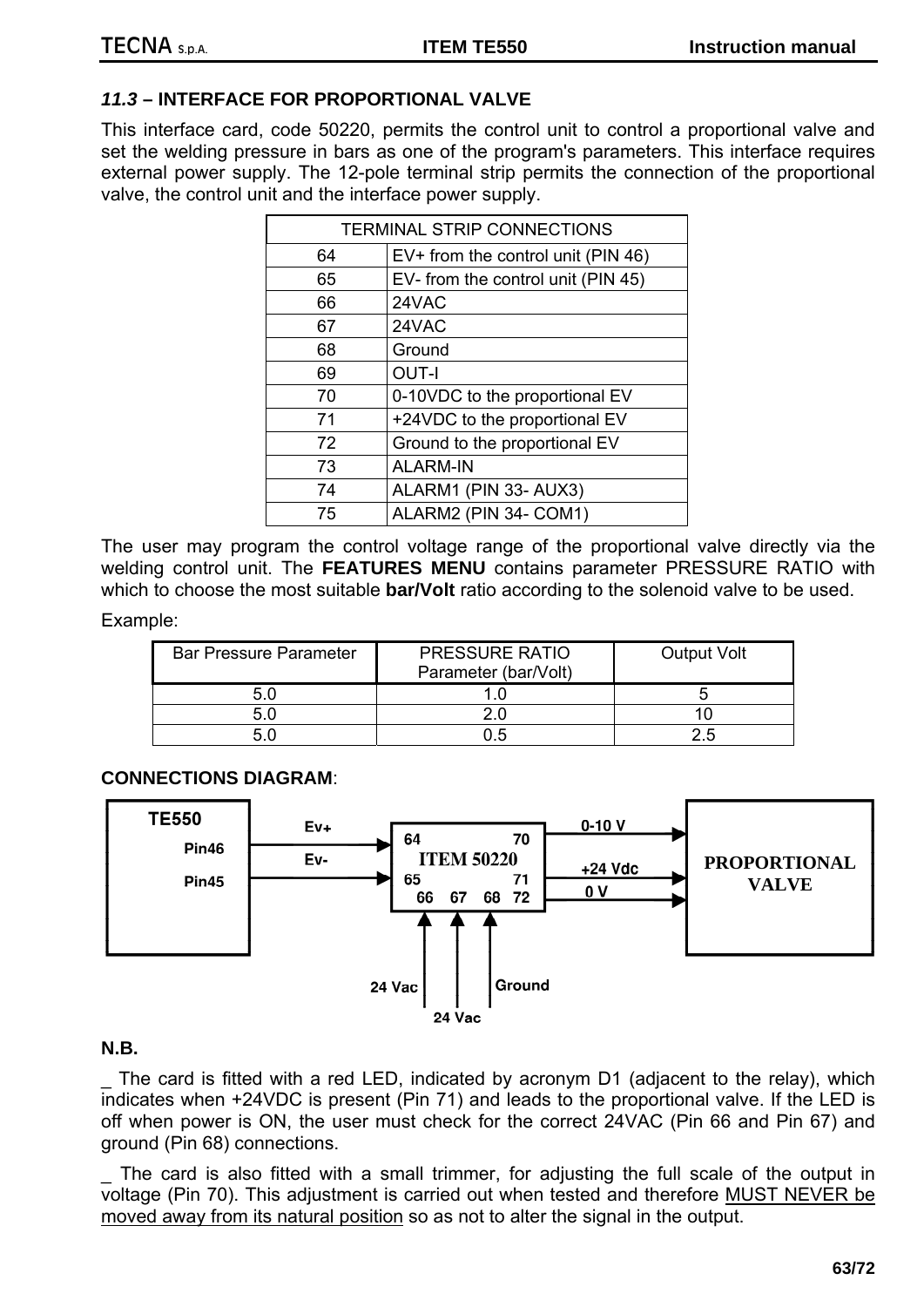# *CHAPTER 12* **– DESCRIPTION OF THE SIGNALS ON THE TERMINAL BOARD**

| <b>PIN</b>       | <b>NAME</b>          | <b>DESCRIPTION</b>                                                                                                                                                                                                                                                                                                                                               |
|------------------|----------------------|------------------------------------------------------------------------------------------------------------------------------------------------------------------------------------------------------------------------------------------------------------------------------------------------------------------------------------------------------------------|
| 1<br>3           | <b>VAC</b>           | This is the power supply of the control unit, which must be 24VAC. The power<br>supply transformer must be of at least 50VA and must power the control unit<br>only, to prevent any sources of interference.                                                                                                                                                     |
| $\overline{2}$   | <b>GND</b>           | Ground connection. Pay attention not to invert the wire with VAC (1-3) as<br>this could damage the control unit's fuses.                                                                                                                                                                                                                                         |
| $\boldsymbol{4}$ | LOCK- / END-         | This output is a polarized opto-electronic switch, Max 30VDC/10mA, and is                                                                                                                                                                                                                                                                                        |
| 5                | LOCK+/END+           | used to warn the user when a cycle ends if END CYCLE is selected; when in<br>LOCKED state, the control unit supplies a signal at output from the beginning of<br>the weld up to the hold.                                                                                                                                                                        |
| 6                | <b>WRONG -</b>       | This output is a polarized opto-electronic switch, Max 30VDC/10mA, and closes                                                                                                                                                                                                                                                                                    |
| $\overline{7}$   | <b>WRONG +</b>       | if the set current limits are not met. The contact remains closed for the HOLD<br>and OFF time.                                                                                                                                                                                                                                                                  |
| 8                | COM <sub>2</sub>     | Common for outputs with OV reference. Connected to GND conforming to<br>regulation EN60204.                                                                                                                                                                                                                                                                      |
| 9                | COM <sub>2</sub>     | Common for outputs with OV reference. Connected to GND conforming to<br>regulation EN60204.                                                                                                                                                                                                                                                                      |
| 10               | <b>TRIGGER</b>       | This is the SCR switch-on command output. The output is a rectangular wave,<br>amplitude of approximately 30V on a load of $35\Omega$ . The user must use trigger<br>modules manufactured by TECNA with opto-isolators.                                                                                                                                          |
| 11               | COM1                 | Common for inputs with 24VDC reference.                                                                                                                                                                                                                                                                                                                          |
| 12               | <b>RIC5 / PARITY</b> | This input closed on COM1 may have different functions depending on the<br>selection made in the FEATURES MENU. The first function is the external<br>recall whilst the second one is the parity control during the recall.<br>If the control unit is set to SEAM WELD mode, this input recalls the second<br>welding current (parameters POWER 3 or CURRENT 3). |
| 13               | RIC4                 | These inputs are used for directly calling welding programs from the outside. In                                                                                                                                                                                                                                                                                 |
| 14               | RIC <sub>3</sub>     | order to call the programs correctly, these inputs must be enabled before the                                                                                                                                                                                                                                                                                    |
| 15               | RIC <sub>2</sub>     | cycle-start signal. Inputs are active when closed towards the common COM1.                                                                                                                                                                                                                                                                                       |
| 16               | RIC1                 |                                                                                                                                                                                                                                                                                                                                                                  |
| 17               | COM1                 | Common for inputs with 24VDC reference.                                                                                                                                                                                                                                                                                                                          |
| 18               | <b>AUX2</b>          | This input allows an external device to stop the weld cycle during the squeeze<br>stage. It may be used as interlocking input or to connect safety devices such<br>as, for instance, flow meters or pressure switches. The contact connected to it<br>must be the normally open type and activates closed on COM1.                                               |
| 19               | <b>START2 NO</b>     | To be connected to the microswitches of the cycle-start pedal. START2<br>determines the beginning of the work cycle of the second program selected<br>during the programming phase. This input is active closed on the common<br>COM1.                                                                                                                           |
| 20               | <b>START2 NC</b>     | Currently this input is not used.                                                                                                                                                                                                                                                                                                                                |
| 21               | COM1                 | Common for inputs with 24VDC reference.                                                                                                                                                                                                                                                                                                                          |
| 22               | <b>AUX</b>           | This input allows an external device to stop the weld cycle during the squeeze<br>stage. It may be used as interlocking input or to connect safety devices such<br>as, for instance, flow meters or pressure switches. The contact connected to it<br>must be the normally open type and activates closed on COM1.                                               |
| 23               | <b>START NO</b>      | To be connected to the microswitches of the cycle-start pedal. START<br>determines the beginning of the work cycle. This input is active closed on the<br>common COM1.                                                                                                                                                                                           |
| 24               | <b>START NC</b>      | Currently this input is not used.                                                                                                                                                                                                                                                                                                                                |
| 25               | <b>BIC1 NO</b>       | This input may be connected to the manual cycle-start buttons. The weld cycle<br>begins when BIC1 NO and BIC2 NO close simultaneously, or in sequence<br>within a max time of 0.5 seconds. This value was chosen conforming to<br>international safety standards.                                                                                                |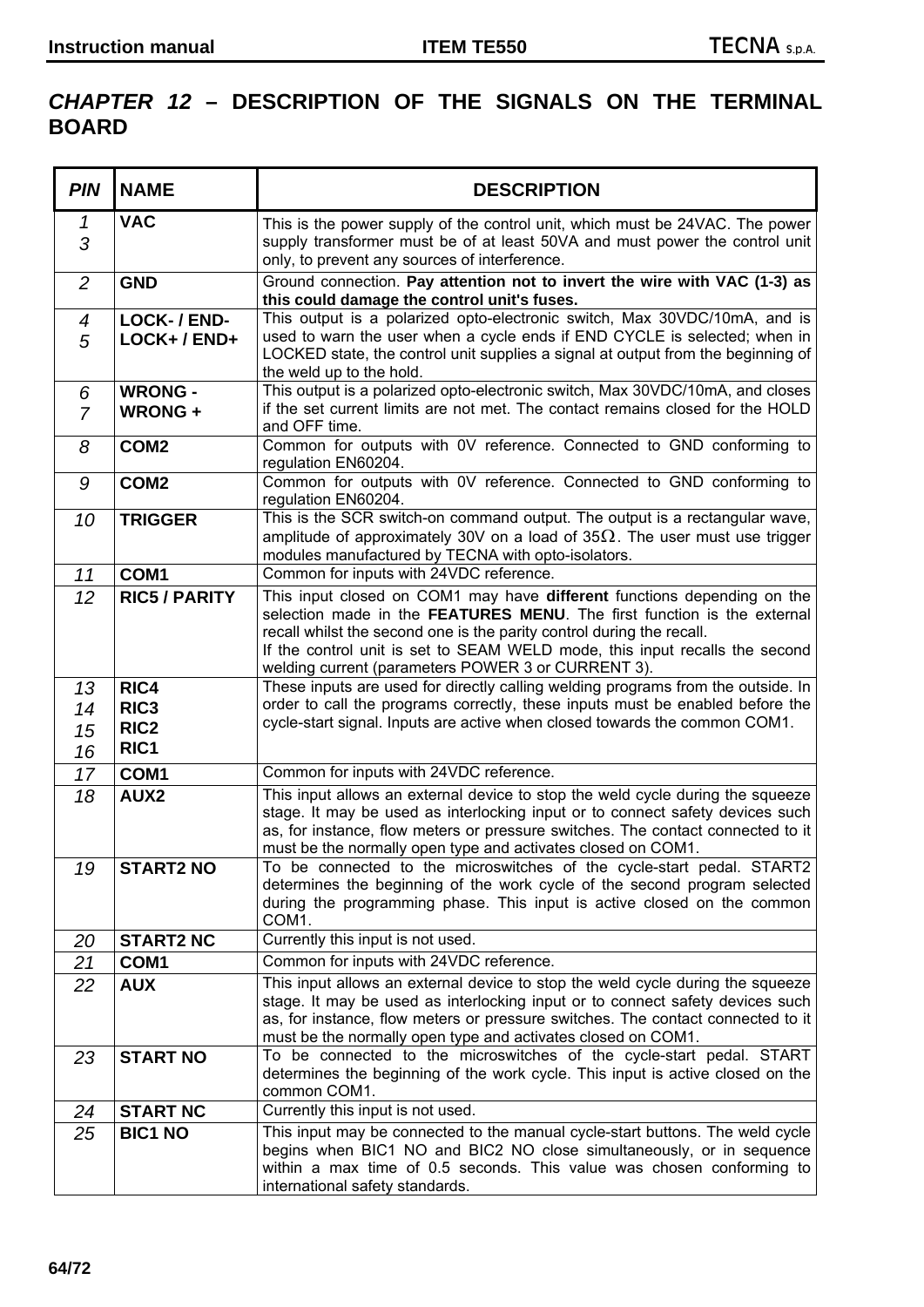| 26 | <b>BIC1 NC</b>   | Currently this input is not used                                                                                                                         |  |  |  |  |
|----|------------------|----------------------------------------------------------------------------------------------------------------------------------------------------------|--|--|--|--|
| 27 | <b>DOUBLE</b>    | This input is used to manually control the double stroke in welders fitted with                                                                          |  |  |  |  |
|    | <b>STROKE</b>    | this function.                                                                                                                                           |  |  |  |  |
| 28 | <b>BIC2 NC</b>   | Currently this input is not used.                                                                                                                        |  |  |  |  |
| 29 | COM1             | Common for inputs with 24VDC reference.                                                                                                                  |  |  |  |  |
| 30 | <b>TERM</b>      | This input is used to connect a thermostat (pin 30). If a flow meter is also                                                                             |  |  |  |  |
| 31 | <b>FLUX/TERM</b> | present, it must be connected in series with the thermostat, i.e. the thermostat                                                                         |  |  |  |  |
|    |                  | with pin 30-31 and the flow meter with pin 31-32.                                                                                                        |  |  |  |  |
| 32 | COM1             | Common for inputs with 24VDC reference.                                                                                                                  |  |  |  |  |
| 33 | AUX3             | This input allows an external device to stop the weld cycle during the squeeze                                                                           |  |  |  |  |
|    |                  | stage. It may be used as interlocking input or to connect safety devices such as                                                                         |  |  |  |  |
|    |                  | for instance flow meters or pressure switches. The contact connected to it must                                                                          |  |  |  |  |
|    |                  | be the normally open type and activates closed on COM1.                                                                                                  |  |  |  |  |
| 34 | COM1             | Common for inputs with 24VDC reference.                                                                                                                  |  |  |  |  |
| 35 | <b>BIC2 NO</b>   | Input for manual cycle-start buttons. The weld cycle begins when BIC1 NO and<br>BIC2 NO close simultaneously, or in sequence within a max time of 0.5    |  |  |  |  |
|    |                  | seconds.                                                                                                                                                 |  |  |  |  |
| 36 | COM1             | Common for inputs with 24VDC reference.                                                                                                                  |  |  |  |  |
| 37 | <b>VAUX</b>      | This is a 24VDC output and indicates that the control unit is powered-on and                                                                             |  |  |  |  |
|    |                  | ready to receive a cycle-start command. This output may be used to connect a                                                                             |  |  |  |  |
|    |                  | valve intended for the welder's supplementary services. Command suitable for                                                                             |  |  |  |  |
|    |                  | coil control at 24VDC. Max. 5W.                                                                                                                          |  |  |  |  |
| 38 | SV <sub>1</sub>  | Connect to the solenoid valve that actuates the main cycle. Command suitable                                                                             |  |  |  |  |
|    |                  | for coil control at 24VDC. Max 5W.                                                                                                                       |  |  |  |  |
| 39 | COM <sub>2</sub> | Common for outputs with OV reference. Connected to GND conforming to<br>regulation EN60204.                                                              |  |  |  |  |
| 40 | SV <sub>2</sub>  | Connect to solenoid valve 2 (BACK PRESSURE). Command suitable for coil                                                                                   |  |  |  |  |
|    |                  | control at 24VDC. Max 5W.                                                                                                                                |  |  |  |  |
| 41 | COM <sub>2</sub> | Common for outputs with 0V reference. Connected to GND conforming to                                                                                     |  |  |  |  |
|    |                  | regulation EN60204.                                                                                                                                      |  |  |  |  |
| 42 | SV <sub>3</sub>  | Connect to solenoid valve 3 (FORGE). Command suitable for coil control at                                                                                |  |  |  |  |
|    |                  | 24VDC. Max 5W.                                                                                                                                           |  |  |  |  |
| 43 | COM <sub>2</sub> | Common for outputs with OV reference. Connected to GND conforming to                                                                                     |  |  |  |  |
|    |                  | regulation EN60204                                                                                                                                       |  |  |  |  |
| 44 | SV4              | Connect to solenoid valve 4 (DOUBLE STROKE). Command suitable for coil                                                                                   |  |  |  |  |
|    | <b>SV PROP-</b>  | control at 24VDC. Max 5W.<br>This is an output for the connection with the card that controls the proportional                                           |  |  |  |  |
| 45 | SV PROP+         | valve.                                                                                                                                                   |  |  |  |  |
| 46 |                  |                                                                                                                                                          |  |  |  |  |
| 47 | <b>EMERGENCY</b> | Emergency input. An emergency button may be connected to these inputs, the<br>contacts of which must open if a fault occurs. The emergency procedure and |  |  |  |  |
| 48 | <b>EMERGENCY</b> | consequently the opening of these inputs cutoff voltage to all outputs.                                                                                  |  |  |  |  |
| 49 | <b>ROG</b>       | The current transducer (or Rogowski loop) must be connected to this analog                                                                               |  |  |  |  |
| 50 | <b>AGND</b>      | input.                                                                                                                                                   |  |  |  |  |
| 51 | <b>SHIELD</b>    | Shield for transducer cable.                                                                                                                             |  |  |  |  |
|    |                  |                                                                                                                                                          |  |  |  |  |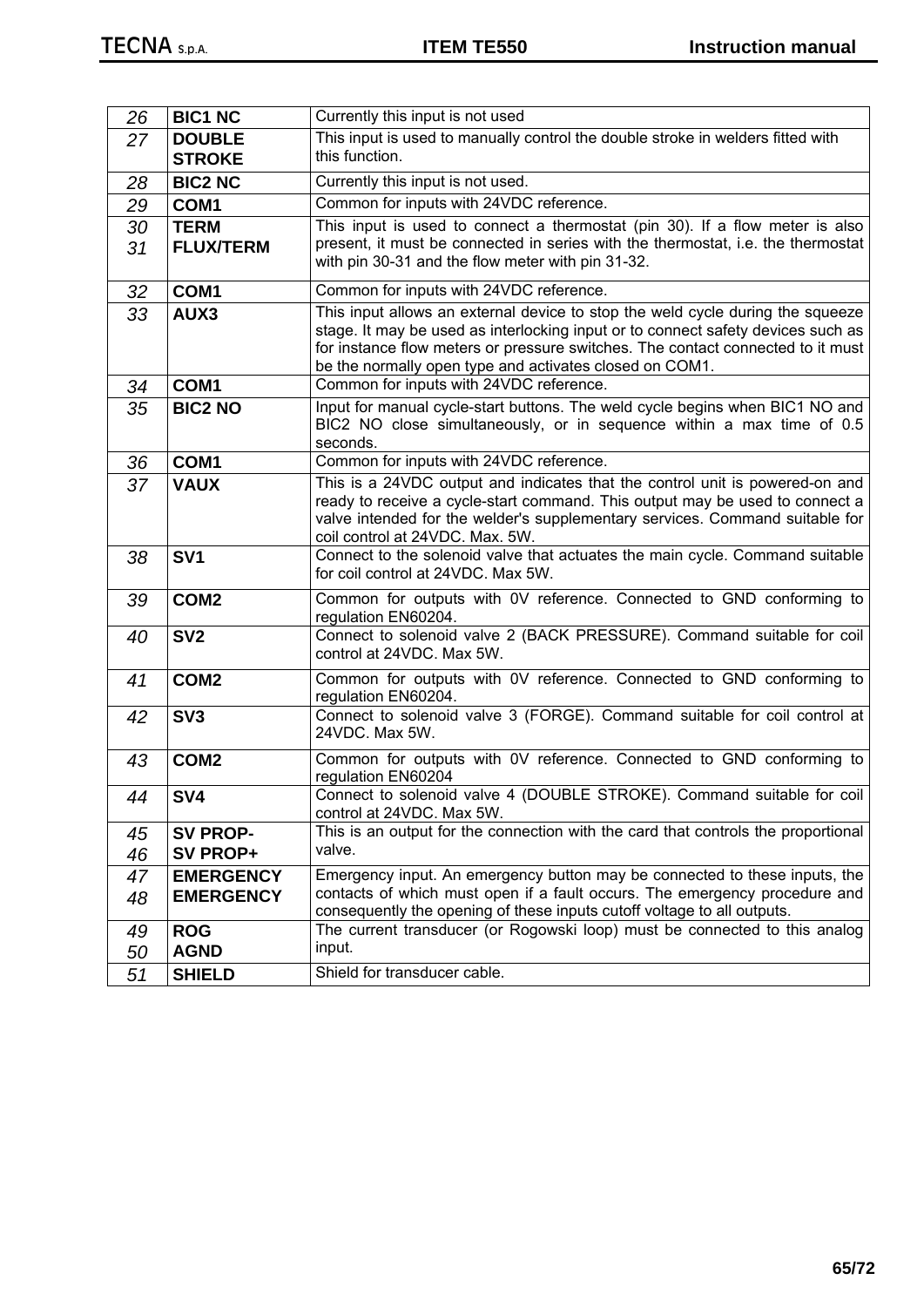| 52 | <b>ELECTRODES</b><br><b>END LIFE CLEAR</b> | This input clears the ELECTRODES END LIFE ALARM output and it is active<br>closed on the common COM1.                                                                                                                                 |
|----|--------------------------------------------|---------------------------------------------------------------------------------------------------------------------------------------------------------------------------------------------------------------------------------------|
| 53 | <b>DRESSING</b><br><b>CLEAR</b>            | This input clears the DRESSING ALARM output and it is active closed on the<br>common COM1.                                                                                                                                            |
| 54 | <b>WELD/NO WELD</b>                        | Input for enabling/disabling the weld. The command works in series with the<br>button on the control unit's keypad. If using only the weld/no weld via the<br>keypad, this input must be connected to the COM1 present on card TE550. |
| 55 | <b>ERROR RESET</b>                         | This input is to be used to delete displayed error messages and it is active<br>closed on the common COM1.                                                                                                                            |
| 56 | <b>GND</b>                                 | Ground.                                                                                                                                                                                                                               |
| 57 | COM <sub>2</sub>                           | To be connected with COM2 present on card TE550. Connected to GND<br>conforming to regulation EN60204.                                                                                                                                |
| 58 | VE.                                        | Input for the acquisition of the secondary voltage. Works only with card code                                                                                                                                                         |
| 59 | VE                                         | 50097.                                                                                                                                                                                                                                |
| 60 | <b>DRESSING</b>                            | This output warns that the dressing pre-alarm weld spots number has been                                                                                                                                                              |
| 61 | <b>ALARM</b>                               | attained.                                                                                                                                                                                                                             |
| 62 | <b>ELECTRODES</b>                          | This output warns that the electrodes end life pre-alarm weld spots number                                                                                                                                                            |
| 63 | <b>END LIFE</b>                            | has been attained.                                                                                                                                                                                                                    |
|    | <b>ALARM</b>                               |                                                                                                                                                                                                                                       |



**Before turning on the TE550 control unit with the supplementary expansion card, code 50200, check that the ELECTRODES END LIFE CLEAR input (Pin 52) is NOT active. Otherwise the control unit does not recognize card 50200.**

#### **NOTES:**

Components "**F2**" and "**F4**", located on the control unit connector's side, are delay fuses, which cannot be reset and that withstand a max current of 3.5 A each. If the ON warning light does not turn on, check the state of the foregoing components.

The fuses used are "*LITTELFUSE*" 47303.5 Tecna article, Code 21954.

Component "**BC**" stands for the two-position PROGRAM - RUN key lock installed on the control unit's front panel, traced as code "*RS*" 321054 or as a Tecna article, Code 21955.

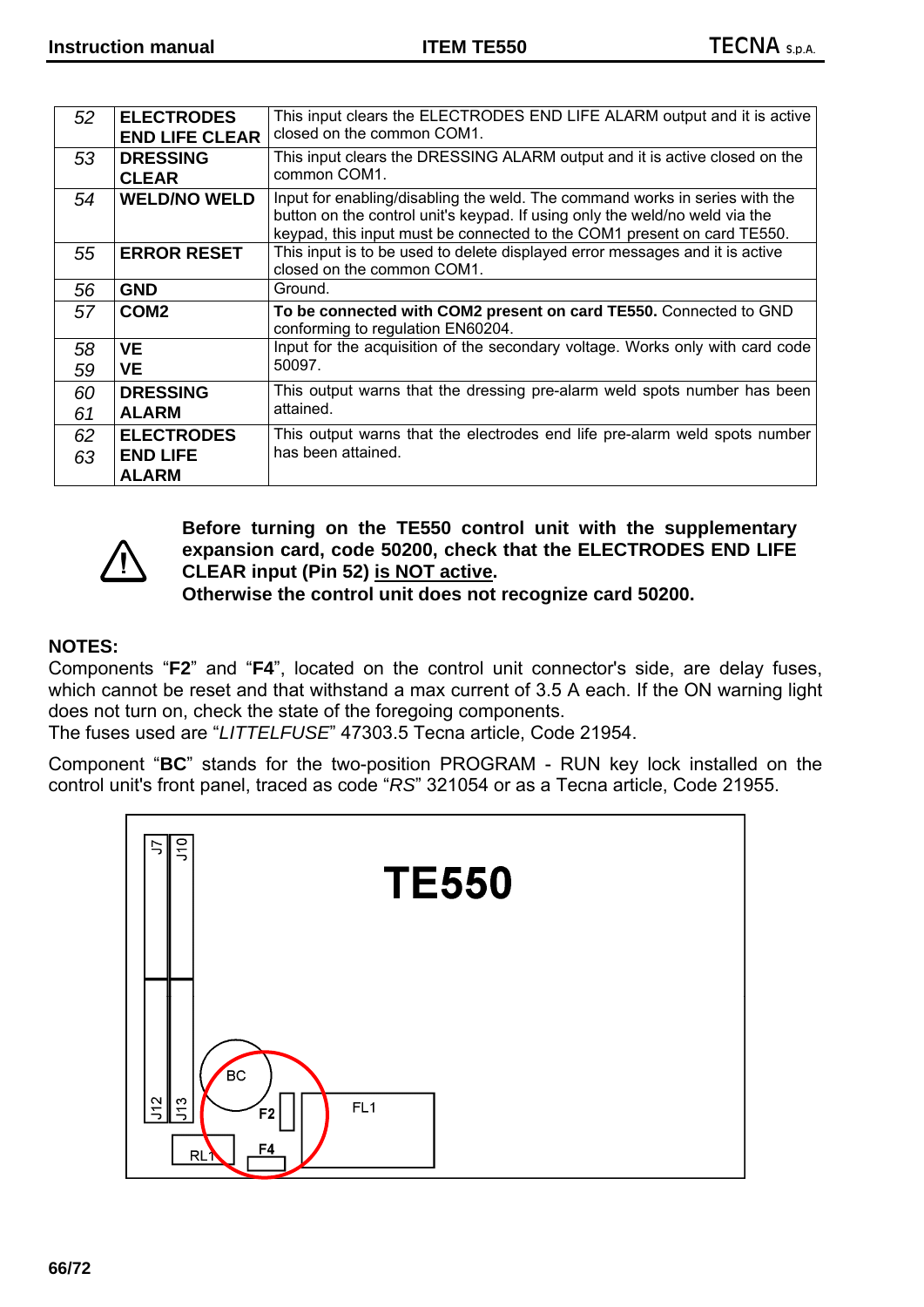# *CHAPTER 13* **– LIST OF TE550 MESSAGES**

## *13.1* **– SYSTEM ERRORS**

| <b>MESSAGE</b>                           | <b>NUM</b>       | <b>CAUSE</b>                                                                                                                                                                                            | <b>REMEDY</b>                                                                                                            |
|------------------------------------------|------------------|---------------------------------------------------------------------------------------------------------------------------------------------------------------------------------------------------------|--------------------------------------------------------------------------------------------------------------------------|
| ERROR RELE1 OPEN<br>ERROR RELE1 OPEN     | 1                | An error occurred in the electronic Contact service center.<br>component that activates the outputs.<br>The state of relay 1 is off, therefore<br>faulty. This is why the outputs cannot<br>be enabled. |                                                                                                                          |
| ERROR RELE1 CLOSED<br>ERROR RELE1 CLOSED | $\overline{2}$   | An error occurred in the electronic Contact service center.<br>component that activates the outputs.<br>The state of relay 1 is on, therefore<br>faulty. This is why the outputs cannot<br>be enabled.  |                                                                                                                          |
| ERROR RELE2 OPEN<br>ERROR RELE2 OPEN     | 3                | An error occurred in the electronic Contact service center.<br>component that activates the outputs.<br>The state of relay 2 is off, therefore<br>faulty. This is why the outputs cannot<br>be enabled. |                                                                                                                          |
| ERROR RELE2 CLOSED<br>ERROR RELE2 CLOSED | $\boldsymbol{4}$ | An error occurred in the electronic Contact service center.<br>component that activates the outputs.<br>The state of relay 2 is on, therefore<br>faulty. This is why the outputs cannot<br>be enabled.  |                                                                                                                          |
| BOTH INSIDE RELAYS<br>ARE FAULTY         | 5                | Errors occurred in both electronic Contact service center.<br>components that activate the outputs.<br>This is why the outputs cannot be<br>enabled.                                                    |                                                                                                                          |
| CRC INSIDE MEMORY<br>CRC INSIDE MEMORY   | 6                | An integrity error occurred in the data<br>stored in the control unit's eprom. This<br>ensued from the checksum calculation<br>on the data in this memory.                                              | Contact service center.                                                                                                  |
| FAULT/MISSING<br>MAINS SYNCHRONISM       | 7                | A "synchronism" error occurred due to Clear the error and check<br>the temporary omission of the power the working efficiency of the<br>line reference<br>signal or to line<br>interference.            | devices that cutoff the<br>power line and check for<br>any interference.                                                 |
| SUPPLY FREQUENCY<br>OUT OF LIMITS 50-60  | 8                | The control unit did not succeed in<br>measuring a steady mains frequency<br>between 50 and 60 Hz.                                                                                                      | Try to turn on the control<br>unit again and check that<br>power supply is 24 VAC<br>with a frequency of 50 or 60<br>Hz. |
| OUTPUT VALVES<br>IN SHORT CIRCUIT        | 9                | One of the outputs of the solenoid<br>valves is short circuited.                                                                                                                                        | Check<br>the<br>electrical<br>connections of the control<br>unit. Check the solenoid<br>valve coils.                     |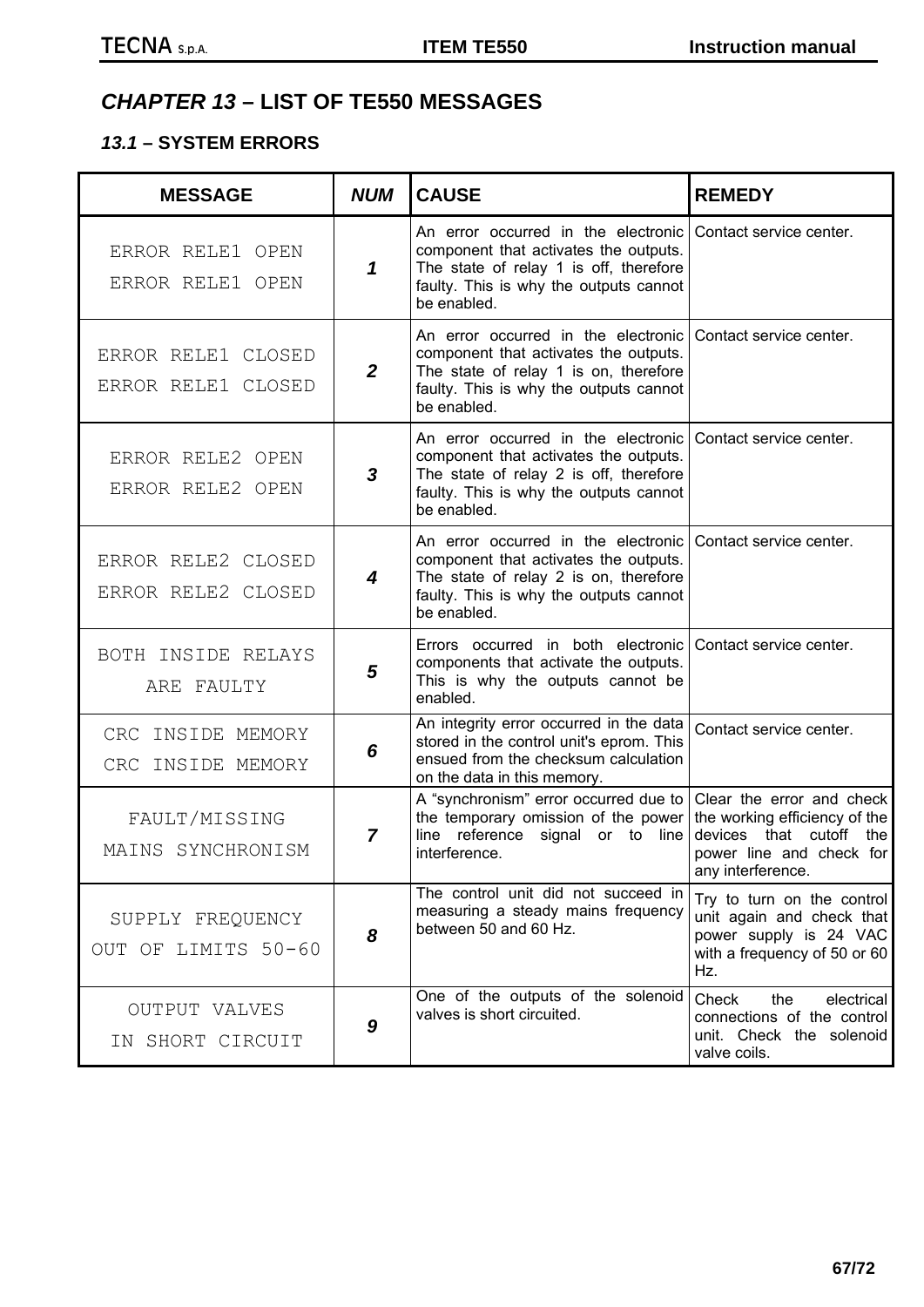## *13.2* **– WORK ERRORS**

| <b>MESSAGE</b>                            |     | <b>NUM CAUSE</b>                                                                                                                                                                              | <b>REMEDY</b>                                                                                                                     |
|-------------------------------------------|-----|-----------------------------------------------------------------------------------------------------------------------------------------------------------------------------------------------|-----------------------------------------------------------------------------------------------------------------------------------|
| NO EMERGENCY ERROR<br>OR RELE RESTART ERR | 101 | The emergency signal required to run<br>the control unit was omitted or a relay<br>error occurred when the restart relay<br>was activated.                                                    | Carefully<br>check<br>the<br>electrical connections of the<br>emergency signal.                                                   |
| THERMOSTAT OR<br>FLOWSWITCH ERROR         | 102 | Either the protective thermostat or the<br>flow meter inside the welder tripped.                                                                                                              | Check that enough water<br>circulates inside the welder<br>and/or check the working<br>efficiency of the thermostat.              |
| MAX SPOTS NUMBER                          | 104 | The weld spots counter has attained<br>the max set limit for replacing the<br>electrodes.                                                                                                     | Clear the welds counter;<br>refer to relevant chapter.                                                                            |
| STOP LIMIT<br>LOW CURRENT                 | 106 | A certain number of welds were run<br>out of the set limits. The last weld was<br>carried out with a current value lower<br>than the minimum set limit.                                       | Clear the error as outlined.                                                                                                      |
| STOP LIMIT<br>HIGH CURRENT                | 107 | A certain number of welds were run Clear the error as outlined.<br>out of the set limits. The last weld was<br>carried out with a current value higher<br>than the maximum set limit.         |                                                                                                                                   |
| STOP LIMIT<br>LOW ANGLE                   | 108 | A certain number of welds were run Clear the error as outlined.<br>out of the set limits. The last weld was<br>carried out with a conduction angle<br>value lower than the minimum set limit. |                                                                                                                                   |
| STOP LIMIT<br>HIGH ANGLE                  | 109 | A certain number of welds were run<br>out of the set limits. The last weld was<br>carried out with a conduction angle<br>value higher than the maximum set<br>limit.                          | Clear the error as outlined.                                                                                                      |
| REACHED<br>ENERGY<br>WITHIN MIN TIME      | 110 | Energy required during the weld was Clear the error as outlined<br>attained within the minimum welding<br>time.                                                                               | and check the program to<br>change certain parameters<br>such as ENERGY, POWER<br>and WELD.                                       |
| NO REACHED ENERGY<br>WITHIN MAX TIME      | 111 | The energy that the control unit read<br>during the welding is less than the<br>programmed one.                                                                                               | Clear the error as outlined<br>and check the program to<br>change certain parameters<br>such as ENERGY, POWER<br>and WELD.        |
| NO SIGNAL CURRENT<br><b>ERROR</b>         | 112 | During the last weld cycle there was<br>no secondary current circulation.                                                                                                                     | Select, if possible, the<br>lower ammeter rate. Check<br>for the correct connection<br>and position of the current<br>transducer. |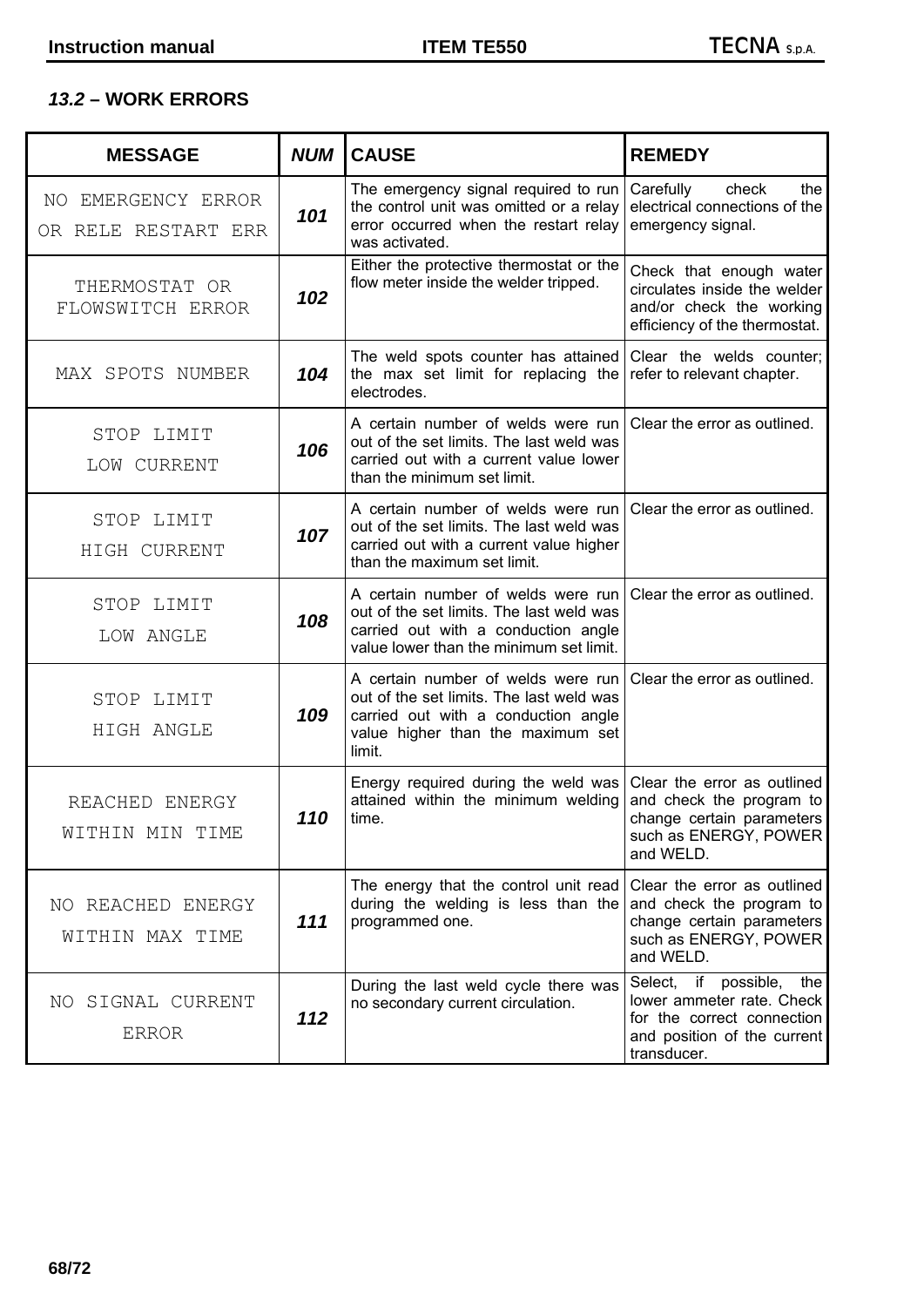| NO ELECTRODES<br>VOLTAGE ERROR                        | 113 | During a work cycle in CONTROL<br>MODE ENE, no electrode voltage<br>signal was detected.                                                       | Check the wires connection<br>at the weld transformer<br>secondary and the rate of<br>the isolating transformer on<br>card code 50097.               |
|-------------------------------------------------------|-----|------------------------------------------------------------------------------------------------------------------------------------------------|------------------------------------------------------------------------------------------------------------------------------------------------------|
| ERROR CURRENT<br>OVERFLOW                             | 114 | A weld was carried out with a current<br>signal that was too high.                                                                             | Select, if possible,<br>the<br>higher<br>ammeter<br>rate.<br>Check<br>for<br>the<br>correct<br>connection and position of<br>the current transducer. |
| VOLTAGE ERROR<br>OVERFLOW                             | 115 | During the last weld cycle the upper<br>electrodes voltage limit was overrun. It<br>is advisable to change the voltage<br>range on card 50097. | Check the wires connection<br>at the weld transformer<br>secondary and the rate of<br>the isolating transformer on<br>card code 50097.               |
| SPOTS FINISHED<br>DRESS ELECTRODES                    | 116 | The maximum number of welds was<br>attained without having cleared the<br>DRESSINGS ALARM output.                                              | Clear the error, carry out<br>electrodes<br>dressing<br>the<br>then<br>procedure<br>and<br>activate the dressing-done<br>signal.                     |
| <b>ELECTRODE</b><br>END<br>T.T FE<br>REPLACE WITH NEW | 117 | The maximum number of welds was<br>attained without having cleared the<br>ELECTRODES END LIFE ALARM<br>output.                                 | Clear the error, change the<br>electrodes<br>then<br>and<br>activate the change-done<br>signal.                                                      |
| START RELEASED !<br>FINISHED<br>SPOT NOT              | 118 | With parameter AUTORETAIN set to<br>OFF, the cycle-start signal was issued<br>before the weld ended.                                           | Clear the error to continue.                                                                                                                         |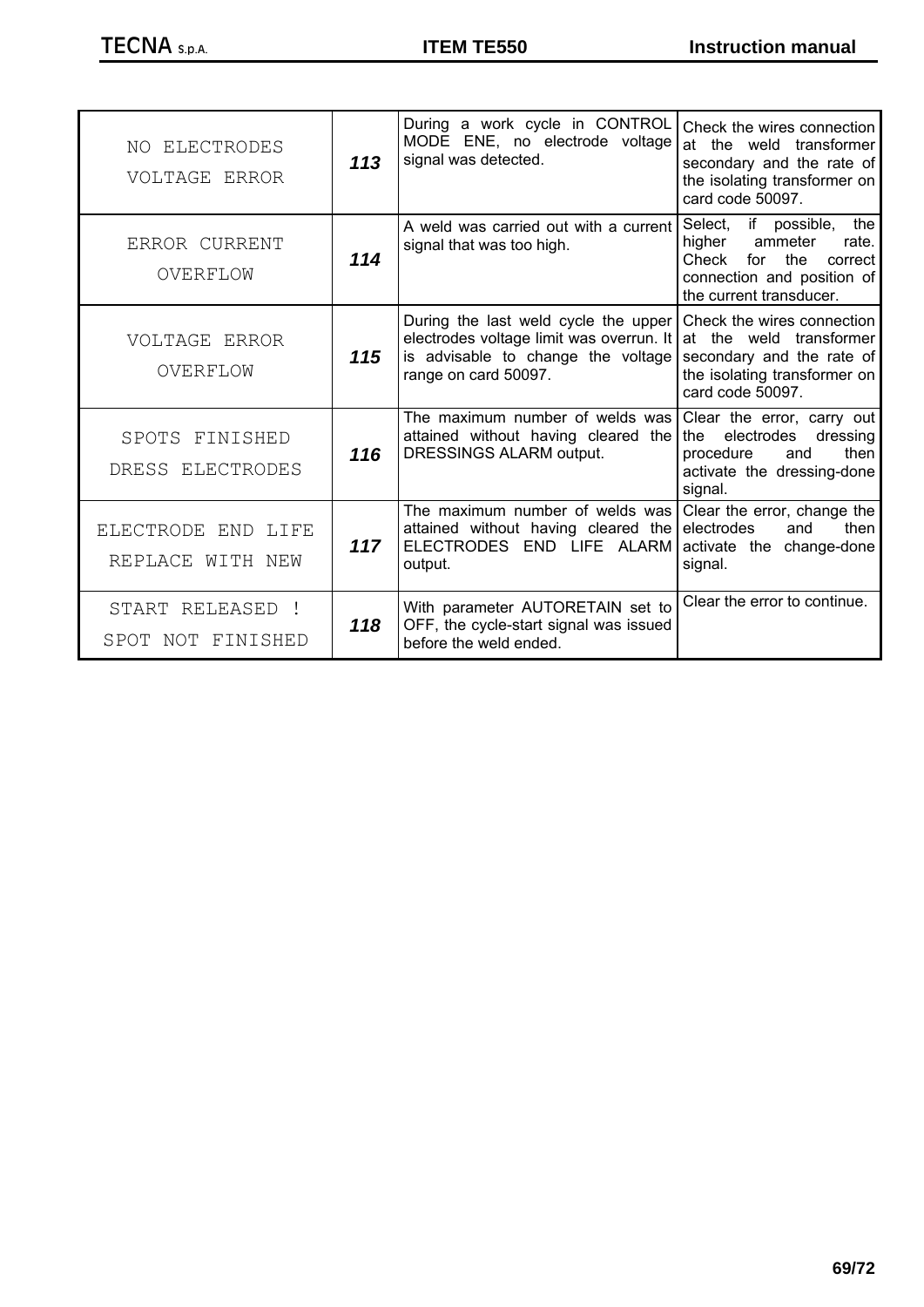## *13.3* **- PROGRAMMING ERRORS**

| <b>MESSAGE</b>                           | <b>NUM</b> | <b>CAUSE</b>                                                                                                                                                 | <b>REMEDY</b>                                                                                                         |
|------------------------------------------|------------|--------------------------------------------------------------------------------------------------------------------------------------------------------------|-----------------------------------------------------------------------------------------------------------------------|
| WORKING MODE ENE<br>MIN TIME > MAX       | 200        | During a work cycle in CONTROL<br>MODE ENE, the minimum weld time<br>is higher than the maximum weld<br>time.                                                | Modify the parameter that<br>triggered the error.                                                                     |
| CURRENT MIN LIMIT<br>> CURRENT MAX LIMIT | 201        | The value set in CURR MIN is<br>higher than the value set in CURR<br>MAX.                                                                                    | Modify the parameter that<br>triggered the error.                                                                     |
| DEGREES MIN LIMIT<br>> DEGREES MAX LIMIT | 202        | The value set in ANGLE MIN is<br>higher than the value set in ANGLE<br>MAX.                                                                                  | Modify the parameter that<br>triggered the error.                                                                     |
| TOTAL PULSE WELDS<br>> WELD MAX TIME     | 203        | The number of impulses IMPULSE<br>N. multiplied by the WELD time<br>make up a number of cycles higher<br>than the<br>maximum admissible<br>number.           | Modify the parameter that<br>triggered the error.                                                                     |
| NOT PROGRAMMABLE<br>TIP-DRESS. ENABLED   | 204        | The user attempted to enter the<br>STEPPER MENU while the TIP-<br>DRESSING function was active.<br>This situation is incompatible.                           | the<br>TIP-<br>Deactivate<br><b>DRESSING</b><br>function<br>to<br>the<br><b>STEPPER</b><br>activate<br>MENU function. |
| NOT PROGRAMMABLE<br>STEPPER ENABLED      | 205        | The user attempted to enter the<br>TIP-DRESSING MENU while the<br>STEPPER MENU function<br>was<br>active.<br><b>This</b><br>situation<br>is<br>incompatible. | Deactivate the STEPPER<br>MENU function to activate<br>TIP-DRESSING<br>the<br>function.                               |
| CURRENT PARAMETER<br>HIGHER THAN RANGE   | 206        | The required work program contains<br>the CURRENT parameter the value<br>of which is higher than<br>the<br>AMMETER CAP parameter.                            | Modify the parameter that<br>triggered the error.                                                                     |
| OFFSET DRESSING %<br>HIGHER THAN STEPPER | 207        | <b>OFFSET</b><br>The I<br><b>DRESSING</b><br>parameter is higher than the<br><b>DRESSING</b><br>required<br><b>STEPS</b><br>increment value.                 | Modify the parameter that<br>triggered the error.                                                                     |
| CURRENT MAX LIMIT<br>HIGHER THAN RANGE   | 208        | The required work program contains<br>the CURR. MAX parameter the<br>value of which is higher than the<br>AMMETER CAP parameter.                             | Modify the parameter that<br>triggered the error.                                                                     |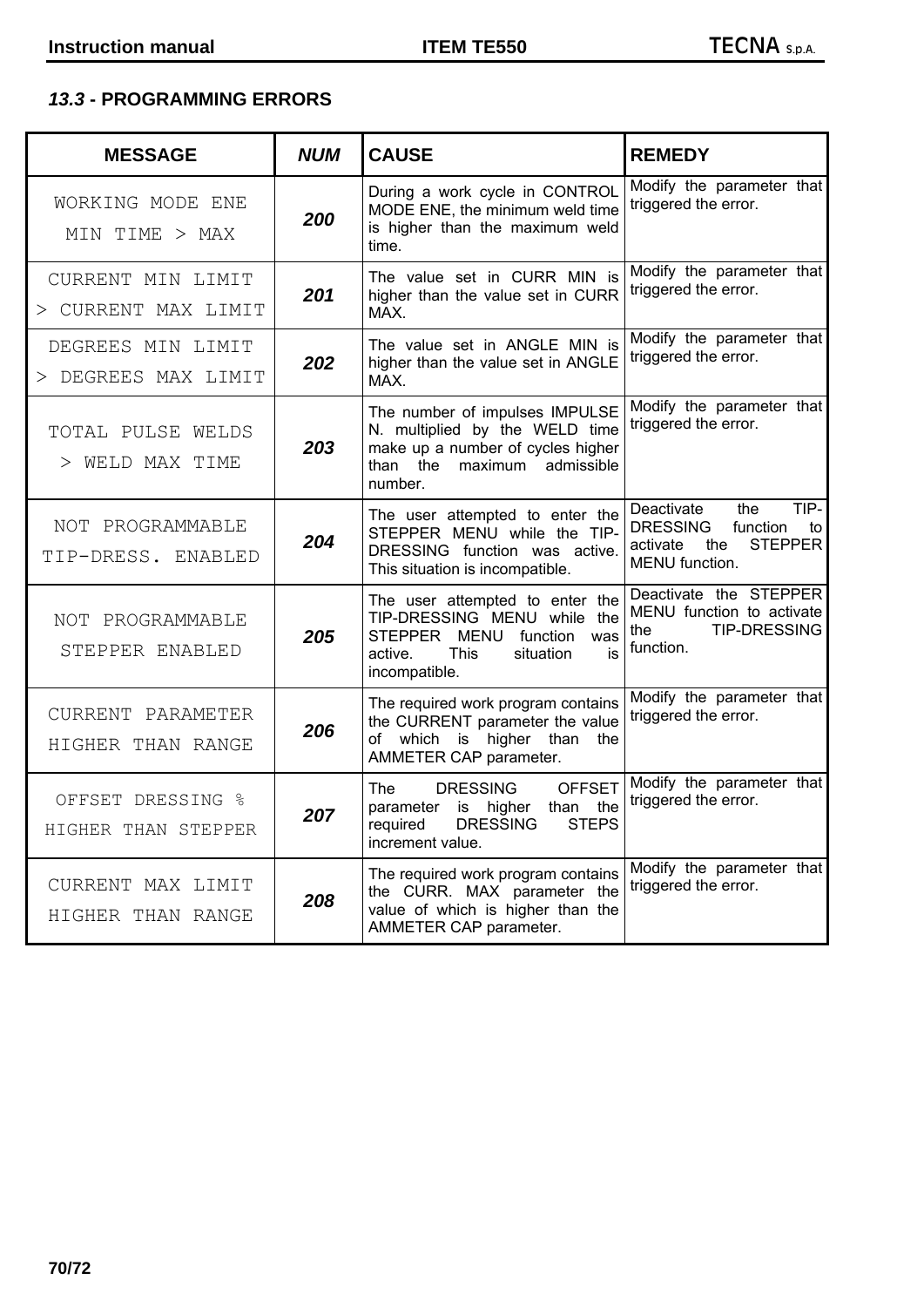## *CHAPTER 14* **– TECHNICAL SPECIFICATIONS**

POWER SUPPLY: 24VAC +/- 10%

FREQUENCY: 50/60Hz +/- 1%

CONSUMPTION: 0.3A WITHOUT LOAD / 2A WITH COMPLETE LOADS

MAX ALTITUDE: 1000m

RELATIVE HUMIDITY: from 40% to 80%

WORK TEMPERATURE: 0°C to 50°C / 32°F to 122°F

WEIGHT: 530g / 1.1685 lb

PROTECTION RATING: IP40